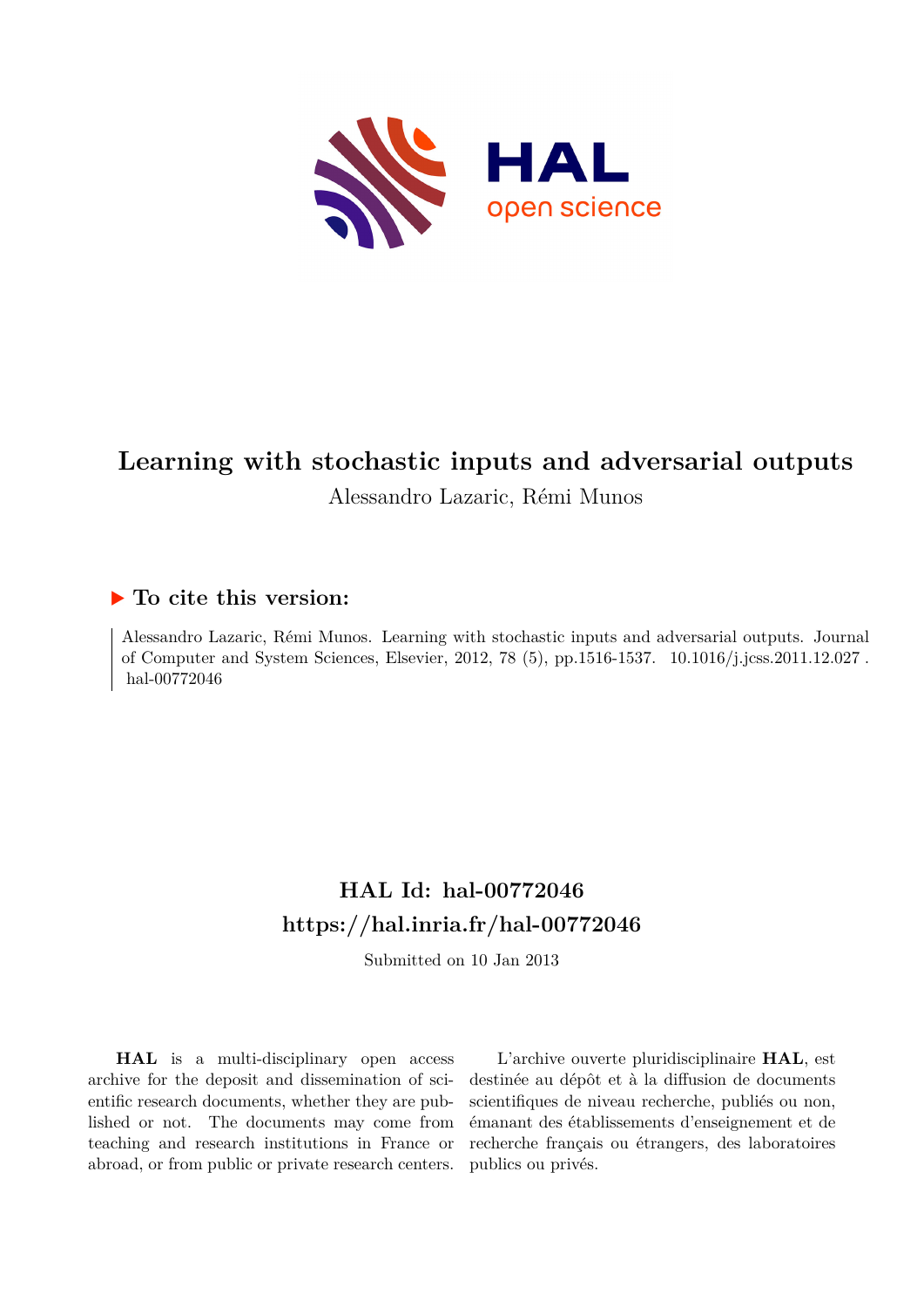# Learning with Stochastic Inputs and Adversarial Outputs

Alessandro Lazaric, Rémi Munos SequeL Project, INRIA Lille - Nord Europe, France

# Abstract

Most of the research in online learning is focused either on the problem of adversarial classification (i.e., both inputs and labels are arbitrarily chosen by an adversary) or on the traditional supervised learning problem in which samples are independent and identically distributed according to a stationary probability distribution. Nonetheless, in a number of domains the relationship between inputs and outputs may be adversarial, whereas input instances are i.i.d. from a stationary distribution (e.g., user preferences). This scenario can be formalized as a learning problem with stochastic inputs and adversarial outputs. In this paper, we introduce this novel stochastic-adversarial learning setting and we analyze its learnability. In particular, we show that in binary classification, given a hypothesis space  $\mathcal H$  with finite VC-dimension, it is possible to design an algorithm which incrementally builds a suitable finite set of hypotheses from  $H$  used as input for an exponentially weighted forecaster and achieves a cumulative regret of order  $O(\sqrt{nVC(\mathcal{H})\log n})$  with overwhelming probability. This result shows that whenever inputs are i.i.d. it is possible to solve any binary classification problem using a finite VCdimension hypothesis space with a sub-linear regret independently from the way labels are generated (either stochastic or adversarial). We also discuss extensions to multi-label classification, regression, learning from experts and bandit settings with stochastic side information, and application to games.

Key words: On-line Learning, Hybrid Stochastic-Adversarial Learning

Email addresses: alessandro.lazaric@inria.fr (Alessandro Lazaric), remi.munos@inria.fr (Rémi Munos)

URL: http://sequel.futurs.inria.fr/lazaric (Alessandro Lazaric), http://sequel.futurs.inria.fr/munos (Rémi Munos)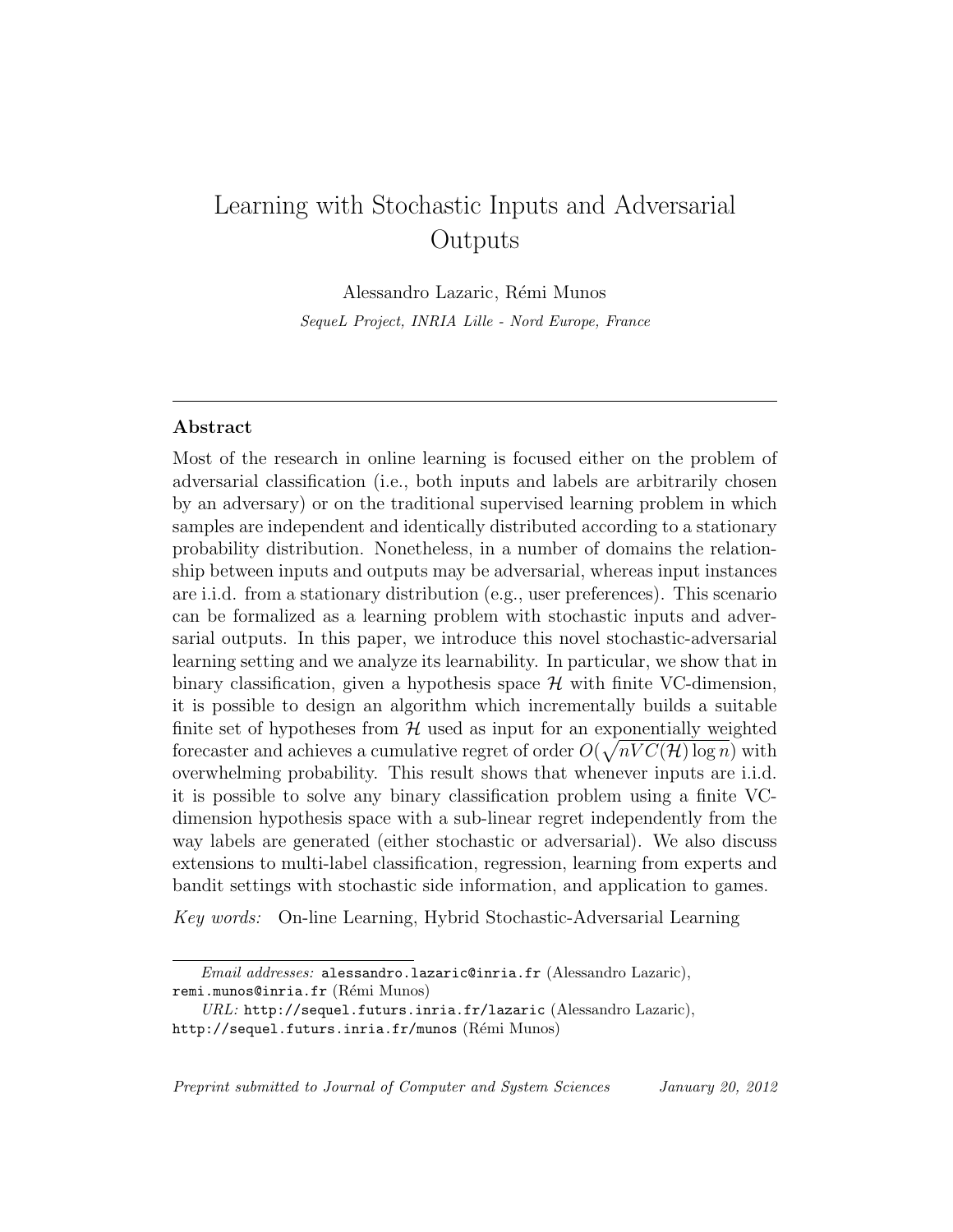#### 1. Introduction

Motivation and relevance. The problem of classification has been intensively studied both in the *stochastic* and *adversarial* settings. In the former, inputs and labels are jointly drawn from a stationary probability distribution, while in the latter no assumption is made on the way the sequence of inputlabel pairs is generated. Although the adversarial setting allows to consider a wide range of problems by dropping any assumption about the way data are generated, in many applications it is possible to consider an hybrid scenario in which inputs are independent and identically distribution (i.i.d.) from a distribution and labels are adversarially chosen. Let us consider a classification problem in which a company tries to predict whether a user is likely to buy an item or not (e.g., a new model of mobile phone, a new service) on the basis of a set of features describing her profile (e.g., sex, age, salary, etc.). In the medium-term, user profiles can be well assumed as coming from a stationary distribution. In fact, features such as age and salary are almost constant and their distribution in a sample set does not change in time. On the other hand, user preferences may rapidly change in an unpredictable way (e.g., because of competitors who released a new product). This scenario can be formalized as a classification problem with stochastic inputs and adversarial labels. Alternatively, the problem can be casted as a two-player games in which the structure of the game (i.e., the payoffs) is determined by a stochastic event  $x$  (e.g., a card, a dice). At each round both the learner and the adversary select a strategy h defined over all the possible events and plays the corresponding action  $h(x)$ . In general, the resulting payoff for the two players is a function of the actions and the stochastic event x. The Nash equilibrium of such a game is a pair of mixed strategies (i.e., a probability distribution over the set of pure strategies) such that their expected payoff (where expectation is taken on strategies randomization and the event distribution) cannot be improved by unilateral deviations from equilibrium strategies.

Definition of the general problem. More formally, we consider the general prediction problem summarized in the protocol in Figure 1. At each round t an input  $x_t$  is drawn from a stationary distribution  $P$  (unknown to the learner) and revealed to both the learner and the adversary. Simultaneously, the adversary chooses a loss function  $\ell_t$  and the learner chooses a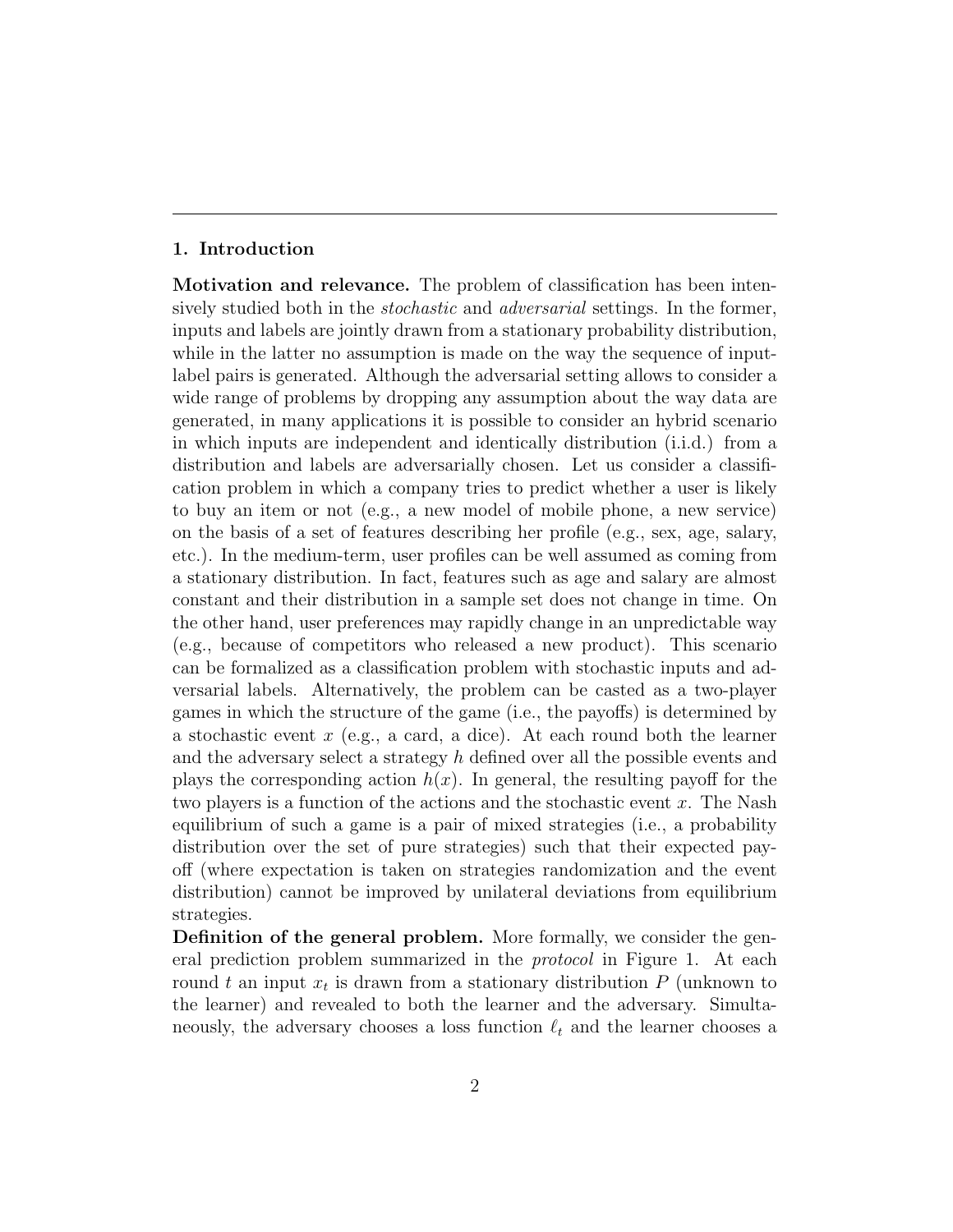1: for  $t = 1, 2, ...$  do 2: A sample  $x_t \stackrel{iid}{\sim} P$  is revealed to both the learner and the adversary 3: Simultaneously, - Adversary chooses a loss function  $\ell_t : \mathcal{Y} \to [0, 1]$ - Learner chooses a hypothesis  $h_t \in \mathcal{H}$ 4: Learner predicts  $\hat{y}_t = h_t(x_t) \in \mathcal{Y}$ <br>5: Learner observes the feedback: Learner observes the feedback: -  $\ell_t(\widehat{y}_t)$  (in case of *bandit* information) - or  $\ell_t(\cdot)$  (in case of full information) 6: Learner incurs a loss  $\ell_t(\widehat{y}_t)$ 7: end for

Figure 1: The protocol of the general stochastic-adversarial setting.

hypothesis  $h_t$  in a hypothesis space  $\mathcal{H}$  and predicts  $\hat{y}_t = h_t(x_t)$ . The feedback returned to the learner can be either the loss function  $\ell_t$  (i.e., full information) or just the loss  $\ell_t(\widehat{y}_t)$  of the chosen prediction (i.e., bandit information). The objective of the learner is to minimize her regret, that is to incur a cumulative loss that is almost as small as the one obtained by the best hypothesis in  $\mathcal H$  on the same sequence of inputs drawn from  $P$  and loss functions provided by the adversary. Formally, for any  $n > 0$ , the regret of an algorithm A is

$$
R_n(\mathcal{A}) = \sum_{t=1}^n \ell_t(h_t(x_t)) - \inf_{h \in \mathcal{H}} \sum_{t=1}^n \ell_t(h(x_t)),
$$
\n(1)

where  $h_t$  is the hypothesis chosen by  $A$  at time t.

Results so far. In the full information adversarial setting, many theoretical results are available for online learning algorithms with different hypothesis spaces.

Finite spaces. Given a finite set of N experts (i.e., hypotheses) as input, at each round the exponentially weighted forecaster (EWF) (Littlestone & Warmuth, 1994; Cesa-Bianchi et al., 1997; Vovk, 1998) randomizes on experts' predictions with a probability concentrated on experts which had a good performance so far (i.e., low cumulative loss). Despite its simplicity,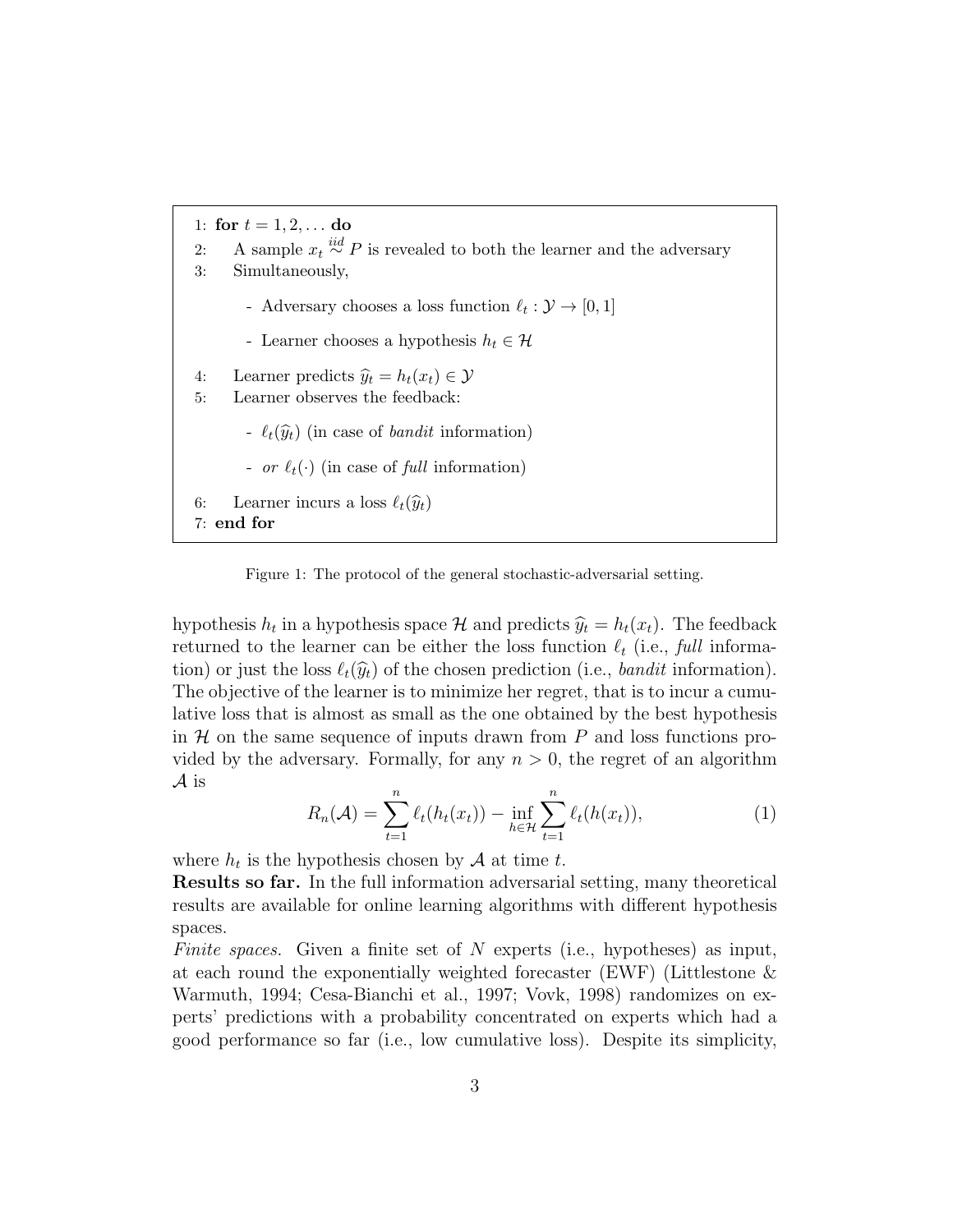the EWF achieves a regret upper-bounded by  $O(\sqrt{n \log N})$ , where n is the time horizon of the problem. Although the logarithmic dependency on the number of experts allows the use of a large number of experts, the EWF cannot be directly extended to the case of infinite sets of experts.

Linear spaces. Many margin based algorithms with linear hypotheses have been proposed for adversarial classification (Rosenblatt, 1958; Weston & Watkins, 1999; Crammer & Singer, 2003). The simplest example of this class of algorithms is the perceptron (Rosenblatt, 1958) in which a weight vector  $w$  is updated whenever a prediction mistake is made. The number of classification mistakes of the perceptron is bounded (see Theorem 12.1 in Cesa-Bianchi & Lugosi (2006)) by  $L + D + \sqrt{LD}$  where L is the cumulative loss and  $D$  is the complexity of any weight vector. In the linearly separable case (i.e., input-label pairs can be perfectly classified by a linear classifier, that is  $L = 0$ , the number of mistake is finite (for any time horizon n) and depends on the complexity  $D$  of the weight vector corresponding to the optimal classifier.<sup>1</sup>

General spaces. The agnostic online learning algorithm recently proposed by Ben-David et al. (2009) successfully merges the effectiveness of the EWF with the general case of an infinite hypothesis set  $H$ . Under the assumption that the Littlestone dimension (Littlestone, 1988) of H is finite  $(Ldim(\mathcal{H})$  $\infty$ ), it is possible to define a suitable finite subset of H such that the EWF achieves a regret of the order of  $O(Ldim(\mathcal{H}) + \sqrt{nLdim(\mathcal{H}) \log n})$ .

The problem of classification with partial information (also known as contextual bandit problem) is of major interest in applications in which the true label is not revealed and only the loss for the chosen label is returned to the learner (e.g., recommendation systems). This scenario is analyzed by Langford & Zhang (2007) in the fully stochastic setting. They introduce an epoch-based online learning algorithm whose regret can be bounded by merging supervised sample bounds with bandit bounds. Kakade et al. (2008) propose a modification of the perceptron (i.e., the banditron) to solve the online multi-label classification problem in the fully adversarial case. In particular, they analyze the performance of the banditron in terms of mistake bounds with particular attention to the linearly separable case.

Contributions. While all the previous approaches consider either the fully

<sup>&</sup>lt;sup>1</sup>In particular, in the case of the perceptron the loss  $L$  is measured as the cumulative hinge loss of a vector u, and the complexity D depends on the  $\ell_2$  norm of u.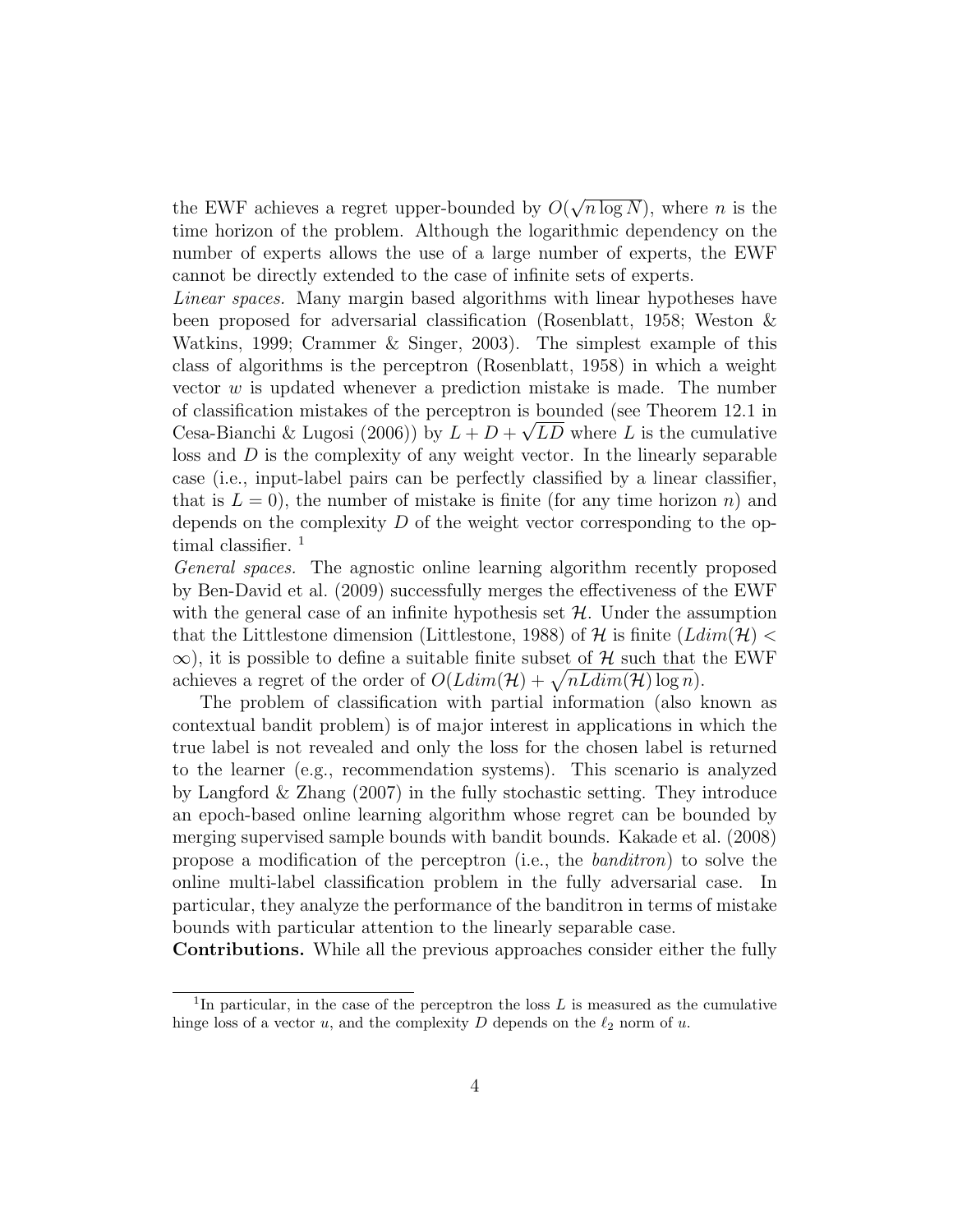adversarial or fully stochastic setting, in this paper, we analyze the problem of prediction in case of stochastic inputs and adversarial loss functions. The main contributions of this paper can be summarized as follows:  $(i)$  introduction of the stochastic-adversarial learning setting,  $(ii)$  design of an online learning algorithm with polynomial complexity in  $n$  (with exponent the VCdimension of  $\mathcal{H}$ ) achieving a sub-linear regret, *(iii)* analysis of the learnability of the stochastic-adversarial setting revealing the same complexity measure as the fully stochastic setting,  $(iv)$  extension to other learning scenarios such as partial information, regression, and games.

Outline. In Section 2, we consider a specific instance of the general problem of Figure 1, that is the problem of binary classification with full information. In Section 3 we drop any assumption about the distribution and the existence of auxiliary samples and devise an epoch-based algorithm that, given a hypothesis set  $\mathcal H$  as input, incrementally builds a finite subset of  $\mathcal H$  on the basis of the sequence of inputs experienced so far. At the beginning of each epoch, a new subset of  $\mathcal H$  is generated and it is given as input to a EWF which is run until the end of the epoch. Because of the stochastic assumption about the generation of inputs, the complexity of the hypothesis space  $\mathcal H$  can be measured according to the VC-dimension instead of the Littlestone dimension like in the agnostic online learning algorithm. As a result, the algorithm performance can be directly obtained by merging the EWF performance in the adversarial setting and usual capacity measures for hypothesis spaces in stochastic problems (e.g., their VC-dimension). The resulting algorithm is proved to incur a regret of order  $O(\sqrt{nVC(\mathcal{H})\log n})$  with overwhelming probability. The computational complexity of the algorithm is discussed in Section 4. A number of extensions are then considered in Section 5 for multilabel prediction, regression, bandit information, and games with stochastic side information. Section 6 compares the proposed algorithm with existing online learning algorithms for the stochastic or adversarial setting. Finally, in Section 7 we draw conclusions.

### 2. The Problem

Notation. In this section, we formally define the problem of binary classification and we introduce the notation used in the rest of the paper. Let  $\mathcal X$  be the input space, P a probability distribution defined on X, and  $\mathcal{Y} = \{0, 1\}$ the set of labels. The learner is given as input a (possibly infinite) set  $\mathcal H$  of hypotheses of the form  $h : \mathcal{X} \to \mathcal{Y}$ , mapping each possible input to a label.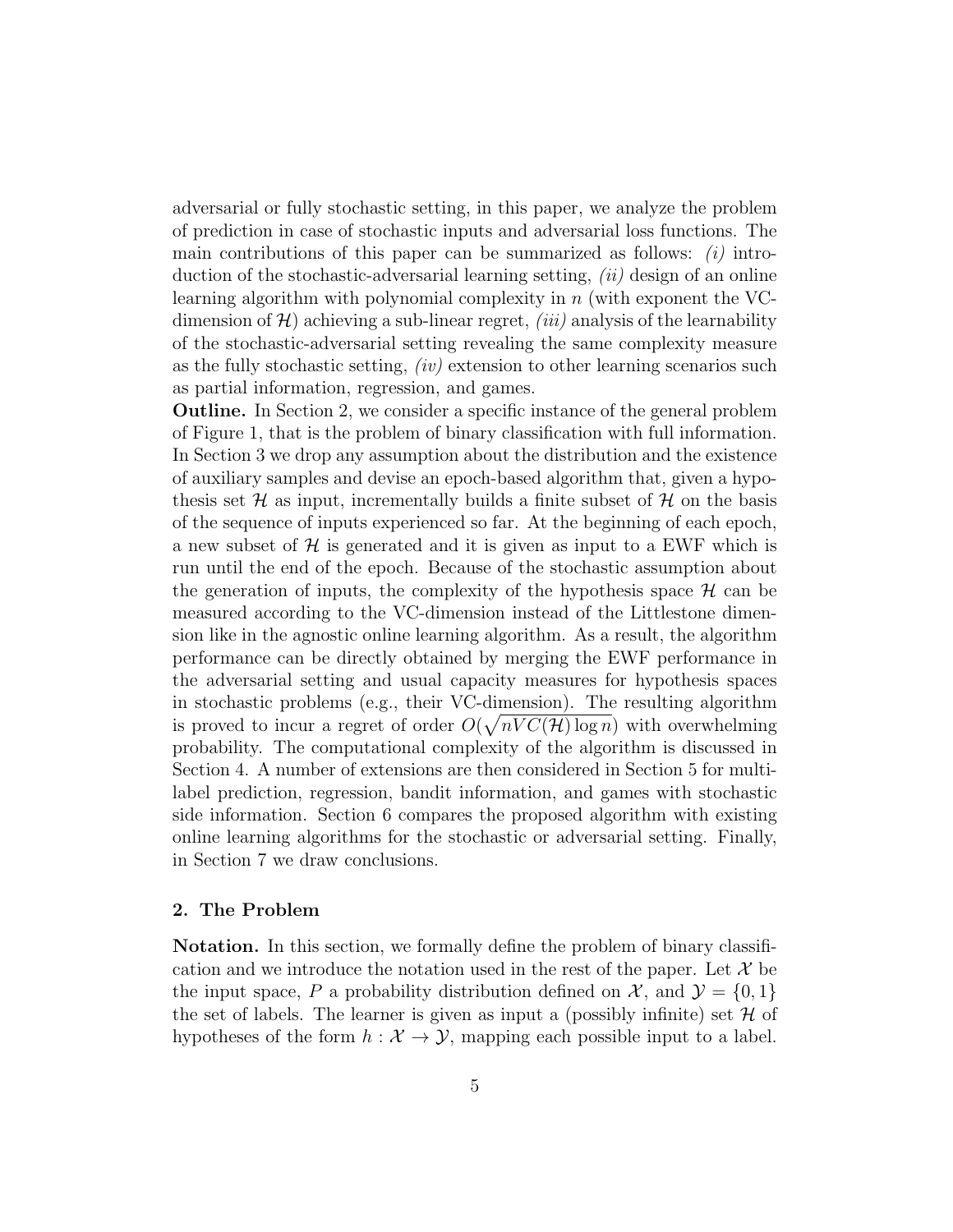1: for  $t = 1, 2, ...$  do 2: A sample  $x_t \stackrel{iid}{\sim} P$  is revealed to both the learner and the adversary 3: Simultaneously, - Adversary chooses a label  $y_t \in \mathcal{Y} = \{0, 1\}$ - Learner chooses a hypothesis  $h_t \in \mathcal{H}$ 4: Learner predicts  $\hat{y}_t = h_t(x_t) \in \mathcal{Y}$ <br>5:  $y_t$  is revealed 5:  $y_t$  is revealed 6: Learner incurs a loss  $\ell(\widehat{y}_t, y_t) = \mathbb{I} \{\widehat{y}_t \neq y_t\}$ 7: end for

Figure 2: The protocol of the fully information binary stochastic-adversarial classification problem.

We define the *disagreement* between two hypotheses  $h, h' \in \mathcal{H}$  as

$$
\Delta(h, h') = \mathbb{E}_{x \sim P} \left[ \mathbb{I} \left\{ h(x) \neq h'(x) \right\} \right],\tag{2}
$$

(where  $\mathbb{I}\{\xi\} = 1$  when event  $\xi$  is true, and 0 otherwise) that is, the probability that  $h$  and  $h'$  make different predictions given inputs drawn from  $P$ .

The protocol. The on-line classification problem we consider is summarized in Figure 2. The main difference with the general setting (Figure 1) is that at each round t the adversary chooses a label  $y_t$ <sup>2</sup>, and the learner incurs a loss  $\ell(\hat{y}_t, y_t)$  defined as  $\mathbb{I}\{\hat{y}_t \neq y_t\}$ . In the following, we will use the short<br>form  $\ell(b)$  for  $\ell(b(x), y)$  with  $b \in \mathcal{U}$ . Since at the ord of each round form  $\ell_t(h)$  for  $\ell(h(x_t), y_t)$  with  $h \in \mathcal{H}$ . Since at the end of each round the true label  $y_t$  is explicitly revealed (i.e., full information feedback), the learner can compute the loss for any hypothesis in  $H$ . The objective of the learner is to minimize regret (1). As it can be noticed, in general the loss  $\ell_t(h_t)$  is a random variable that depends on the (random) loss function  $\ell_t$ chosen by the adversary, the (randomized) algorithm, and the distribution P. In the following, we consider the case of oblivious adversaries, so that the sequence of functions  $\ell_t$  is fixed in advance. Thus, all the results presented in the paper will be stated in high-probability with respect to two sources of randomness: the algorithm and the samples. In the next section, we

<sup>&</sup>lt;sup>2</sup>In the general case of a non-oblivious adversary,  $y_t$  may depend on past inputs  $\{x_s\}_{s < t}$ , predictions  $\{\widehat{y}_s\}_{s \leq t}$ , and current input  $x_t$ .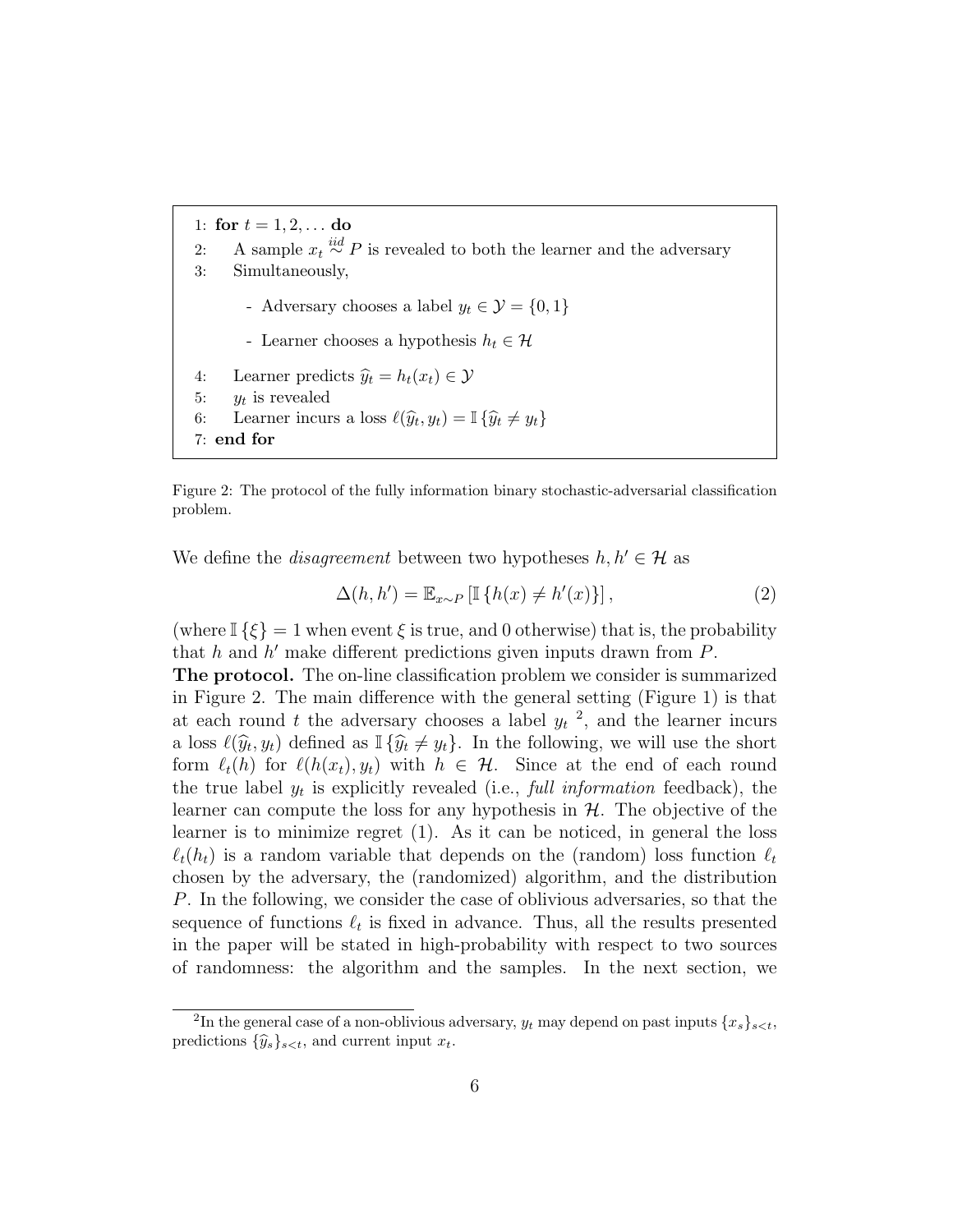introduce the Epoch-based Stochastic Adversarial (EStochAd) forecaster for the classification problem with stochastic inputs and adversarial labels.

# 3. Hybrid Stochastic-Adversarial Algorithms

#### 3.1. Finite hypothesis space

Before entering in details about the algorithm, we briefly recall the EWF with side information with a finite number of experts. Let the hypothesis space H contain  $N < \infty$  hypotheses (i.e., experts). At time t, each hypothesis  $h_i$   $(i \in \{1, \ldots, N\})$  has a weight

$$
w_i^t = \exp\left(-\eta \sum_{s=1}^{t-1} \ell_s(h_i)\right) \tag{3}
$$

where  $\eta$  is a strictly positive parameter. According to the previous definition, the smaller the cumulative loss the higher the weight for the hypothesis. At each step t, a loss function  $\ell_t$  is adversarially chosen and at the same time, the EWF randomly selects a hypothesis  $h_t$  according to a distribution  $\mathbf{p}^t = (p_1^t, \ldots, p_N^t)$ , where  $p_i^t = \frac{w_i^t}{\sum_{j=1}^N w_j^t}$ . As a result, it incurs a loss  $\ell_t(h_t)$ . At the end of each round, weights are recomputed according to (3) (or updated using an incremental version of (3)). The following result provides an upperbound on the regret for EWF .

Theorem 1. (see Cesa-Bianchi & Lugosi, 2006, pg. 72) Let  $\ell$ :  $\mathcal{Y} \times \mathcal{Y} \rightarrow [0, 1]$  be a loss function. For any  $n, N \geq 1, 0 \leq \beta \leq 1, \eta > 0$  and  $w_i^1 = 1, i \in \{1, \ldots, N\}$  the exponentially weighted average forecaster satisfies

$$
R_n = \sum_{t=1}^n \ell_t(h_t) - \min_{h \in \mathcal{H}} \sum_{t=1}^n \ell_t(h)
$$
  

$$
\leq \frac{\log N}{\eta} + \frac{n\eta}{8} + \sqrt{\frac{n}{2} \log \frac{1}{\beta}},
$$

with probability at least  $1 - \beta$ . Optimizing the parameter  $\eta = \sqrt{8 \log N/n}$ , the bound becomes

$$
R_n \le \sqrt{\frac{n \log N}{2}} + \sqrt{\frac{n}{2} \log \frac{1}{\beta}}.\tag{4}
$$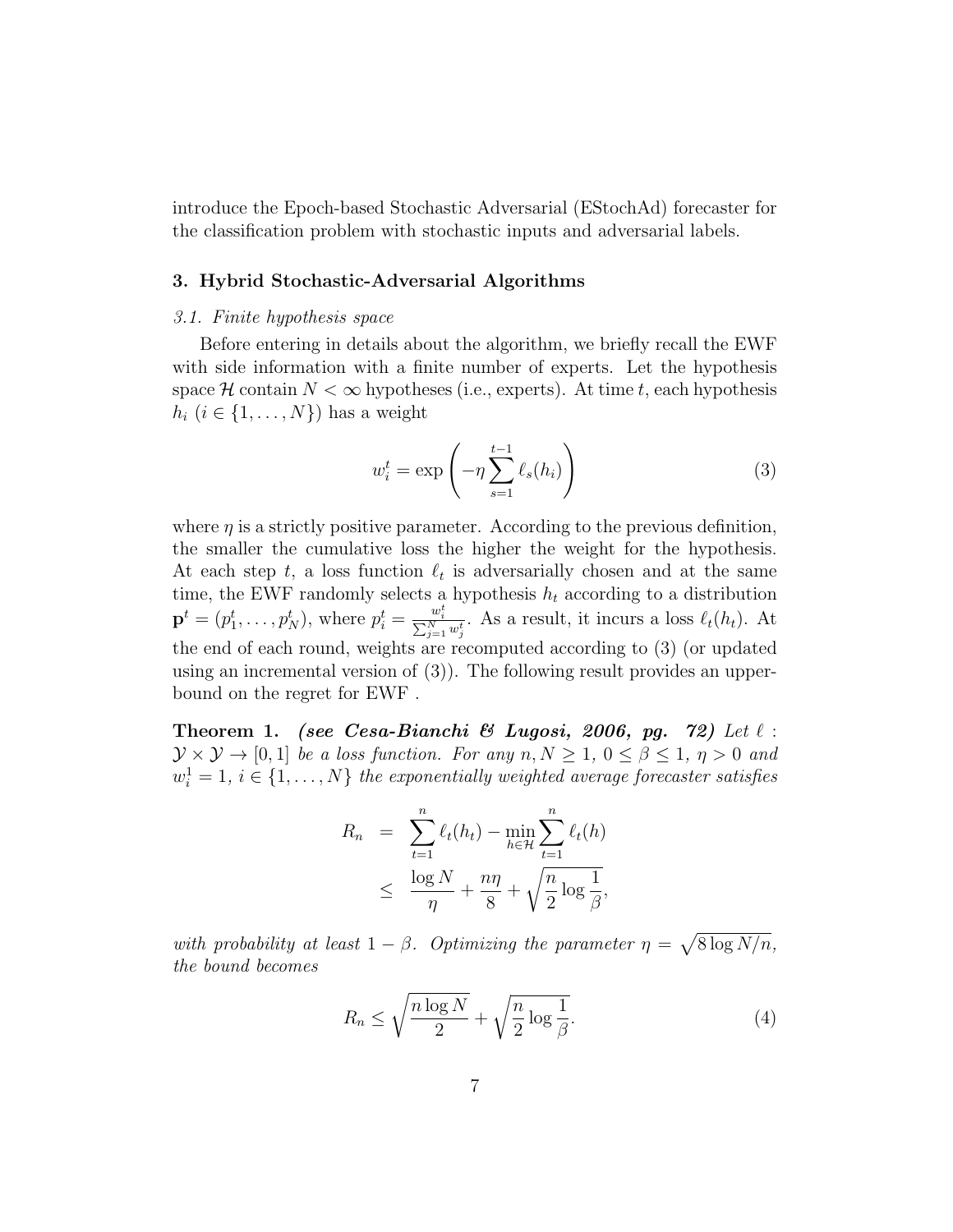

Figure 3: The hypothesis space  $\mathcal H$  can be partitioned into classes containing hypotheses with the same sequence of prediction on inputs  $\{x_t\}_{t=1}^n$ . The grid  $H_n$  is obtained by selecting one hypothesis for each class of the partition.

The implicit assumption in the previous theorem is that the time horizon n is known in advance. As usual, it is possible to obtain an anytime result for the previous algorithm by setting the learning parameter  $\eta$  to be a decreasing function of t (see e.g. Auer et al.  $(2003)$ ). As it can be noticed, the EWF has a logarithmic dependency on the number of experts, thus allowing to consider large sets of experts. Nonetheless, the EWF cannot be directly applied when  $H$  contains an infinite number of hypotheses. In next sections we show that when inputs are drawn from a fixed distribution and the hypothesis space has a finite VC-dimension, it is possible to incrementally define a finite subset of  $H$  that can be used as input for a EWF with a regret of the same order as in (4).

#### 3.2. Infinite hypothesis space

Sequence of inputs known in advance. First we show that for any finite VC-dimension hypothesis space  $\mathcal H$  and any sequence of inputs, it is possible to define in hindsight a finite subset  $H \subset \mathcal{H}$  that contains hypotheses with exactly the same performance as those in the full set H. Let  $VC(\mathcal{H}) = d < \infty$ and  $\{x_t\}_{t=1}^n$  be a sequence of i.i.d. inputs drawn from P. On the basis of  ${x_t}_{t=1}^n$ , we define a partition  $\mathcal{P}_n = {\mathcal{H}_i}_{i \leq N}$  of  $\mathcal{H}$ , such that each class  $\mathcal{H}_i$ contains hypotheses with the same sequence of predictions up to time n (i.e.,  $\forall h, h' \in \mathcal{H}_i, h(x_s) = h'(x_s), \forall s \leq n$ . From each class we pick an arbitrary hypothesis  $h_i \in \mathcal{H}_i$  and we define the grid  $H_n = \{h_i\}_{i \leq N}$ . Since H has a finite VC-dimension, for any  $n > 0$  the cardinality of  $H_n$  is bounded by  $N = |H_n| \leq$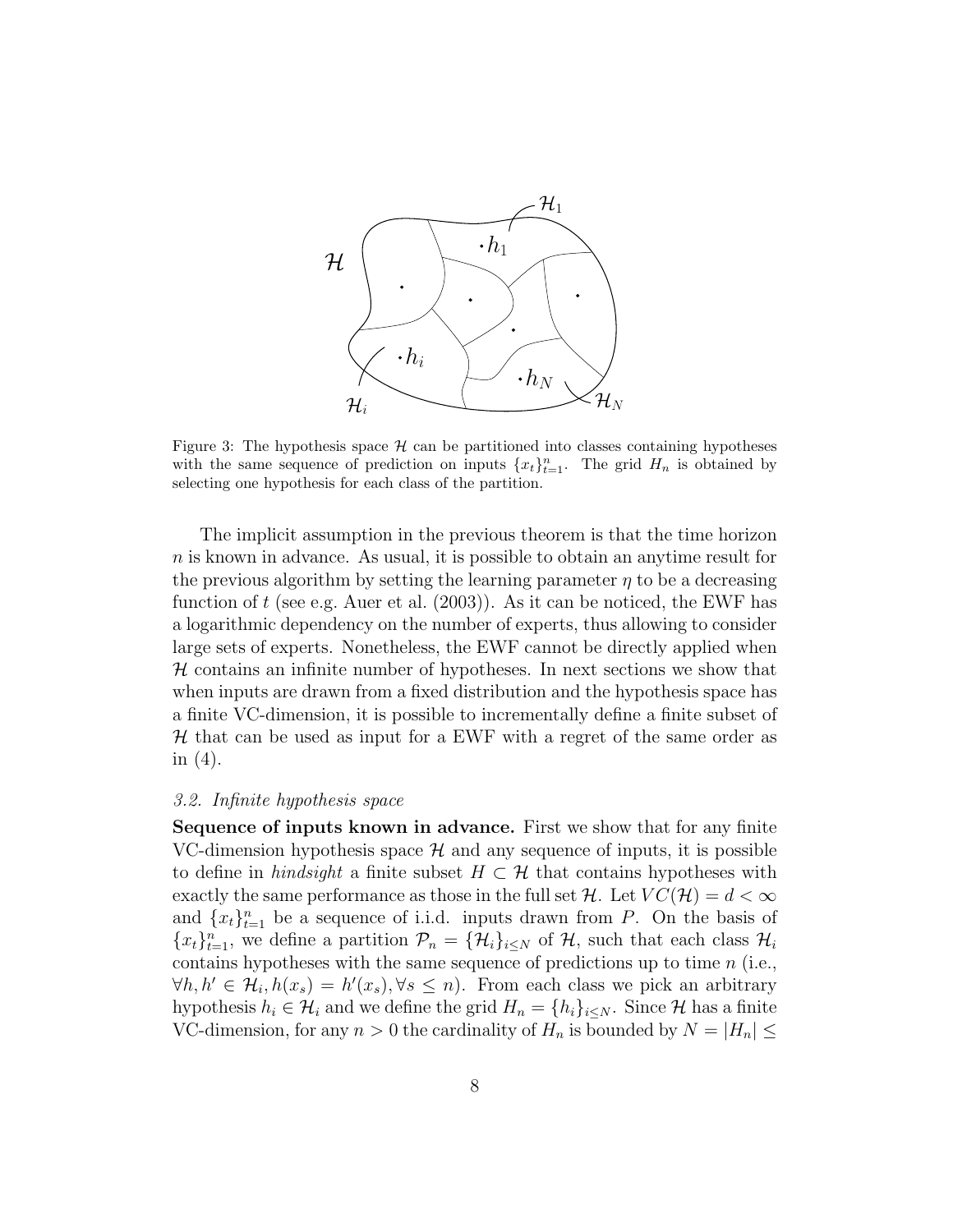$\left(\frac{en}{1}\right)$  $\left(\frac{dn}{d}\right)^d < \infty$  (Sauer, 1972). The grid  $H_n$  can also be incrementally refined as inputs are revealed. For instance, after observing  $x_1$ ,  $\mathcal H$  is partitioned in two classes containing hypotheses which predict 0 in  $x_1$  and those which predict 1 respectively. The set  $H_1$  is obtained by choosing arbitrarily any two hypotheses from the two classes. As new inputs are observed each class may be further split (see Figure 3) and after n inputs the hypothesis space is partitioned into at most  $O(n^d)$  classes. Finally,  $H_n$  is obtained by taking one hypothesis from each class. As a result, for any hypothesis in  $H$  there exists a corresponding hypothesis in  $H_n$  which has exactly the same sequence of predictions on  $\{x_t\}_{t=1}^n$  and, thus, the very same performance.

**Lemma 1.** Let  $H_n$  be the grid defined above, then

$$
\inf_{h \in \mathcal{H}} \sum_{t=1}^{n} \ell_t(h) = \min_{h' \in H_n} \sum_{t=1}^{n} \ell_t(h'),\tag{5}
$$

that is, the performance of the best hypothesis in  $\mathcal H$  on  $\{x_t\}_{t=1}^n$  is exactly the same obtained by the best hypothesis in  $H_n$ .

*Proof.* The statement follows by construction. In fact, by definition of  $H_n$ , for any  $h \in \mathcal{H}$  it is always possible to find a hypothesis  $h' \in H_n$  with exactly the same sequence of predictions on inputs  $\{x_t\}_{t=1}^n$ .

According to the previous lemma, if the sequence of inputs is available before the learning to take place, then the regret defined in (1) (that compares the cumulative loss of the learner to the performance of the best hypothesis in the full set  $\mathcal{H}$ ) can be controlled by a EWF run on  $H_n$ , thus obtaining exactly the same performance as in Theorem 1.

**Lemma 2.** Let the sequence of inputs  $x_1, \ldots, x_n \stackrel{iid}{\sim} P$  be available before learning and let  $H_n$  be the grid defined above, then

$$
R_n \le \sqrt{\frac{nd}{2} \log \frac{en}{d}} + \sqrt{\frac{n}{2} \log \frac{1}{\beta}}
$$

with probability  $1 - \beta$ .

*Proof.* The lemma immediately follows from Lemma 1, Theorem 1, and  $N \leq$  $\left(\frac{en}{d}\right)^d$  from Sauer (1972)'s lemma.  $\left(\frac{en}{l}\right)$  $\Box$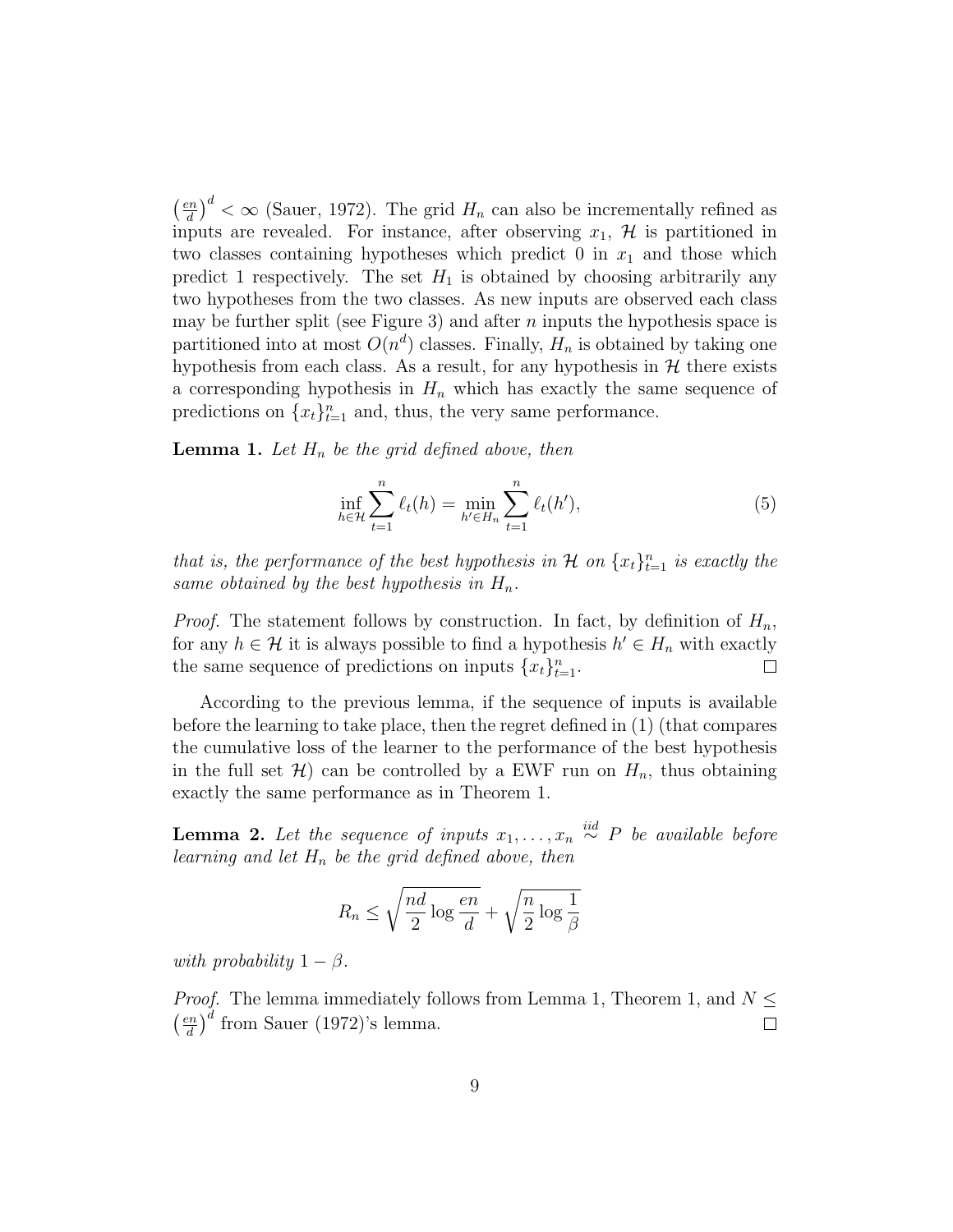It is interesting to notice that a similar result is derived in Kakade & Kalai (2005) for online transductive learning in which no assumption is made on the way inputs  $\{x_t\}_{t=1}^n$  are generated. Thus, the performance in the bound of Lemma 2 can be attained with both stochastic or adversarial inputs. As we show next this will be no longer the case when we move from the transductive (e.g., inputs known in advance) to the general setting (e.g., both inputs and labels are revealed online).

**Sequence of auxiliary inputs.** In our case, the sequence of inputs  $\{x_t\}_{t=1}^n$ is not available beforehand, thus it is not possible to build  $H_n$  before the actual learning process begins. Nonetheless, in the following we show that in case of stochastic inputs, the learner can take advantage of any sequence of inputs drawn from the same distribution  $P$  to build a grid  $H$  that can be used as input for a EWF . We will further show in Section 3.3 that we do not even need to know a sequence of auxiliary inputs beforehand and the mere assumption that inputs are drawn from a fixed (and unknown) distribution is sufficient to learn efficiently.

For now, let us assume an auxiliary sequence of  $n'$  inputs  $\{x'_{t}\}_{t=1}^{n'}$  is available to the learner before the classification problem actually begins and let  $H_{n'}$  be the grid of H built on inputs  $\{x_t'\}_{t=1}^{n'}$ . The regret of EWF with experts in  $H_{n'}$  can be decomposed as

$$
R_n = \sum_{t=1}^n \ell_t(h_t) - \inf_{h \in \mathcal{H}} \sum_{t=1}^n \ell_t(h)
$$
  
= 
$$
\left( \sum_{t=1}^n \ell_t(h_t) - \min_{h' \in H_{n'}} \sum_{t=1}^n \ell_t(h') \right) + \left( \min_{h' \in H_{n'}} \sum_{t=1}^n \ell_t(h') - \inf_{h \in \mathcal{H}} \sum_{t=1}^n \ell_t(h) \right)
$$
  
= 
$$
R_{EWF} + R_H,
$$
 (6)

where  $R_{EWF}$  is the regret due to EWF and  $R_H$  comes from the use of  $H_{n'}$ instead of the full hypothesis space  $\mathcal{H}$ . While the first term can be bounded as in Theorem 1, the second term in general is strictly positive. In fact, since  $H_{n'}$  is different from the set  $H_n$  that would be created according to the inputs  $\{x_t\}_{t=1}^n$ , equality (5) does not hold for  $H_{n'}$ . In particular, in the fully adversarial case, the sequence of inputs could be chosen so that hypotheses in  $H_{n'}$  have an arbitrarily bad performance when used to learn on  $\{x_t\}_{t=1}^n$ (e.g., if the learner is shown the same input for  $n'$  steps,  $H_{n'}$  would contain only two hypotheses!). The situation is different in the stochastic-adversarial setting. In fact, since all the inputs are sampled from the same distribution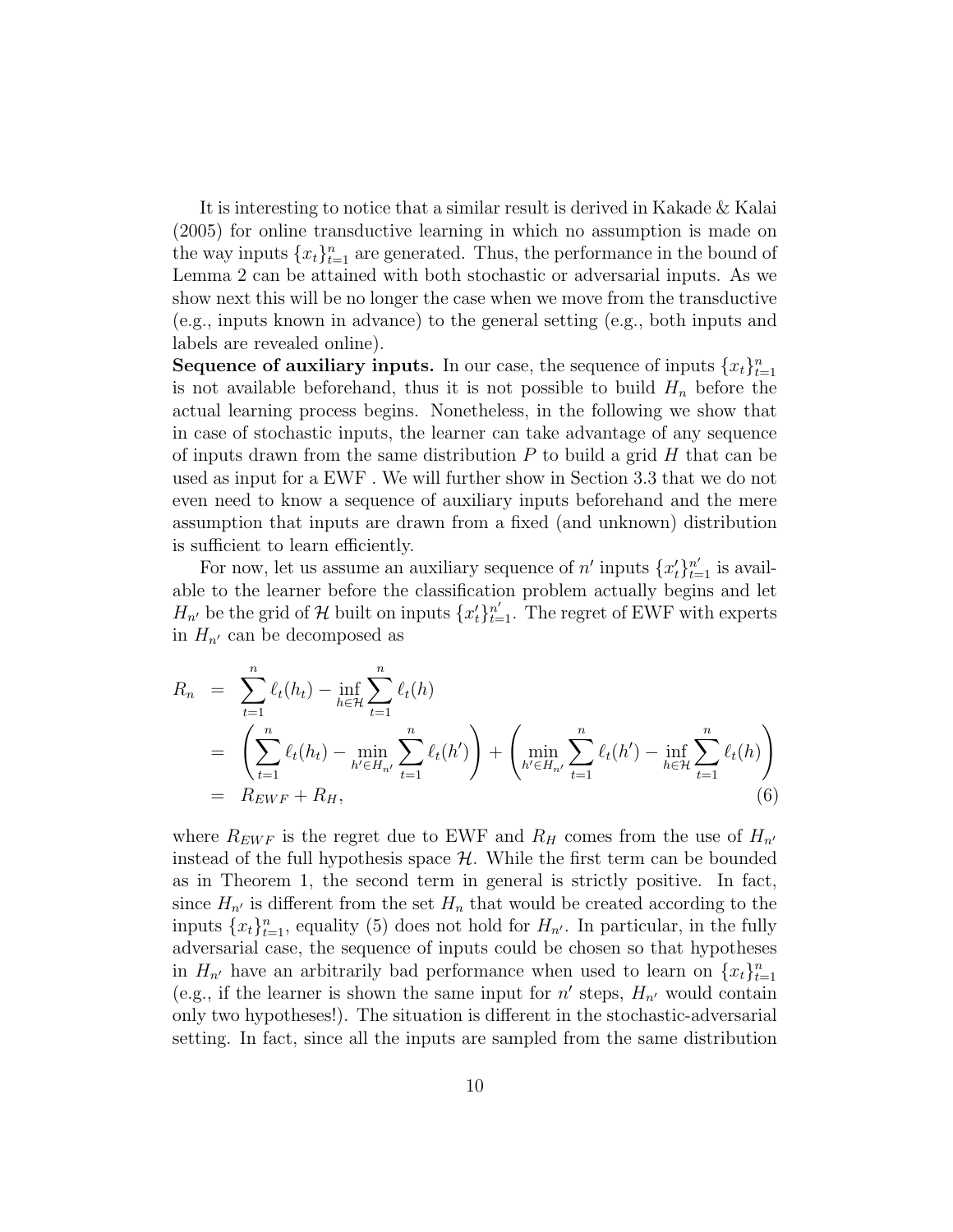$P, H_{n'}$  is likely to contain hypotheses that are good to predict on any other sequence of inputs drawn from  $P$ . Therefore, under the assumption that  $n'$ inputs can be sampled from  $P$  beforehand, we prove that the regret  $(6)$  is bounded by  $O(\sqrt{nd \log n'})$  with high probability.

Let

$$
\Delta_n(h, h') = \frac{1}{n} \sum_{t=1}^n \mathbb{I} \{ h(x_t) \neq h'(x_t) \}
$$
 (7)

be the empirical disagreement between two hypotheses  $h, h' \in \mathcal{H}$  on a sequence of inputs  $\{x_t\}_{t=1}^n$  (and define similarly  $\Delta_{n'}(h, h')$  as the empirical disagreement of h and h<sup>'</sup> on inputs  $\{x_t'\}_{t=1}^{n'}$ ). The following result states the uniform concentration property of  $\Delta_n$  around its expectation  $\Delta$ .

**Lemma 3.** For any sequence of inputs  $x_1, \ldots, x_n \stackrel{iid}{\sim} P$ 

$$
\sup_{(h,h')\in\mathcal{H}^2} |\Delta_n(h,h') - \Delta(h,h')| \leq \varepsilon_n = 2\sqrt{2\frac{2d\log\frac{en}{d} + \log\frac{4}{\beta}}{n}},
$$

with probability  $1 - \beta$ .

*Proof.* Let  $\mathcal{G} = \{g(x) = \mathbb{I} \{h(x) \neq h'(x)\}\$ ,  $h, h' \in \mathcal{H}\}$ , with  $g \in \{0, 1\}$ . As it can be noticed  $\Delta_n(h, h')$  and  $\Delta(h, h')$  are respectively the empirical average and expectation of g. Furthermore, it easy to show that  $VC(\mathcal{G}) = VC(\mathcal{H}^2) \le$  $2VC(\mathcal{H}) = 2d$ . Using the VC-bound on space  $\mathcal{G}$  (see e.g., Bousquet et al. (2004)) the statement follows. (2004)) the statement follows.

Using the previous lemma, it is possible to bound the difference in performance between the best hypothesis in  $H_{n'}$  and the best in  $\mathcal{H}$ , and bound the regret in (6).

**Theorem 2.** For any  $0 < n \leq n'$ , let  $H_{n'}$  be a set of hypoheses built according to an auxiliary sequence of inputs  $x'_1, \ldots, x'_{n'} \stackrel{iid}{\sim} P$ . An EWF with experts in  $H_{n'}$  run on n new samples drawn from distribution P incurs a regret

$$
R_n \le c_1 \sqrt{\frac{nd}{2} \log \frac{en'}{d}} + c_2 \sqrt{\frac{n}{2} \log \frac{12}{\beta}}
$$
 (8)

with probability  $1 - \beta$ , where  $c_1 = 1 + 8\sqrt{2}$ ,  $c_2 = 9$ .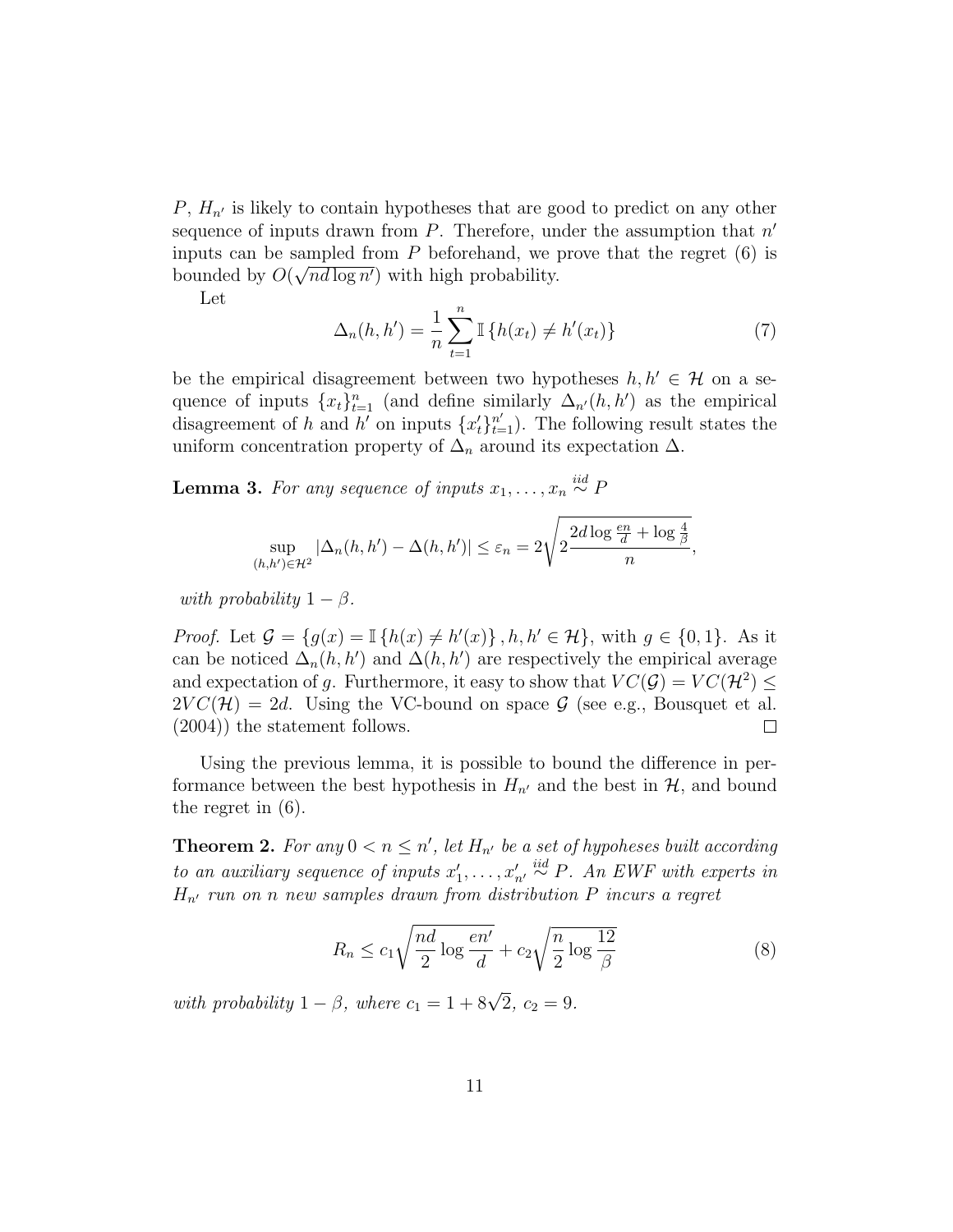Proof. In (6) the regret is decomposed in two terms. By bounding the first term as in Theorem 1, we obtain

$$
R_n \leq \sqrt{\frac{nd}{2} \log \frac{en'}{d}} + \sqrt{\frac{n}{2} \log \frac{1}{\beta'}} + \left(\min_{h' \in H_{n'}} \sum_{t=1}^n \ell_t(h') - \inf_{h \in \mathcal{H}} \sum_{t=1}^n \ell_t(h)\right),
$$

with probability  $1 - \beta'$ , where the number of hypotheses in  $H_{n'}$  is bounded by  $|H_{n'}| \leq (en'/d)^d$ . Since both  $(x'_1, \ldots, x'_{n'})$  and  $(x_1, \ldots, x_n)$  are drawn from the same distribution, the second term can be bounded as follows

$$
R_H = \left(\min_{h' \in H_{n'}} \sum_{t=1}^n \ell_t(h') - \inf_{h \in \mathcal{H}} \sum_{t=1}^n \ell_t(h)\right)
$$
  
\n
$$
= \sup_{h \in \mathcal{H}} \min_{h' \in H_{n'}} \sum_{t=1}^n (\ell_t(h') - \ell_t(h))
$$
  
\n(a)  
\n(a)  
\n
$$
\leq \sup_{h \in \mathcal{H}} \min_{h' \in H_{n'}} n\Delta_n(h, h')
$$
  
\n(b)  
\n
$$
\leq \sup_{h \in \mathcal{H}} \min_{h' \in H_{n'}} n\Delta(h, h') + n\varepsilon_n \qquad \text{w.p. } 1 - \beta'
$$
  
\n(c)  
\n
$$
\leq \sup_{h \in \mathcal{H}} \min_{h' \in H_{n'}} n\Delta_{n'}(h, h') + n\varepsilon_{n'} + n\varepsilon_n \qquad \text{w.p. } 1 - 2\beta'
$$
  
\n(d)  
\n
$$
\leq 0 + n\varepsilon_{n'} + n\varepsilon_n
$$
  
\n(e)  
\n
$$
\leq 4n\sqrt{2\frac{2d\log\frac{en'}{d} + \log\frac{4}{\beta'}}{n}}
$$
  
\n(f)  
\n
$$
\leq 4\sqrt{4nd\log\frac{en'}{d}} + 4\sqrt{2n\log\frac{4}{\beta'}},
$$

(a) Two hypotheses have a different loss whenever their prediction is different, thus we use the definition of the empirical disagreement in (7).

(b)-(c) We apply two times Lemma 3. (d) The minimum disagreement  $\Delta_{n'}(h, h')$  is zero for any hypothesis  $h \in \mathcal{H}$ .

In fact, since  $H_{n'}$  is built according to the same inputs  $(x'_1, \ldots, x'_n)$  on which  $\Delta_{n'}(h, h')$  is measured, it is always possible to find a hypothesis  $h' \in H_{n'}$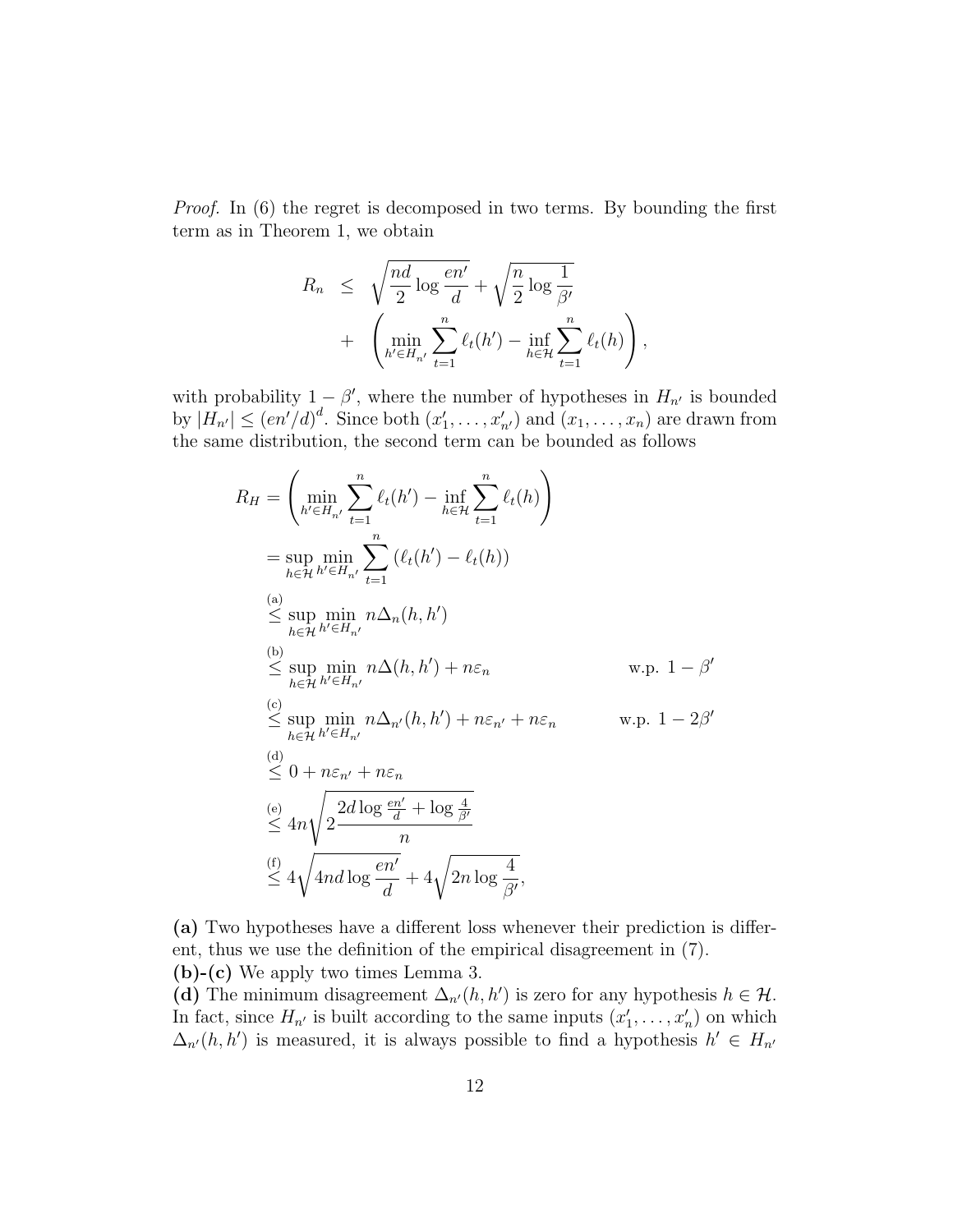Algorithm 1 The Epoch-based Stochastic Adversarial (EStochAd) forecaster

**Input:** hypothesis set  $H$ **Initialize:**  $H_0 = \emptyset$  with any  $h \in \mathcal{H}$ for  $k = 0, 1, 2, ...$  do Set  $t_k = 2^k$ ,  $t_{k+1} = 2^{k+1}$ ,  $N_k = |H^{(k)}|$ , and  $\eta_k = \sqrt{2 \log N_k/n_k}$ Initialize  $w_i^{t_k} = 1, i \in \{1, \ldots, N\}$ for  $t = t_k$  to  $t_{k+1} - 1$  do Observe  $x_t$ Sample  $h_t \sim \mathbf{p}^t$ , with  $p_i = w_i^t/(\sum_{j=1}^{N_k} w_j^t)$ Predict  $\hat{y}_t = h_t(x_t)$ Observe the true label  $y_t$ Update weights  $w_j^{t+1} = w_j^t \exp(-\eta_k \ell_t(h_j))$ ,  $j \in \{1, ..., N_k\}$ end for Build  $H_{k+1}$  according to inputs  $\{x_1, \ldots, x_{t_{k+1}-1}\}\$ end for

with exactly the same sequence of predictions as any  $h \in \mathcal{H}$ .

(e) By assumption  $n' \ge n$  and from the definition of  $\varepsilon_n$  and  $\varepsilon_{n'}$  in Lemma 3. (f) We apply  $\sqrt{a+b} \leq \sqrt{a} + \sqrt{b}$  to make the bound similar to the bound for the EWF.

By joining the bound for  $R_{EWF}$  and  $R_H$ , and by setting  $\beta = 3\beta'$  we obtain

$$
R_n \le \sqrt{\frac{nd}{2} \log \frac{en'}{d}} + \sqrt{\frac{n}{2} \log \frac{1}{\beta'}} + 4\sqrt{8\frac{nd}{2} \log \frac{en'}{d}} + 4\sqrt{4\frac{n}{2} \log \frac{4}{\beta'}}
$$

and the final statement follows by setting  $c_1 = 1 + 8\sqrt{2}$  and  $c_2 = 9$ .

 $\Box$ 

#### 3.3. The Epoch-based Stochastic Adversarial (EStochAd) Forecaster

In the previous section we assumed a sequence of inputs  $(x'_1, \ldots, x'_n)$  could be sampled from P before starting the learning process. However, this assumption is often unrealistic when the distribution  $P$  is unknown and inputs are revealed only during the learning process. In this section we devise an epoch-based algorithm in which the hypothesis set is incrementally built in epochs according to the inputs experienced so far.

The algorithm works is epochs such that epoch k is  $n_k = t_{k+1} - t_k$  steps long, from time  $t = t_k$  to  $t_{k+1} - 1$ . At the beginning of epoch k, a grid  $H^{(k)}$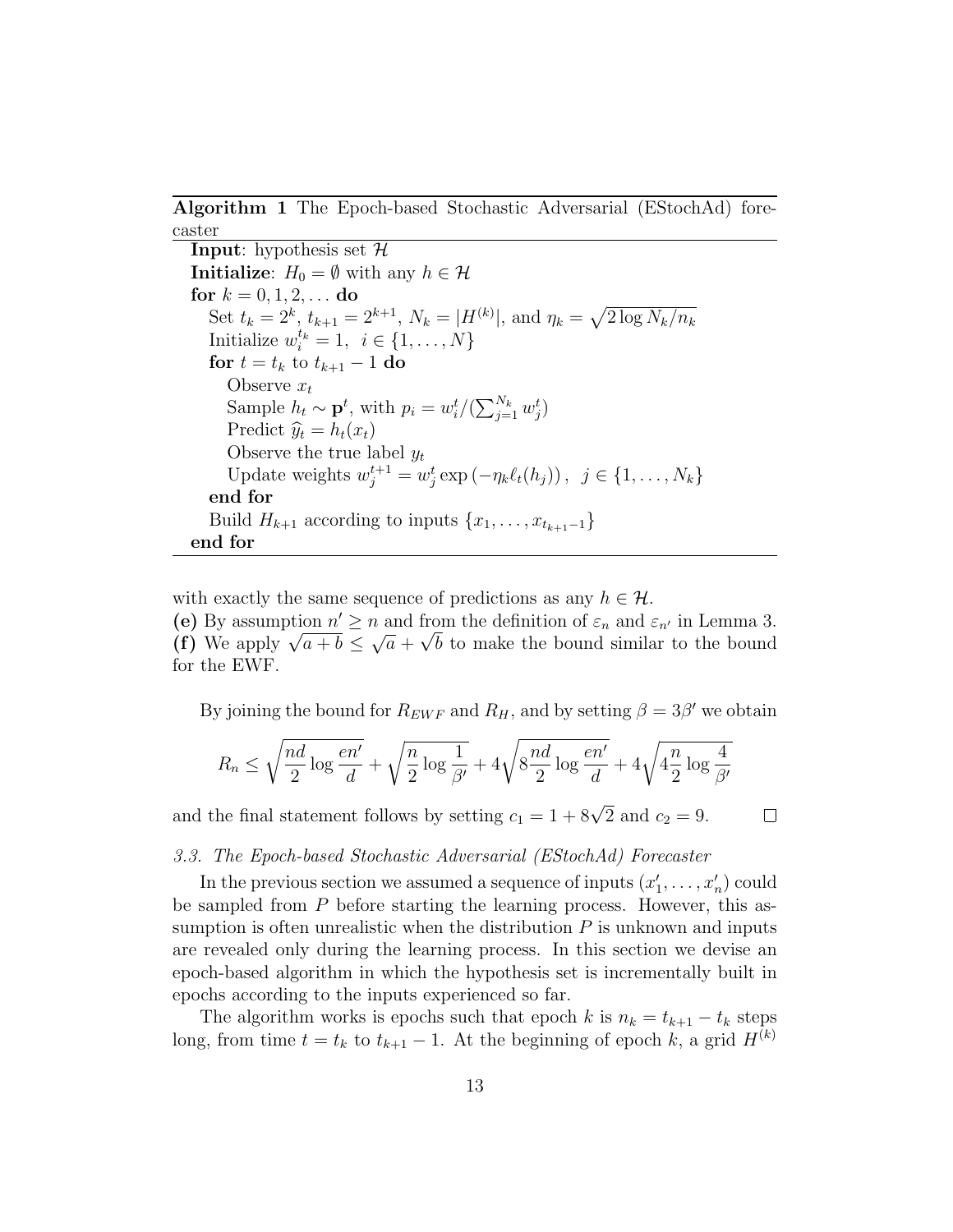is build on the basis of the sequence of inputs  $\{x_t\}_{t=1}^{t_k-1}$  and a EWF is run on  $H^{(k)}$  until the end of epoch k. The resulting algorithm is summarized in Algorithm 1. As it can be noticed, EStochAd is an anytime algorithm since the time horizon  $n$  does not need to be known in advance. In fact, at epoch k the learning parameter  $\eta_k$  is set as in the EWF according to the length  $n_k$ of the epoch, independently from the value of  $n$ .

According to Theorem 2, whenever  $t_k \geq n_k$  the regret of an EWF with experts in  $H^{(k)}$  and parameter  $\eta_k = \sqrt{2 \log N_k/n_k}$  in epoch k is

$$
R^{(k)} = \sum_{t=t_k}^{t_{k+1}-1} \ell_t(h_t) - \inf_{h \in \mathcal{H}} \sum_{t=t_k}^{t_{k+1}-1} \ell_t(h)
$$
  

$$
\leq c_1 \sqrt{n_k d \log \frac{et_k}{d}} + c_2 \sqrt{\frac{n_k}{2} \log \frac{12}{\beta}}
$$
(9)

with probability  $1 - \beta$ .

The next theorem shows that if the length of each epoch is set properly, then the regret of the EStochAd algorithm is bounded by  $O(\sqrt{nd \log n})$  with high probability.

**Theorem 3.** Let the length of the epochs be  $n_k = 2^k$ , thus  $t_k = 2^k$ . At the beginning of epoch k a hypothesis set  $H^{(k)}$  is built according to all the inputs up to time  $t_k - 1$  and the weight of each hypothesis is initialized to 1. Let H be a hypothesis space with finite VC-dimension  $d = VC(\mathcal{H}) < \infty$ . For any  $n > 0$ , the EStochAd algorithm described above satisfies

$$
R_n \le c_3 \sqrt{n d \log \frac{en}{d}} + c_4 \sqrt{n \log \frac{12(\lfloor \log_2 n \rfloor + 1)}{\alpha}} \tag{10}
$$

with probability  $1 - \alpha$ , where  $c_3 = 18 + 17\sqrt{2}$  and  $c_4 = 9(2 + \sqrt{2})$ .

Proof. The theorem directly follows from Theorem 2 and from the definition of epochs. Given  $t_k = n_k = 2^k$  the regret for each epoch can be rewritten as

$$
R^{(k)} \le c_1 \sqrt{2^k d \log \frac{e2^k}{d}} + c_2 \sqrt{\frac{2^k}{2} \log \frac{12}{\beta}}
$$

Let  $K = \lfloor \log_2 n \rfloor + 1$  be the index of the epoch containing the step n and  $t_K = \min(2^K, n+1)$ . The total regret over all the K epochs can be bounded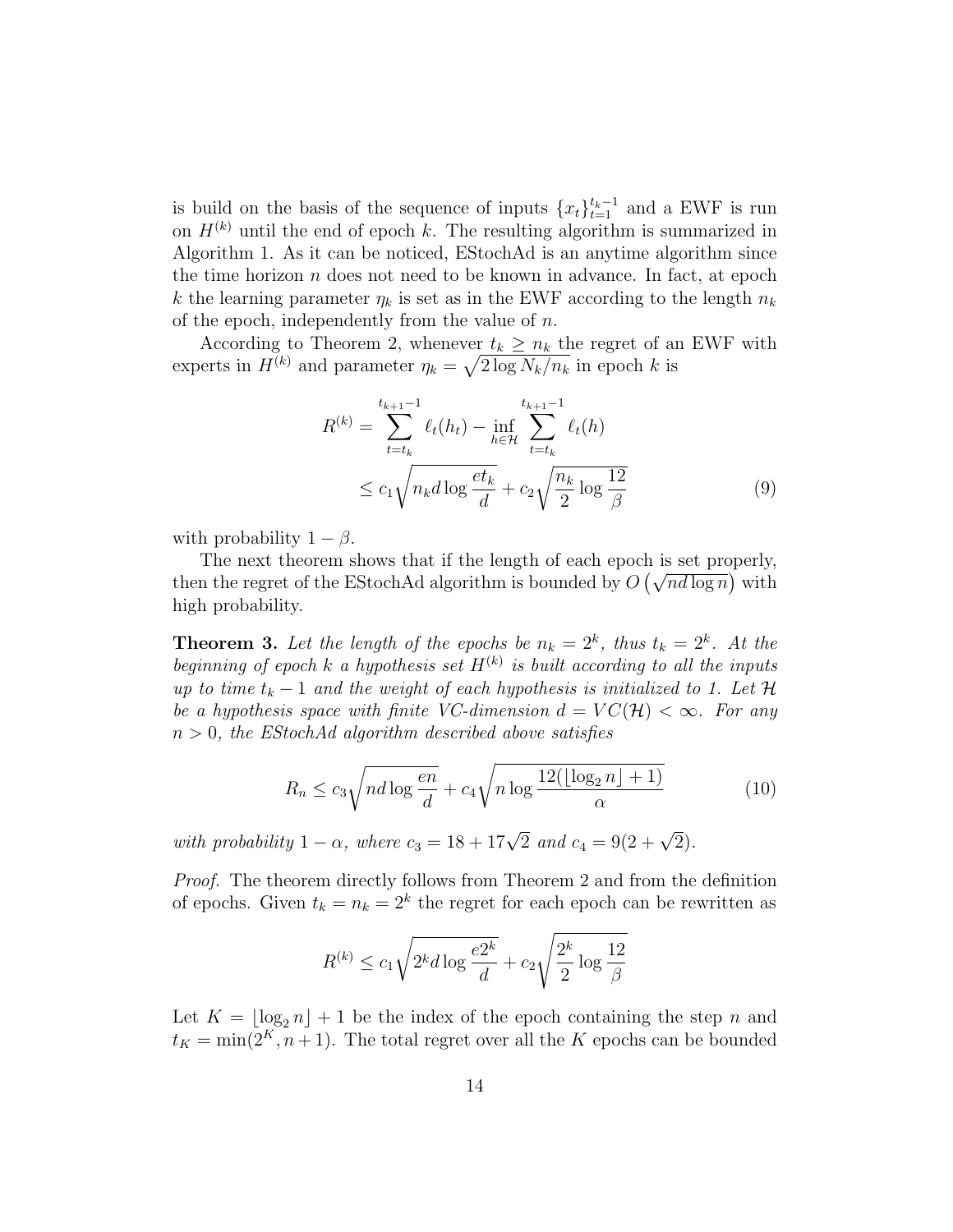as follows

$$
R_{n} = \sum_{t=1}^{n} \ell_{t}(h) - \inf_{h \in \mathcal{H}} \sum_{t=1}^{n} \ell_{t}(h)
$$
  
\n
$$
= \sum_{k=0}^{K-1} \sum_{t=t_{k}}^{t_{k+1}-1} \ell_{t}(h) - \inf_{h \in \mathcal{H}} \sum_{k=0}^{K-1} \sum_{t=t_{k}}^{t_{k+1}-1} \ell_{t}(h)
$$
  
\n
$$
\leq \sum_{k=0}^{K-1} \left( \sum_{t=t_{k}}^{t_{k+1}-1} \ell_{t}(h) - \inf_{h \in \mathcal{H}} \sum_{t=t_{k}}^{t_{k+1}-1} \ell_{t}(h) \right)
$$
  
\n
$$
\leq \sum_{k=0}^{K-1} R^{(k)} = \sum_{k=0}^{\lfloor \log_{2} n \rfloor} R^{(k)}
$$
  
\n
$$
\leq \left( c_{1} \sqrt{d \log \frac{en}{d}} + c_{2} \sqrt{\frac{1}{2} \log \frac{12}{\beta}} \right) \sum_{k=0}^{\lfloor \log_{2} n \rfloor} \sqrt{2^{k}} \text{ w.p. } 1 - \beta(\lfloor \log_{2} n \rfloor + 1)
$$
  
\n
$$
\leq \left( c_{1} \sqrt{d \log \frac{en}{d}} + c_{2} \sqrt{\frac{1}{2} \log \frac{12}{\beta}} \right) \frac{\sqrt{2n} - 1}{\sqrt{2} - 1}
$$
  
\n
$$
\leq c_{3} \sqrt{n d \log \frac{en}{d}} + c_{4} \sqrt{n \log \frac{12}{\beta}}.
$$

(a) the regret is upper-bounded by considering the best hypothesis in each epoch rather than on the whole horizon of  $n$  steps.

(b) The inner term in the summation is the regret for epoch k and is bounded as in (9).

(c) Constants are obtained by setting  $c_3 = c_1(2 + \sqrt{2})$  and  $c_4 = c_2(2 + \sqrt{2})$ .

Finally, by using a union bound and setting  $\alpha = \beta(\log_2 n + 1)$  the result is obtained from the definition of the length of each epoch and some algebra.  $\Box$ 

We postpone a detailed analysis of this result and a comparison with other existing results to Section 6.

It is worth noting that, from an implementation point of view the set of hypotheses  $H^{(k)}$  does not need to be regenerated from scratch at the beginning of each epoch  $k$  but it can be built incrementally as new inputs comes in. As a consequence, for each hypothesis  $h_i$  already available at the previous epoch, its weight  $w_i$  is initialized according to the cumulative loss up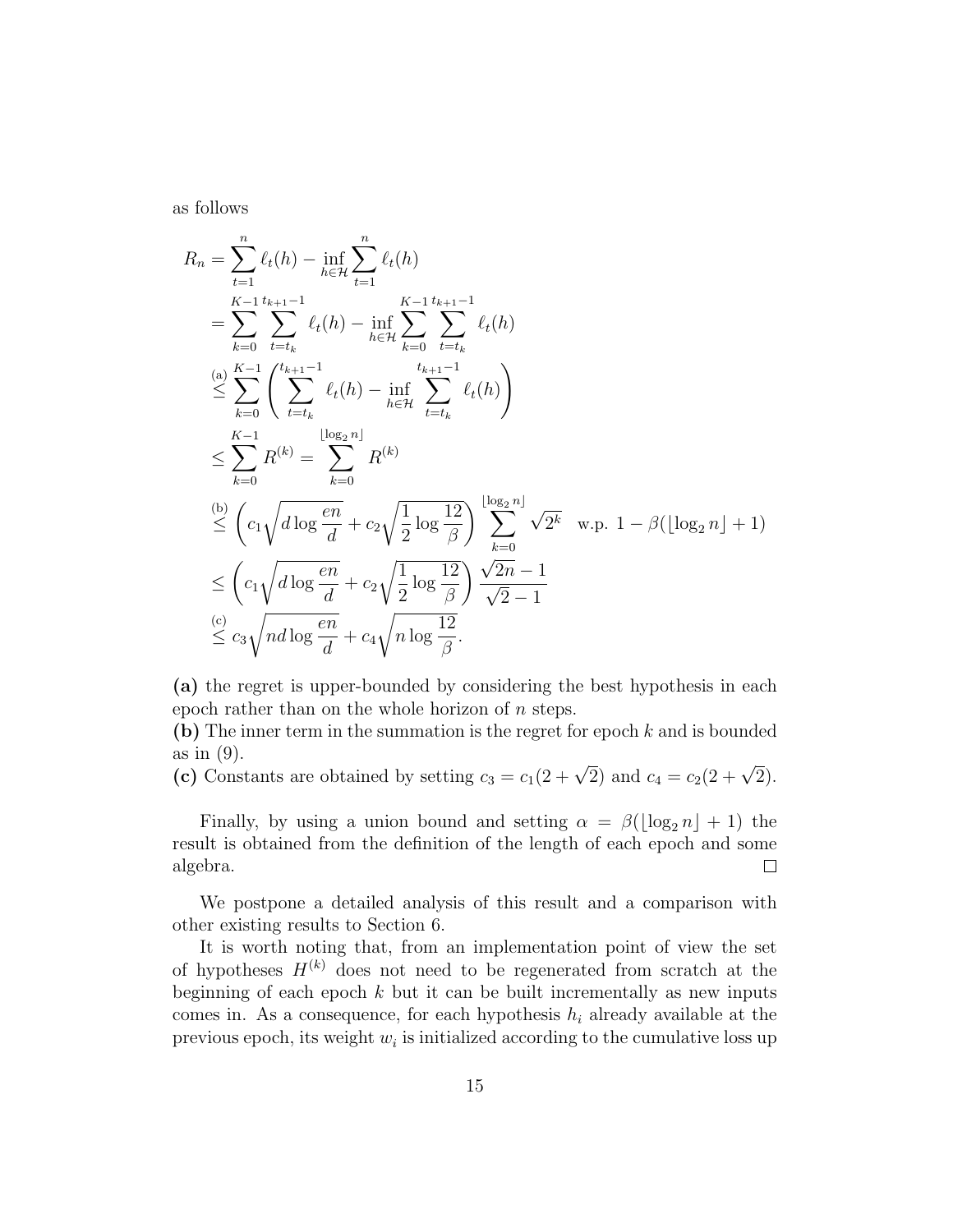

Figure 4: In a two-dimensional binary classification problem, each pair of input points can be classified in four different ways using linear classifiers. The arrow indicates the half-space which is positively labeled.



Figure 5: Example of the procedure to follow to find the hypothesis  $h_i$  in  $H^{(k+1)}$  having the same sequence of predictions as any  $h \in \mathcal{H}$ .

to end of the previous epoch. Similarly, new hypotheses can inherit the weight of hypotheses belonging to the same class before the refinement. Although no improvement in the bound can be proved, using the past performance to initialize the weight for new hypotheses is likely to have a positive impact in the actual performance.

#### 4. Computational Complexity

Although the main focus of this paper is the introduction of the hybrid stochastic-adversarial setting and the analysis of its learnability, in this section we discuss the efficiency of the proposed algorithm. At each epoch  $k$ EStochAd is divided into two phases: a learning phase in which a EWF is run on  $N_k$  experts and a phase in which the set of experts is updated accord-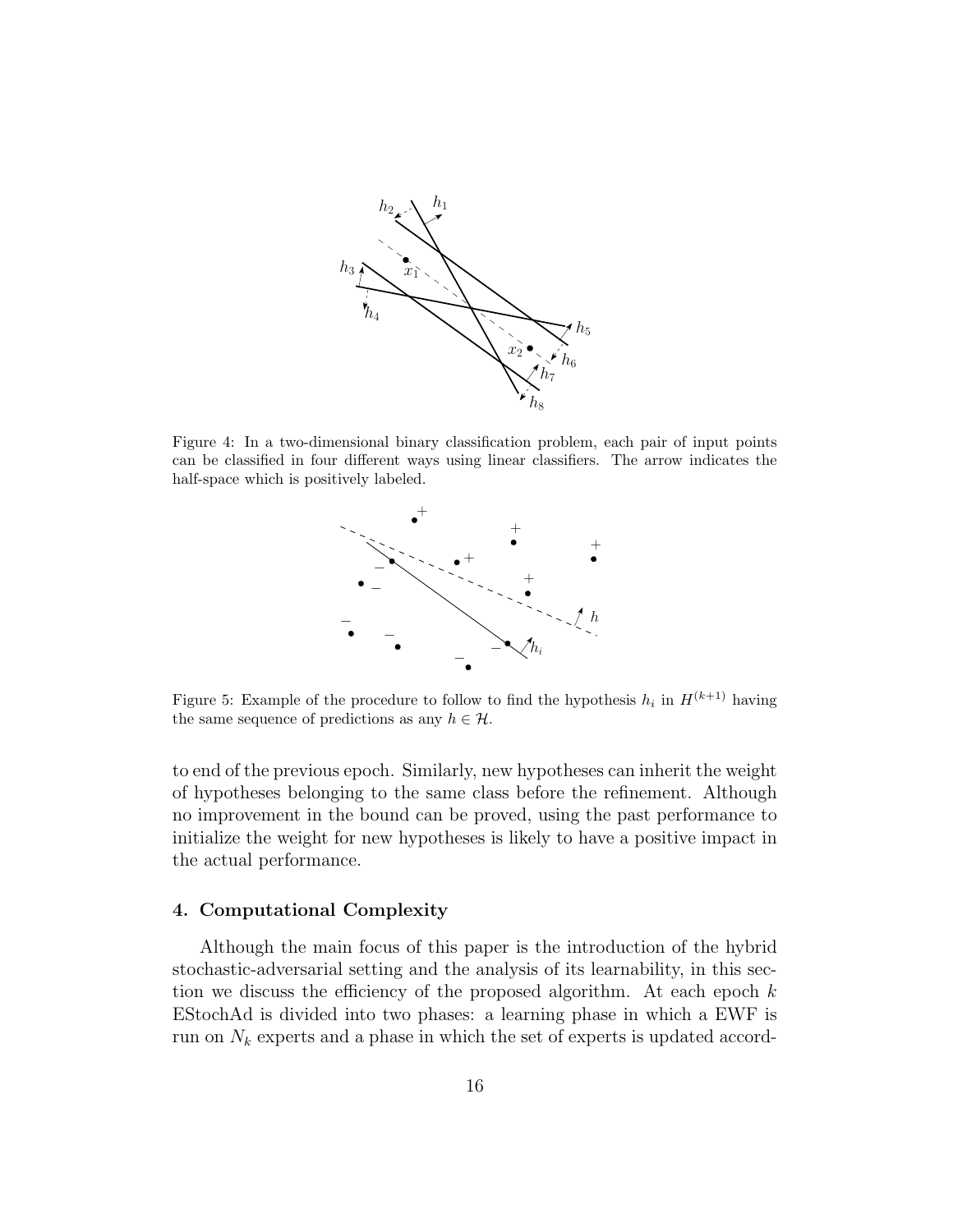**Algorithm 2** Algorithm to build a grid  $H^{(k+1)}$  at the end of epoch k after observing  $t_k - 1$  inputs (sketch).

**Input:** linear classifiers,  $\{x_t\}_{t=1}^{t_k-1}$  inputs,  $\mathcal{X} = \mathbb{R}^d$ **Initialize:**  $H^{(k+1)} = \emptyset$ for all *d*-tuple  $\{x_i\}_{i=1}^d$  of inputs from  $\{x_t\}_{t=1}^{t_k-1}$  do Build the hyper-plane h passing through  ${x_i}_{i=1}^d$ for  $i = 1$  to  $2^d$  do Transform  $h$  and generate the hyper-plane  $h'$ Define the classifiers  $h_{2i-1}$  and  $h_{2i}$  equal to h' but with two different directions end for Add  $\{h_j\}_{j=1}^{2 \cdot 2^d}$  to  $H^{(k+1)}$ end for

ing to the inputs observed so far. By (Sauer, 1972)'s Lemma the number of experts  $N_k$  is at most  $O(t_k^d)$  where d is the VC-dimension of  $\mathcal{H}$ . As a result, the computational complexity of the learning phase is polynomial in the time horizon n and exponential in d. In fact, at each round t the EWF updates the weights of each of the  $N_k$  experts according to the loss they incur at time t. Thus the computational cost of each epoch k is  $O(n_k t_k^d)$  where  $n_k$  is the length of the epoch. By setting  $n_k = t_k = 2^k$  and  $K = \lfloor \log_2 n \rfloor + 1$ , we obtain that learning phase has a total computation cost of order  $O(n^{d+1})$ . The critical part now is to show whether it is possible to build the grid  $H^{(k)}$  on the basis of the inputs  $\{x_t\}_{t=1}^{t_{k-1}}$  in an efficient way. The method to generate  $H^{(k)}$ highly depends on the specific hypothesis space  $\mathcal H$  at hand. In the following we propose a method for linear spaces with a polynomial complexity in the time horizon n.

Let the input space  $\mathcal{X} = \mathbb{R}^d$  and  $t_k$  the number of input points observed so far. Any tuple of d input points can be classified in at most  $2^d$  ways. A set of linear classifiers generating all the possible combinations can be easily obtained by computing the hyper-plane passing through the  $d$  inputs first  $3$ and then transforming it through appropriate infinitesimal (i.e., without intersecting other inputs) translations and rotations in order to obtained all the

<sup>&</sup>lt;sup>3</sup>All the methods to compute the hyper-plane in  $\mathbb{R}^d$  passing through d points have a polynomial complexity in d.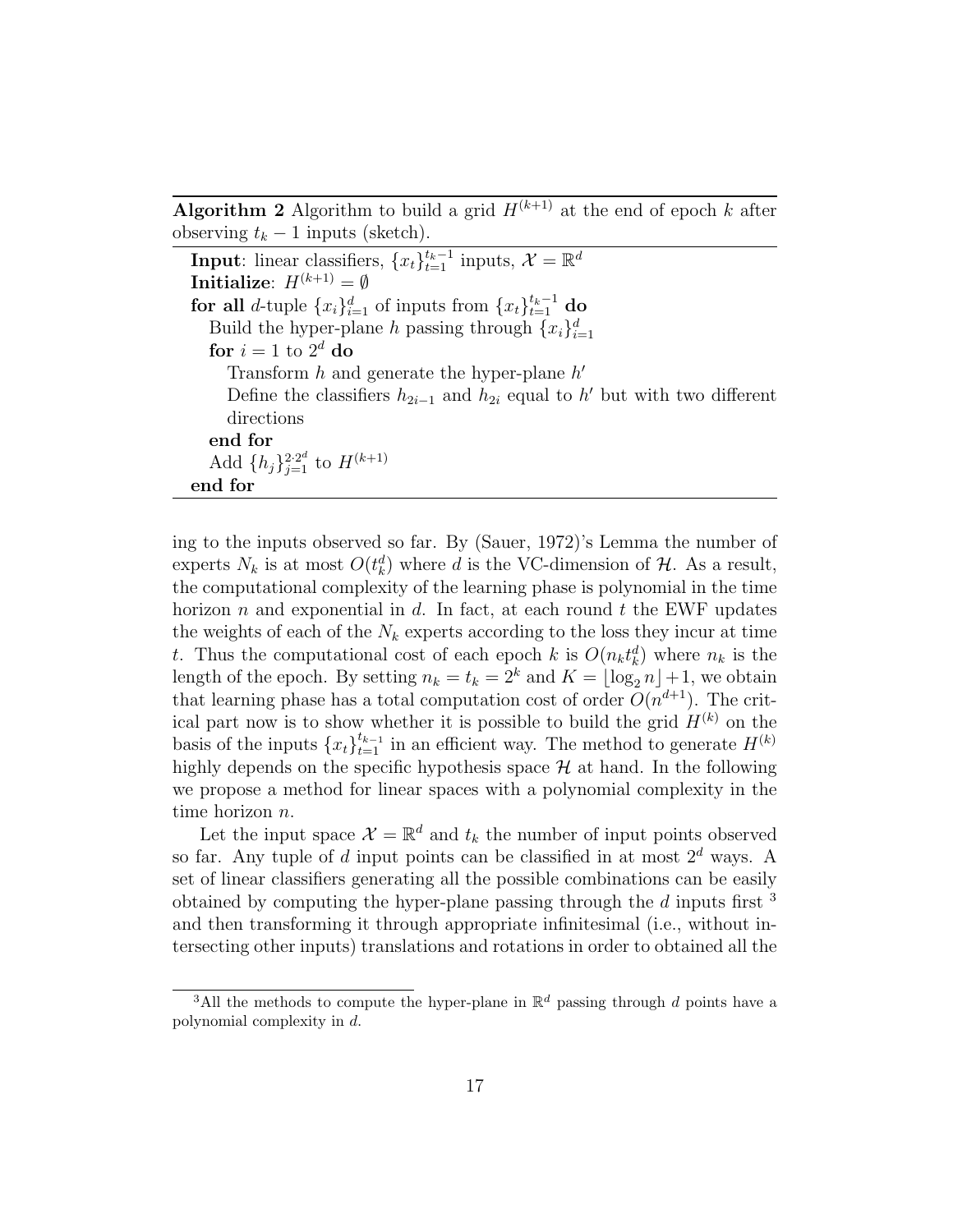$2<sup>d</sup>$  possible classifications (see Figure 4 for an example in two dimensions). For each of the  $2<sup>d</sup>$  combinations we generate two classifiers, one for each of the two possible directions. This process should be repeated for any possible combination of d inputs among  $\{x_t\}_{t=1}^{t_k-1}$ . Let A be the cost of computing the hyper-plane and  $B$  the cost of each transformation on the hyper-plane, the total computational cost of the generation of  $H^{(k+1)}$  at the end of epoch k is

$$
cost(H_{k+1}) = {t_k \choose d} (A + 2^d 2B).
$$

Using the bound on the binomial coefficient  $\binom{t_k}{d}$  $\binom{d}{d} \leq \left(\frac{et_k}{d}\right)$  $\left(\frac{t_k}{d}\right)^d$ ,  $t_k = 2^k$ , and taking the sum over the number of epochs, we obtain that the computational complexity of the update phase of the grid  $H^{(k)}$  over epochs is of order  $O((A +$  $2^d 2B$ )n<sup>d</sup>). Although this method may generate redundant hypotheses (i.e., hypotheses having the same classification on points  $\{x_t\}_{t=1}^{t_k-1}$ , its complexity is not worse than for the learning phase with the EWF, thus making the overall complexity of EStochAd with linear classifiers polynomial in  $n$  with exponent the VC-dimension d.

In the following lemma we prove that the procedure outlined in Algorithm 2 generates a grid  $H^{(k+1)}$  containing hypotheses with the same predictions on inputs  $\{x_t\}_{t=1}^{\tilde{t}_k-1}$  as any hypothesis in  $\mathcal{H}$ .

**Lemma 4.** For any  $h \in \mathcal{H}$  there exist a hypothesis  $h_i \in H^{(k+1)}$ , where the grid  $H^{(k+1)}$  is built according to Algorithm 2, such that the sequence of prediction of h and  $h_i$  is the same on  $\{x_t\}_{t=1}^{t_k-1}$ .

*Proof.* The proof follows by construction of  $H^{(k+1)}$ . Let h be any linear classifier in  $H$  (see Figure 5 for an example in 2-d). It is always possible to apply to h a transformation so that the resulting classifier  $h'$  still has the same classification on the  $t_k$  inputs and it passes through a subset of  $d$ points among  $\{x_t\}_{t=1}^{t_k-1}$ . Since Algorithm 2 enumerates all the possible hyperplanes passing through  $d$  points,  $h'$  is used as a base classifier to generate the classifiers in  $H^{(k+1)}$ . Thus, there always exists among the classifiers generated from  $h'$  one having exactly the same classification as  $h$ .  $\Box$ 

#### 5. Extensions

In this section, we discuss possible extensions of the proposed algorithm to different settings.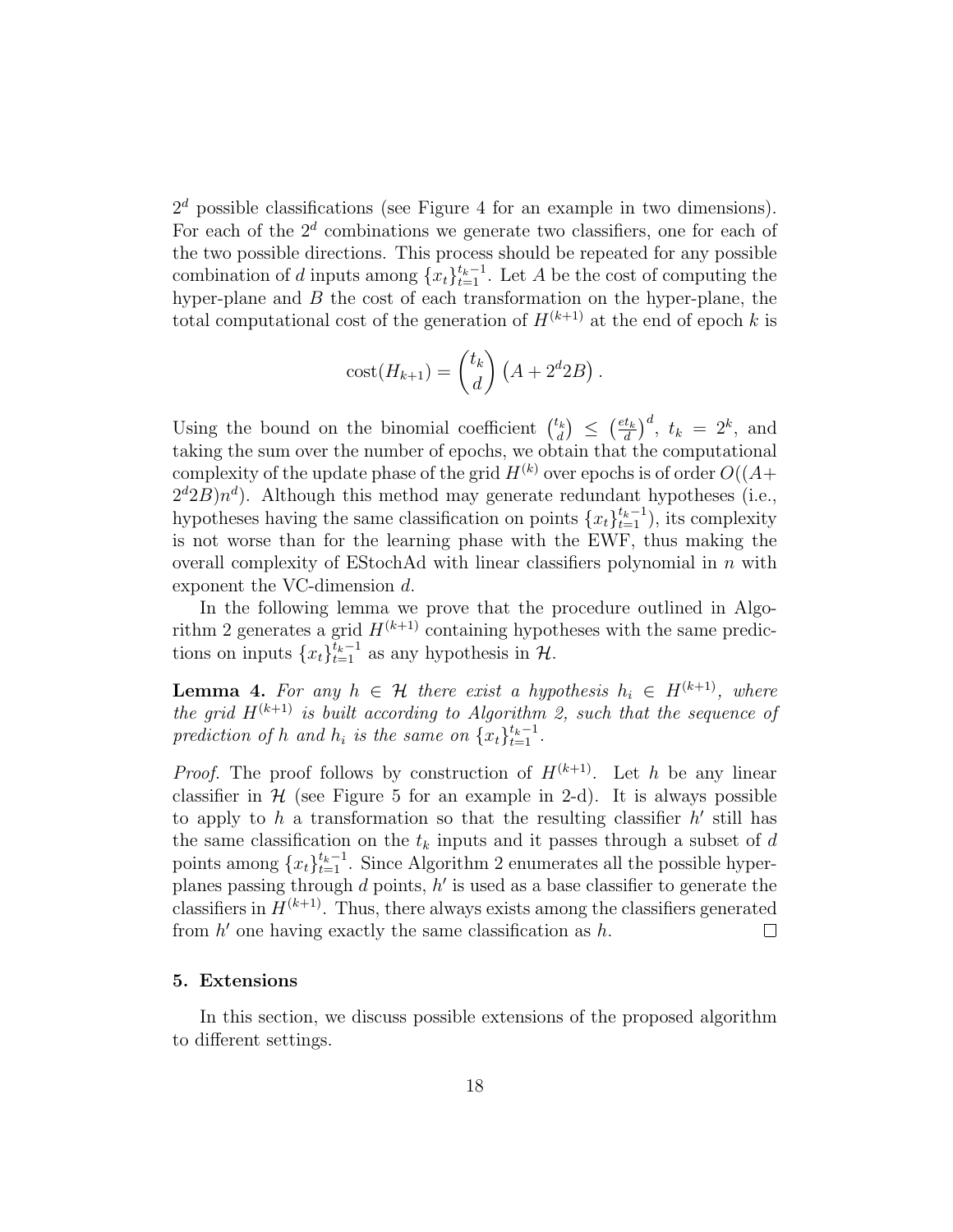#### 5.1. Multi-Label Classification

Although we analyzed the performance of EStochAd in the case of binary classification, the extension to the case of multi-label classification is straightforward. In order to measure the complexity of  $\mathcal H$  we refer to the extension to multi-label classification of the VC-dimension proposed by Natarajan (1989) <sup>4</sup> . The resulting algorithm is the same as in Algorithm 1 and still runs an EWF on a grid  $H^{(k)}$  obtained by partitioning the space H into classes of hypotheses with the same sequence of predictions on past inputs.

**Theorem 4.** For any  $n > 0$ , let  $m > 0$  be number of labels and H a hypothesis with finite Natarajan dimension  $d = N dim(\mathcal{H}) < \infty$ . The EStochAd algorithm satisfies

$$
R_n \le c_5 \sqrt{nd \log \frac{enm^2}{2d}} + c_6 \sqrt{n \log \frac{3 \log_2 n}{\alpha}},\tag{11}
$$

with probability  $1 - \alpha$ , with a universal constants  $c_5$  and  $c_6$ .

Proof. The proof follows the same steps as in Theorem 3. The main difference is that the number of hypotheses in  $H_n$  is now bounded by  $|H_n| \leq (\frac{e n m^2}{2d})$  $\frac{am^2}{2d}$ <sup>d</sup> (Ben-David et al., 1995) and that in Lemma 3 the  $N dim(\mathcal{H})$  is used instead of the VC-dimension. of the VC-dimension.

# 5.2. Bandit Information

In the protocol in Figure 2 at the end of each episode the true label chosen by the adversary is explicitly revealed to the learner, thus defining a full information classification problem. However, in many applications (e.g., web advertisement systems) only the loss corresponding to the chosen hypothesis *(bandit* feedback) is available to the learner.

The EStochAd algorithm can be extended to solve the hybrid stochasticadversarial classification problem with bandit information simply by substituting the EWF with a bandit algorithm such as Exp4 (Auer et al., 2003), thus defining the so-called Bandit-EStochAd algorithm (Algorithm 3). Let us consider the more general case illustrated in Figure 1 in which instead of selecting a label, at each round  $t$  the adversary chooses a bounded loss function  $\ell_t : \mathcal{Y} \to [0, 1]$ . In the prediction phase, the original EStochAd

<sup>&</sup>lt;sup>4</sup>For more details about complexity measures for  $m$ -values functions, we refer to Ben-David et al. (1995).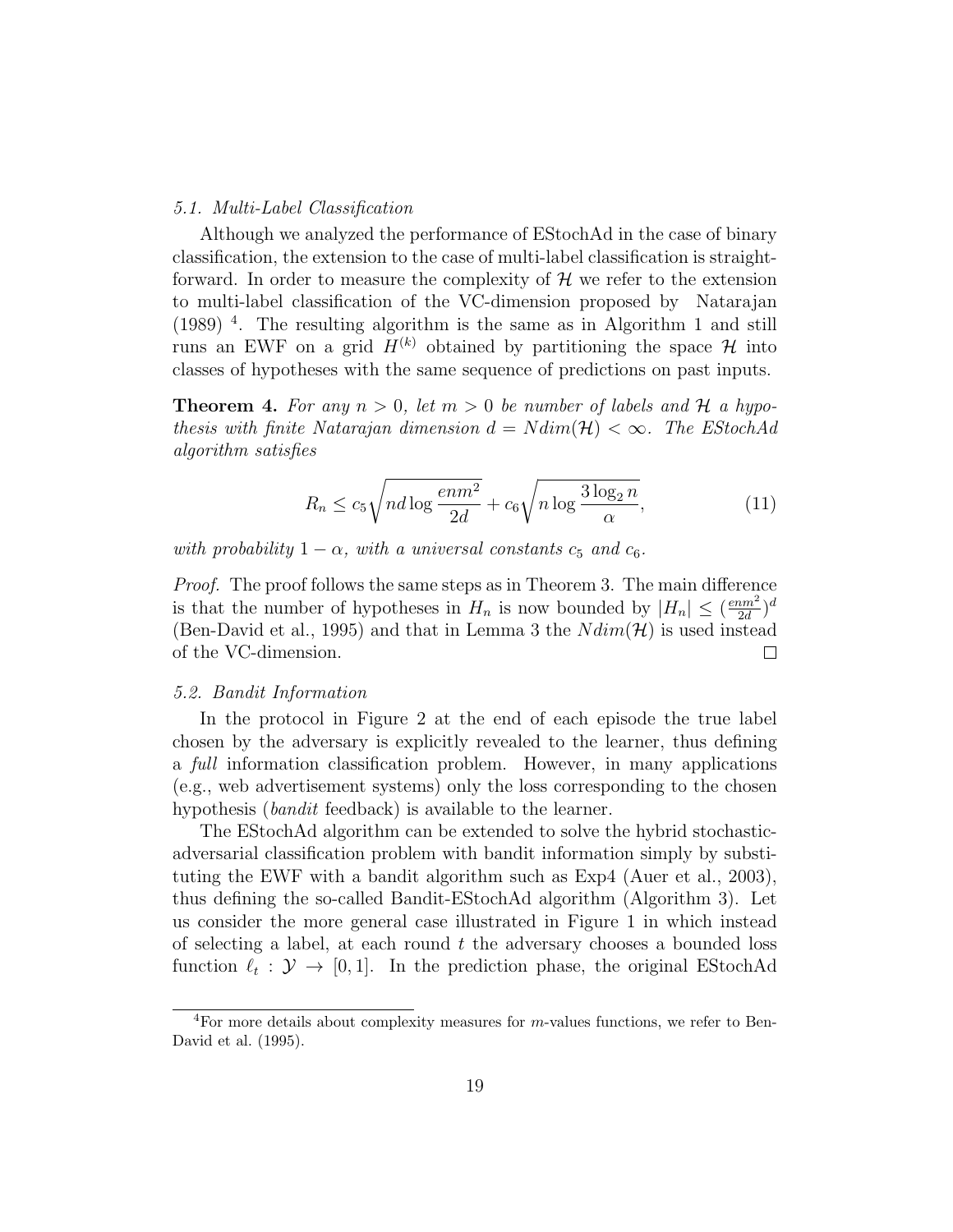Algorithm 3 The Bandit-EStochAd forecaster

**Input:** hypothesis set  $H$ **Initialize:**  $H_0 = \emptyset$  with any  $h \in \mathcal{H}$ for  $k = 0, 1, 2, ...$  do Set  $t_k = 2^k$ ,  $t_{k+1} = 2^{k+1}$ ,  $N_k = |H^{(k)}|$ , and  $\eta_k = \sqrt{2 \log N_k/n_k}$ Initialize  $w_i^{t_k} = 1, i \in \{1, \ldots, N\}$ for  $t = t_k$  to  $t_{k+1} - 1$  do Observe  $x_t$ Sample  $h_t \sim \mathbf{p}^t$ , with  $p_i = w_i^t/(\sum_{j=1}^{N_k} w_j^t)$ Sample  $\hat{y}_t \sim \mathbf{q}^t$ , where  $q_j^t = (1 - \gamma) \mathbb{I} \{j = h_t(x_t)\} + \frac{\gamma}{m}$  $\frac{1}{m}, \; j \in \{1, \ldots, m\}$ Receive loss  $\ell(\widehat{y}_t)$ <br>Define  $\hat{\ell}_t(h_i) = \frac{\ell(\widehat{y}_t)}{q_{\widehat{y}_t}} \mathbb{I} \{h_i(x_t) = \widehat{y}_t\}, \ \ i \in \{1, \ldots, N_k\}$ Update weights  $w_i^{t+1} = w_i^t \exp\left(-\eta_k \hat{\ell}_t(h_i)\right)$ end for Build  $H_{k+1}$  according to inputs  $\{x_1, \ldots, x_{t_{k+1}-1}\}$ end for

algorithm is used to select a hypothesis  $h_i$  in the grid  $H^{(k)}$  built so far. According to Exp4 an additional randomization over all the possible  $m$  labels is introduced and a prediction  $\hat{y}_t$  is returned. At the end of each round t,<br>the learner incurs a loss  $\ell$  (b  $(x)$ ) (the only information available) for which the learner incurs a loss  $\ell_t(h_t(x_t))$  (the only information available) for which an unbiased estimate of the loss  $\ell_t(h)$  for any hypothesis h is built. Finally, the weights of the hypotheses in  $H_t$  are updated according to EStochAd. We can prove the following regret bound for Bandit-EStochAd.

**Theorem 5.** Let  $m > 0$  be the number of arms (i.e., labels), H be a hypothesis set with finite Natarajan dimension  $d = N dim(\mathcal{H}) < \infty$ , and  $\ell$  be bounded in [0,1]. For any  $n > 0$ , the Bandit-EStochAd algorithm satisfies

$$
R_n \le O\left(\sqrt{nmd\log\frac{nm^2}{\alpha}} + d\log\frac{nm^2}{\alpha}\right),\tag{12}
$$

with probability  $1 - \alpha$ .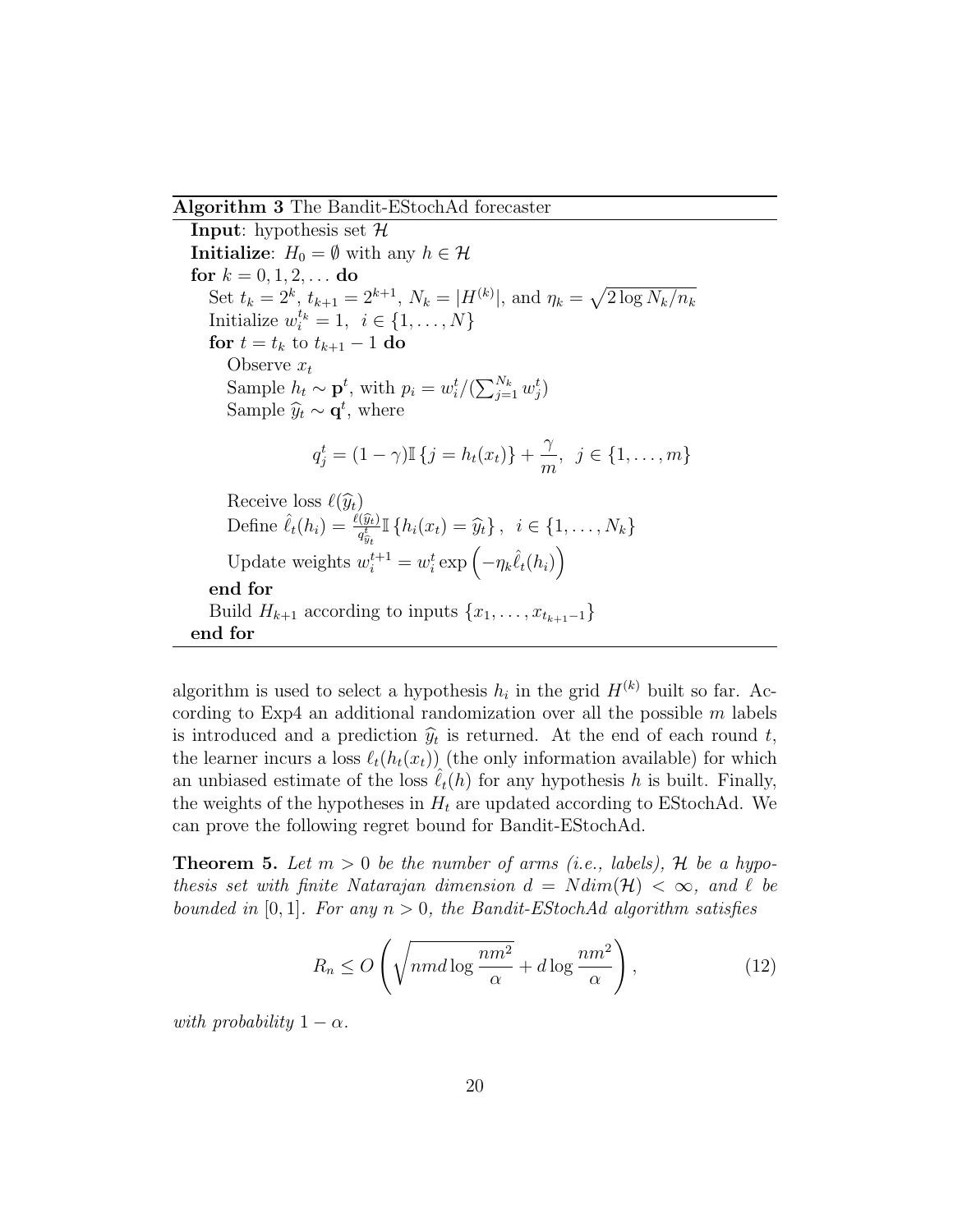Proof. In Theorem 2 the first part of the regret of EStochAd can be immediately derived from the bandit algorithm working on the set  $H_n$ . For instance, for Exp4 with  $N$  experts and  $m$  labels it is possible to prove the high-probability regret bound

$$
R_n(\text{Exp4}) \le 4\sqrt{nm \log \frac{nN}{\beta}} + 8\log \frac{nN}{\beta},
$$

with probability  $1 - \beta$ . As discussed in the previous section, in case of m labels the number of experts at time *n* is bounded by  $N = |H_n| \leq \left(\frac{e n m^2}{2d}\right)^2$  $\frac{am^2}{2d}$  $\big)^d$ . Besides, the second term in (6) is not affected by the different feedback in full and bandit settings and remains unchanged. The only difference is in step  $(a)$  of Theorem 2. Indeed, when two hypotheses have the same prediction their loss is the same. On the other hand, if the predictions are different, the difference between the losses cannot be greater than 1. Thus,  $\ell_t(h) - \ell_t(h') \leq \mathbb{I} \{h(x_t) \neq h'(x_t)\}.$  As a result, the leading term in the cumulative regret is due to Exp4 and the statement follows.

#### 5.3. Regression

So far we considered classification problems in which  $\mathcal H$  is a discretevalued space of functions, we now show that for some loss functions that analysis can be easily extended to the regression setting. We first recall the definition of pseudo-dimension of a space of real-valued functions.

**Definition 1.** Let F be a space of bounded real-valued functions  $f: \mathcal{X} \rightarrow$ [0, B] and  $\{x_t\}_{t=1}^n$  be a set of points in X. We say that the points  $\{x_t\}_{t=1}^n$ are pseudo-shattered by F if there are  $\{y_t\}_{t=1}^n \in [0, B]^n$  such that for any  $\mathbf{b} \in \{0,1\}^n$ , there is a  $f_{\mathbf{b}} \in \mathcal{F}$  such that

$$
f_{\mathbf{b}}(x_t) \ge y_t \Leftrightarrow b_t = 1, \quad 1 \le t \le n. \tag{13}
$$

The largest n such that there exists a set  $\{x_t\}_{t=1}^n$  pseudo-shattered by  $\mathcal F$  is the pseudo-dimension of  $\mathcal{F}$ , denoted by  $V_{\mathcal{F}}^+$ r+<br>ア・

We also need the definition of  $(\epsilon, 1)$ -covering number of  $\mathcal{F}$ .

**Definition 2.** Let F be a space of bounded real-valued functions  $f: \mathcal{X} \rightarrow$ [0, B]. Every finite collection of functions  $f_1, \ldots, f_N \in \mathcal{F}$  is a  $(\epsilon, 1)$ -cover of F if for any  $f \in \mathcal{F}$  there exist a  $f_i$   $(1 \leq i \leq N)$  such that

$$
||f - f_i||_1 \le \epsilon. \tag{14}
$$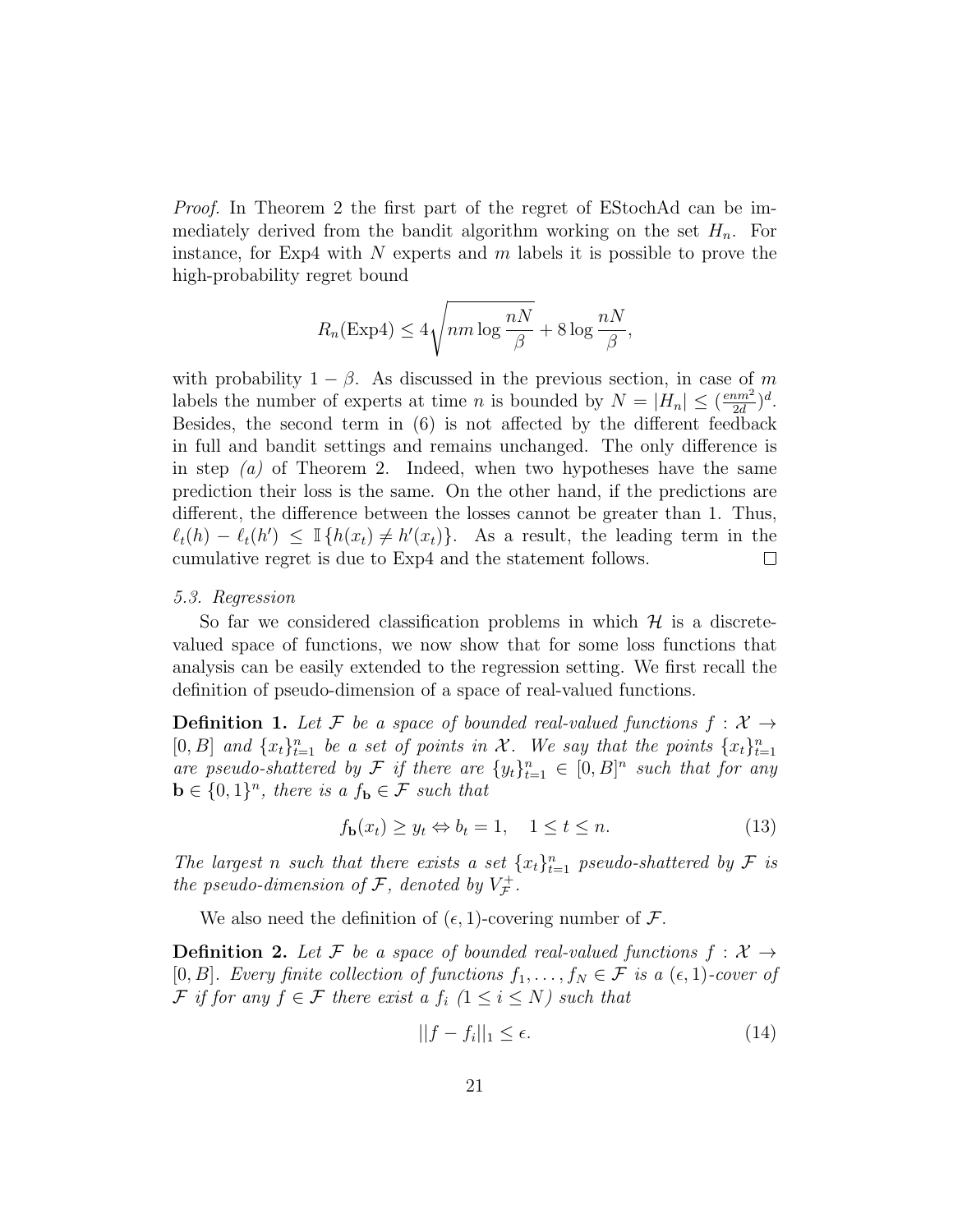The  $(\epsilon, 1)$ -covering number of F is the smallest N such that  $f_1, \ldots, f_N$  is a  $(\epsilon, 1)$ -cover of F, and we denote it by  $\mathcal{N}_1(\epsilon, \mathcal{F})$ .

Similar, let  $\{x_t\}_{t=1}^n$  be a set of points in X, a collection of functions  $f_1, \ldots, f_N \in \mathcal{F}$  is an empirical  $(\epsilon, 1)$ -cover of  $\mathcal{F}$  on  $\{x_t\}_{t=1}^n$  if for any  $f \in \mathcal{F}$ there exist a  $f_i$   $(1 \leq i \leq N)$  such that

$$
\frac{1}{n}\sum_{t=1}^{n}|f(x_t)-f_i(x_t)| \le \epsilon.
$$
\n(15)

The  $(\epsilon, 1)$ -covering number of F is the smallest N such that  $f_1, \ldots, f_N$  is an empirical  $(\epsilon, 1)$ -cover of F on  $\{x_t\}_{t=1}^n$ , and we denote it by  $\mathcal{N}_1(\epsilon, \mathcal{F}, \{x_t\}_{t=1}^n)$ .

Finally, we recall Pollard's inequality (Pollard, 1984).

**Lemma 5.** Let F a set of functions  $f: \mathcal{X} \to [0, B]$ , and  $x_1, \ldots, x_n$  be a sequence of i.i.d. samples from a distribution P. For any  $n > 0$ ,  $\epsilon > 0$  then

$$
\mathbb{P}\left[\sup_{f\in\mathcal{F}}\left|\frac{1}{n}\sum_{t=1}^n f(x_t) - \mathbb{E}[f(x_1)]\right| \geq \epsilon\right] \leq 8\mathbb{E}\left\{\mathcal{N}_1\left(\frac{\epsilon}{8}, \mathcal{F}, x_1^n\right)\right\} \exp\left(-\frac{n\epsilon^2}{128B^2}\right).
$$

Equivalently, let  $V = V_{\mathcal{F}}^+$  $U_{\mathcal{F}}^{+}$  be the pseudo-dimension of  $\mathcal{F},$  then with probability  $1 - \beta$  for all  $f \in \mathcal{F}$ 

$$
\left| \frac{1}{n} \sum_{t=1}^{n} f(x_t) - \mathbb{E}[f(x_1)] \right| \le \epsilon = 8B \sqrt{2 \frac{\Lambda(n, V, \beta)}{n}},\tag{16}
$$

where  $\Lambda(n, V, \beta) = V \log n + \log \frac{e}{\beta} + \log (24(\frac{9}{2}e^2)^V).$ 

Proof. We just report the proof of the second statement. It is sufficient to show that

$$
8\mathbb{E}\left\{\mathcal{N}_1\left(\frac{\epsilon}{8}, \mathcal{F}, x_1^n\right)\right\}\exp\left(-\frac{n\epsilon^2}{128B^2}\right) \le \beta\tag{17}
$$

for the  $\epsilon$  in (16). We first notice that  $\Lambda(n, V, \beta) > 1$  and  $\epsilon > 8B\sqrt{\frac{2}{n}}$  $\frac{2}{n}$ . Using the bound for covering numbers in Haussler (1992), the definition of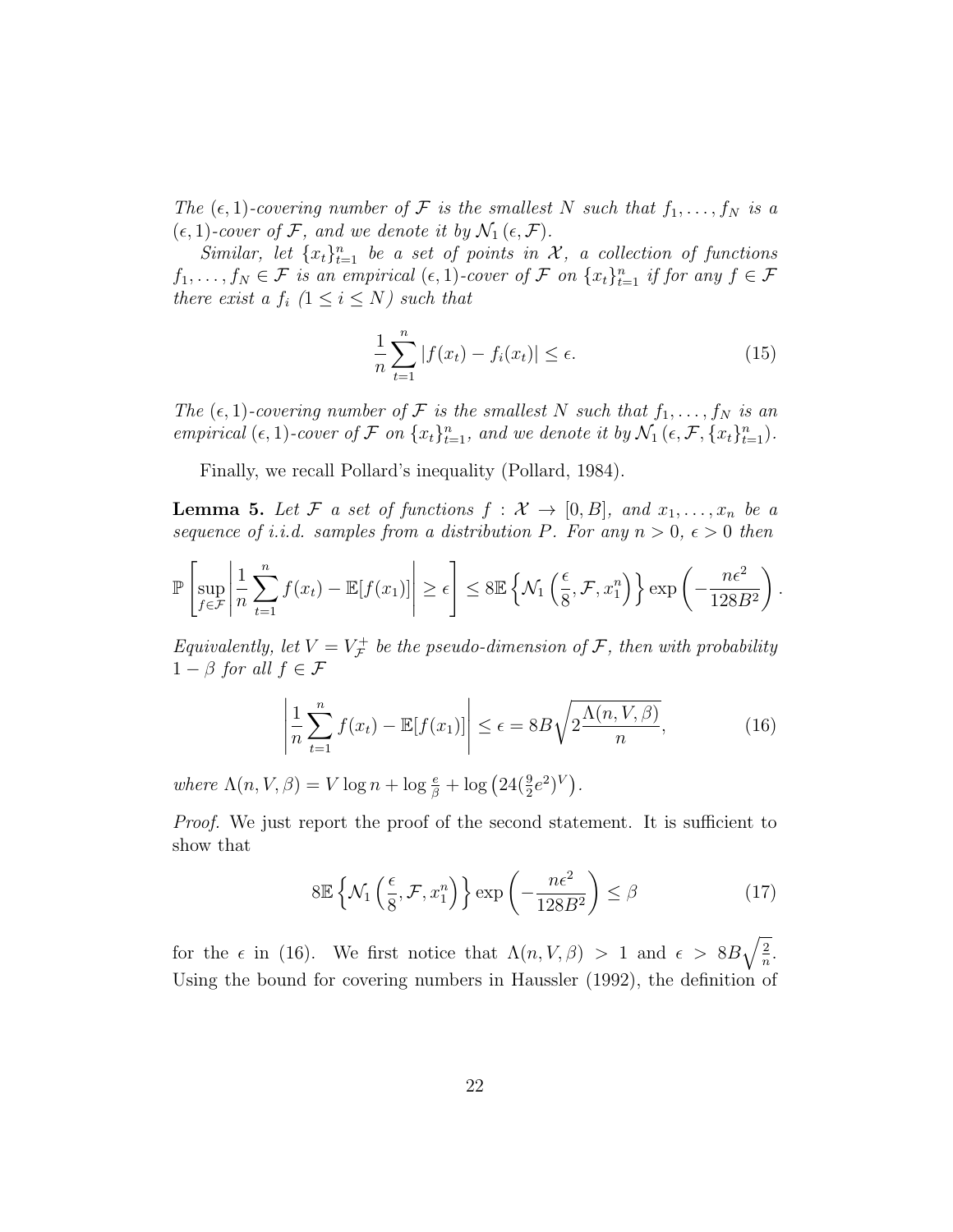$\Lambda(n, V, \beta)$ ,  $a = 24eB$ ,  $b = (128B^2)^{-1}$ , and some algebra we obtain

$$
8\mathbb{E}\left\{\mathcal{N}_1\left(\frac{\epsilon}{8}, \mathcal{F}, x_1^n\right)\right\} \exp\left(-\frac{n\epsilon^2}{128B^2}\right)
$$
  
\n
$$
\leq 24\left(\frac{a^2}{\epsilon^2}\right)^V \exp(-bn\epsilon^2)
$$
  
\n
$$
= 24(a^2bn)^V \exp(\Lambda(n, V, \beta))
$$
  
\n
$$
= 24(a^2b)^V n^V n^{-V} \frac{\beta}{e} \frac{1}{24(a^2b)^V} \leq \beta.
$$

 $\Box$ 

We are now ready to define the extension of EStochAd to regression. We consider the general full information setting in which at round  $t$  the adversary chooses a bounded loss function  $\ell_t : \mathcal{Y} \to [0, M]$ , with  $\mathcal{Y} = [0, B]$ , and the learner chooses a function  $f_t \in \mathcal{F}$ . At the end of the round the learner incurs a loss  $\ell_t(f_t(x_t))$  depending on the input  $x_t$  drawn from a distribution P. Finally, the loss function  $\ell_t(\cdot)$  is revealed to the learner. Similar to the classification case, the objective of the learner is to minimize the regret

$$
R_n = \sum_{t=1}^n \ell_t(f_t(x_t)) - \inf_{f \in \mathcal{F}} \sum_{t=1}^n \ell_t(f(x_t)).
$$

The structure of the algorithm is mostly the same as in Algorithm 1. Instead of a discrete-valued set of hypotheses  $H$ , we consider the space  $\mathcal F$  of realvalued functions bounded in  $[0, B]$ . At the end of each epoch the grid of hypotheses  $H^{(k)}$  is substituted by an  $(\epsilon, 1)$ -cover of  $\mathcal F$  on inputs  $\{x_1, \ldots, x_{t_k-1}\},$ denoted by  $F^{(k)}$ . It is possible to prove that this algorithm achieves the same performance as EStochAd in classification under suitable assumptions on the loss function making it possible to define a relationship between the space of loss functions and  $\mathcal F$ . In particular, we prove the following.

**Theorem 6.** Let F be a space of bounded real-valued functions  $f: \mathcal{X} \rightarrow [0, B]$ with finite pseudo dimension  $V = V_{\mathcal{F}}^+ < \infty$ . At each round t the adversary chooses a loss function  $\ell_t$  which is Lipschitz with constant L. The EStochAd algorithm for regression described above satisfies

$$
R_n \le c_7 LB \left(\sqrt{nV \log n} + \sqrt{n \log \frac{12e(\lfloor \log_2 n \rfloor + 1)}{\alpha}} + \sqrt{n \log \left[24\left(\frac{9}{2}e^2\right)^V\right]}\right)
$$
\n(18)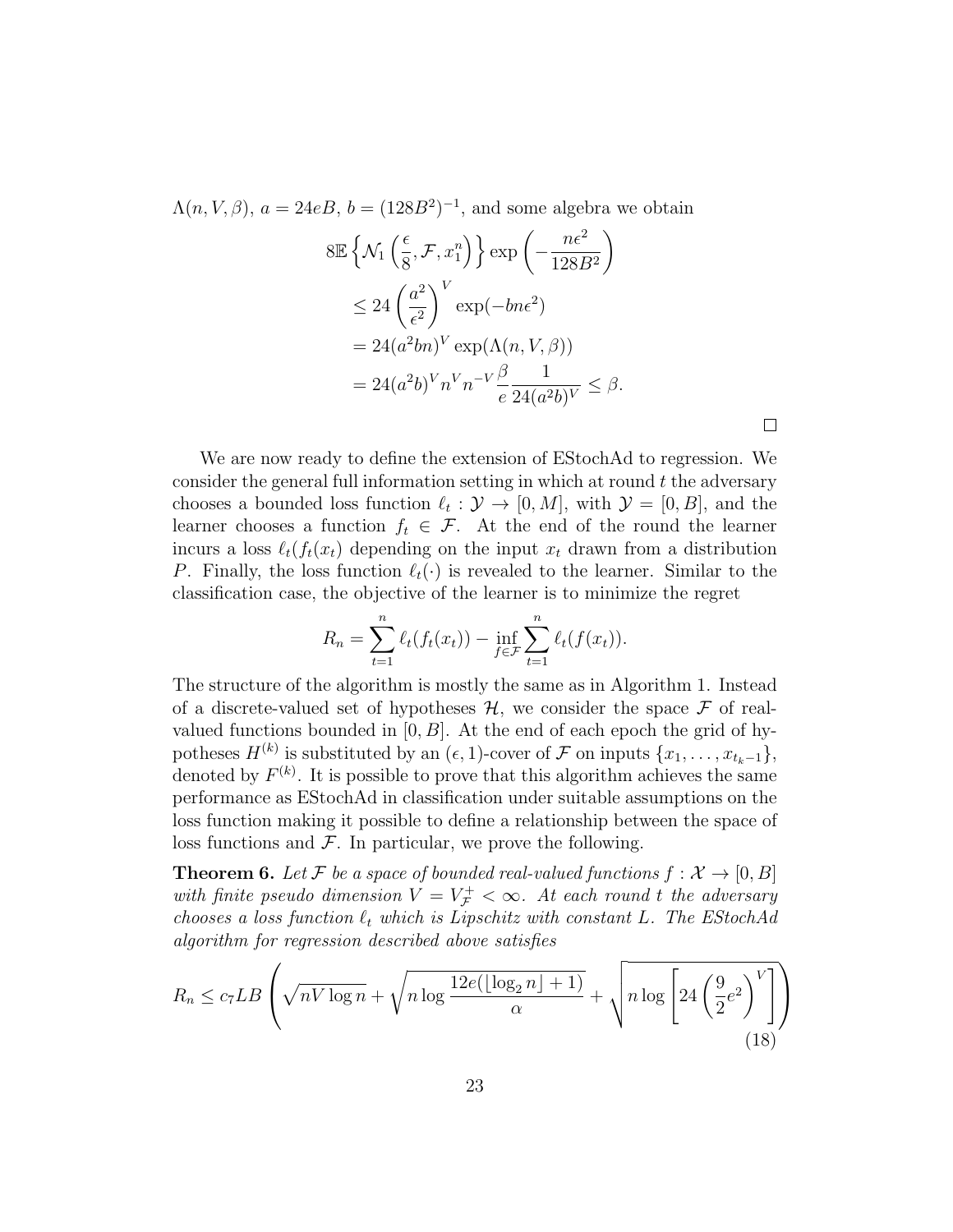with probability  $1 - \alpha$ , where  $c_7 = 49(\sqrt{2} - 1)$ .

Proof. First we need to derive the equivalent of Theorem 2 in case of regression to bound the regret at each epoch. The regret  $R^{(k)}$  can be decomposed as

$$
R^{(k)} = \sum_{t=t_k}^{t_{k+1}-1} \ell_t(f_t) - \inf_{f \in \mathcal{F}} \sum_{t=t_k}^{t_{k+1}-1} \ell_t(f)
$$
  
= 
$$
\left(\sum_{t=t_k}^{t_{k+1}-1} \ell_t(f) - \min_{f' \in F^{(k)}} \sum_{t=t_k}^{t_{k+1}-1} \ell_t(f')\right) + \left(\min_{f' \in F^{(k)}} \sum_{t=t_k}^{t_{k+1}-1} \ell_t(f') - \inf_{f \in \mathcal{F}} \sum_{t=t_k}^{t_{k+1}-1} \ell_t(f)\right)
$$
  
= 
$$
R_{EWF}^{(k)} + R_F^{(k)}
$$

where  $F^{(k)}$  is an  $(\epsilon, 1)$ -cover of  $\mathcal F$  on inputs  $\{x_1, \ldots, x_{t_k-1}\}$ . The first component of the regret can still be bounded using the bound of the EWF. Since  $F^{(k)}$  is an  $(\epsilon, 1)$ -cover of  $\mathcal{F}$ , it contains  $N_k = \mathcal{N}_1(\epsilon, \mathcal{F}, x_1^{t_k-1})$  experts. By Haussler (1992), the following bound on the covering number holds

$$
\mathcal{N}_1\left(\epsilon, \mathcal{F}, x_1^{t_k - 1}\right) \le 3 \left(\frac{2e}{\epsilon} \log \frac{3e}{\epsilon}\right)^V \le 3 \left(\frac{3e}{\epsilon}\right)^{2V}
$$

.

Let  $\epsilon = 8B\sqrt{\frac{2\Lambda(t_k,V,\beta)}{t_k}}$  $\frac{(k, V, \beta)}{t_k}$ , as in Lemma 5 we notice that  $\epsilon \geq 8B\sqrt{\frac{2}{t_k}}$  $\frac{2}{t_k}$ , thus the number of experts can be bounded as

$$
N_k \le 3 \left(\frac{9e^2}{128}t_k\right)^V.
$$

Thus, we can bound the first term  $R_{EWF}^{(k)}$  in the regret  $R^{(k)}$  by the performance of the EWF on  $N_k$  experts

$$
R^{(k)} \leq LB\left(\sqrt{\frac{2^k}{2}\log N_k} + \sqrt{\frac{2^k}{2}\log\frac{1}{\beta}}\right) + R_F^{(k)},
$$

where the multiplicative term  $LB$  is the bound over the loss function. In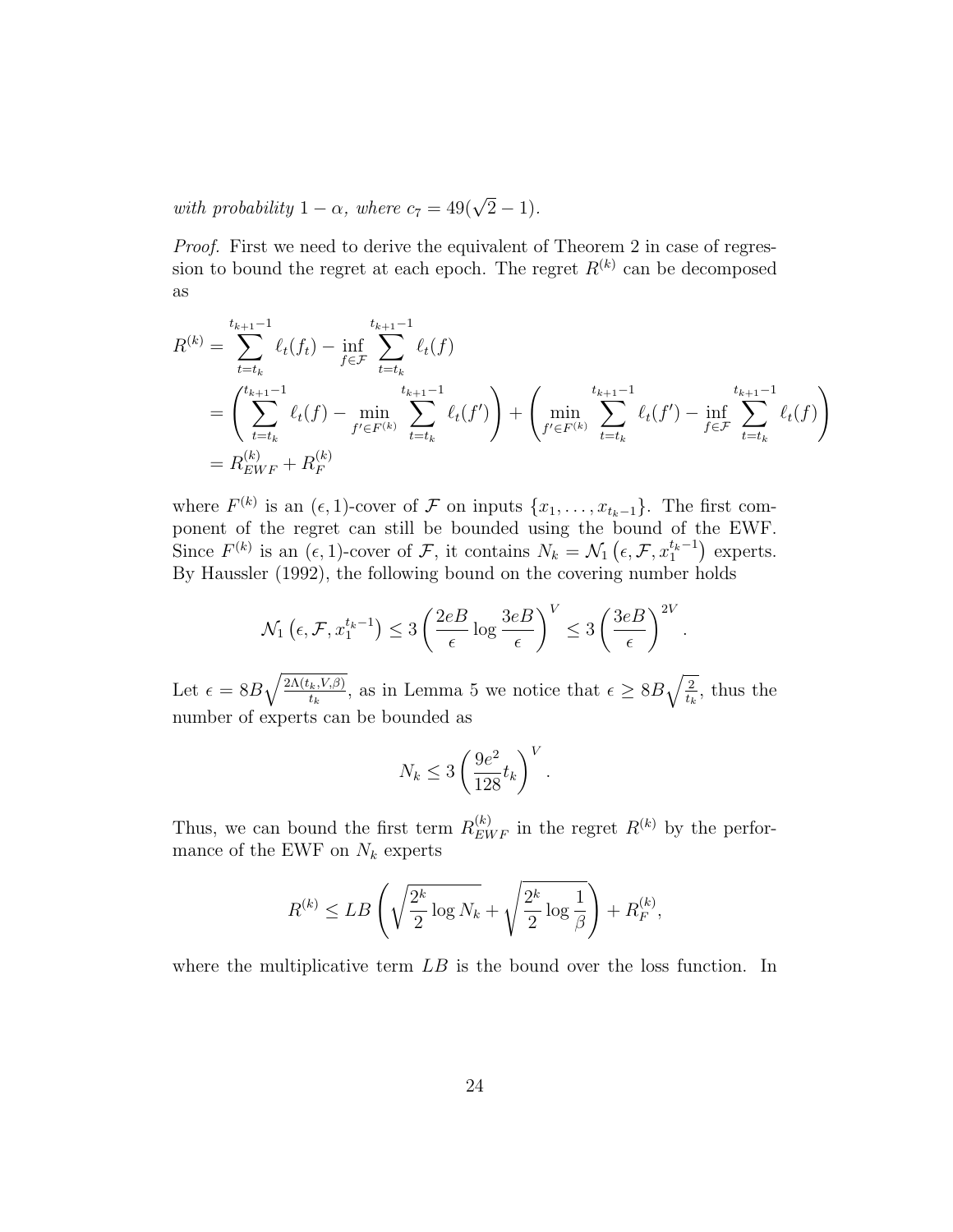order to bound the second term we follow similar steps as in Theorem 2.

$$
R_F^{(k)} = \left(\min_{f' \in F^{(k)}} \sum_{t=t_k}^{t_{k+1}-1} \ell_t(f') - \inf_{f \in \mathcal{F}} \sum_{t=t_k}^{t_{k+1}-1} \ell_t(f)\right)
$$
  
\n
$$
= \sup_{f \in \mathcal{F}} \min_{f' \in F^{(k)}} \sum_{t=t_k}^{t_{k+1}-1} (\ell_t(f') - \ell_t(f))
$$
  
\n(a) 
$$
\leq \sup_{f \in \mathcal{F}} \min_{f' \in F^{(k)}} \sum_{t=t_k}^{t_{k+1}-1} L(f'(x_t) - f(x_t))
$$
  
\n(b) 
$$
\leq \sup_{f \in \mathcal{F}} \min_{f' \in F^{(k)}} 2^k L \mathbb{E}_{x \sim P} [f'(x) - f(x)] + 2^k L \epsilon \qquad \text{w.p. } 1 - \beta'
$$
  
\n(c) 
$$
\leq L \sup_{f \in \mathcal{F}} \min_{f' \in F^{(k)}} 2^k L \sum_{t=1}^{t_{k}-1} (f'(x_t) - f(x_t)) + 2L \cdot 2^k \epsilon \qquad \text{w.p. } 1 - 2\beta'
$$
  
\n(d) 
$$
\leq 3L \cdot 2^k \epsilon = 24LB\sqrt{2\frac{\Lambda(2^k, V, \beta)}{2^k}}.
$$

(a) By assumption that the loss is Lipschitz.

(b)-(c) We apply two times Lemma 5.

(d) The grid  $F^{(k)}$  is obtained by building an  $\epsilon$ -cover of  $\mathcal F$  on the samples  ${x_t}_{t=1}^{t_k-1}$ . Thus, by definition 2 the closest function  $f' \in F^{(k)}$  to any function  $f \in \mathcal{F}$  is not further than  $\epsilon$ .

By joining the bound for  $R_{EWF}^{(k)}$  and  $R_F^{(k)}$  $F_F^{(k)}$  and some simplification, we obtain

$$
R^{(k)} \le \frac{49}{2} L B \sqrt{2} \left( \sqrt{2^k V \log 2^k} + \sqrt{2^k \log \frac{e}{\beta'}} + \sqrt{2^k \log \left[ 24 \left( \frac{9}{2} e^2 \right)^V \right]} \right).
$$

Finally, we follow the same steps as in Theorem 3 and we obtain the final statement.  $\Box$ 

It is interesting to notice that the class of Lipschitz losses includes commonly used loss functions such as  $L_1$  and squared loss. Let  $y_t \in [0, B]$  be the output at time t, the  $L_1$  loss is defined as  $\ell_t(y) = |y - y_t|$ . It is immediate to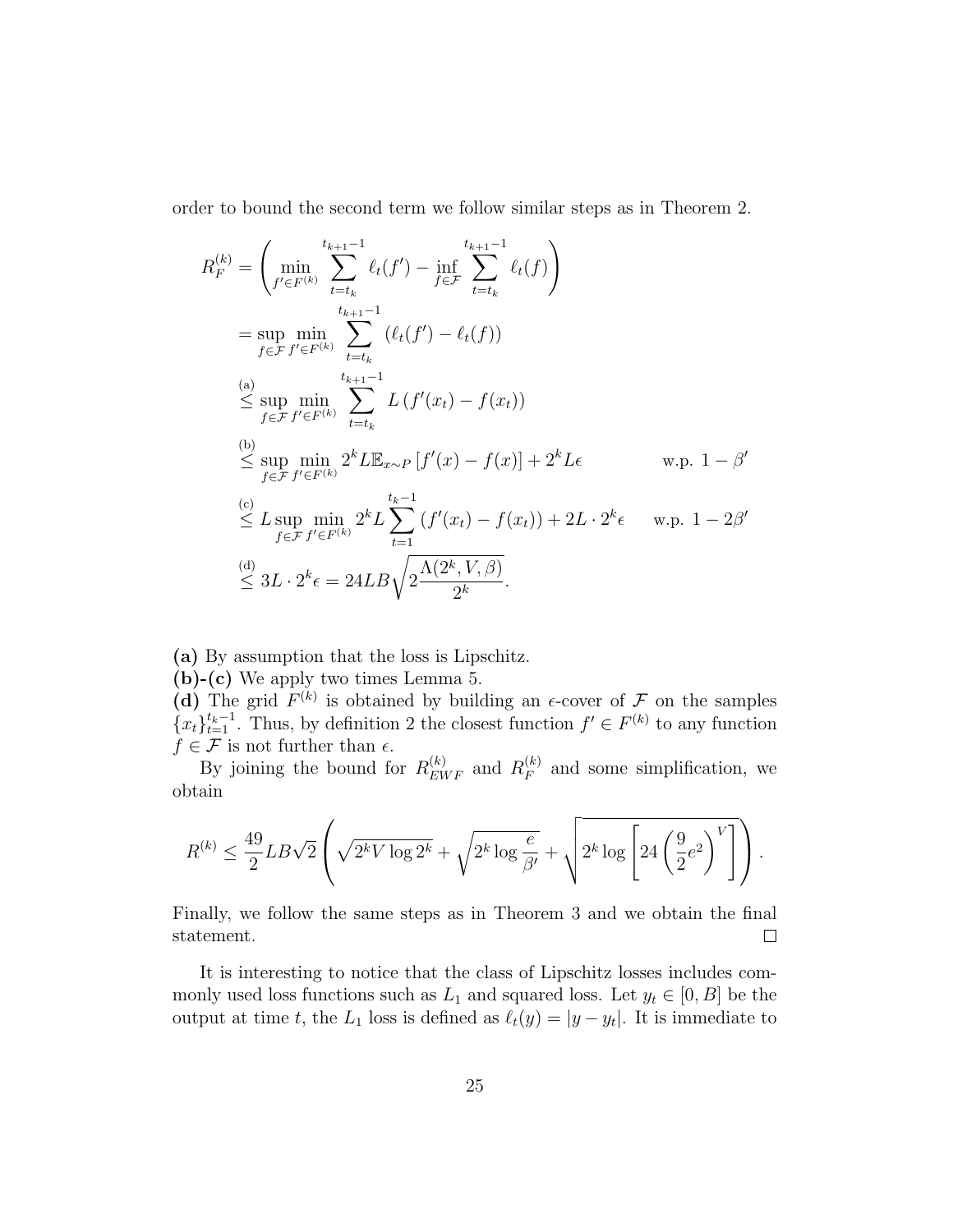1: for  $t = 1, 2, ...$  do 2: Simultaneously, - A stochastic input  $x_t$  is sampled i.i.d. from  $P$ - Player A selects strategy  $h_{A,t}$ - Player B selects strategy  $h_{B,t}$ 3: Player A (resp., B) plays action  $\hat{y}_{A,t} = h_{A,t}(x_t)$  (resp.,  $\hat{y}_{B,t} = h_{B,t}(x_t)$ )<br>4: Return feedback Return feedback -  $\ell_A(\widehat{y}_{A,t}, \widehat{y}_{B,t}, x_t)$  and  $\ell_B(\widehat{y}_{A,t}, \widehat{y}_{B,t}, x_t)$  (bandit information) - or  $\ell_A(\cdot, \hat{y}_{B,t}, x_t)$  and  $\ell_B(\hat{y}_{A,t}, \cdot, x_t)$  (full information) 5: Player A (resp., B) incurs a loss  $\ell_A(\hat{y}_{A,t}, \hat{y}_{B,t}, x_t)$  (resp.,  $\ell_B(\hat{y}_{A,t}, \hat{y}_{B,t}, x_t)$ ) 6: end for

Figure 6: The two-player strategic repeated game with stochastic side information.

verify that this loss is a Lipschitz function with  $L = 1$  and  $M = B$ . In case of a squared loss  $\ell_t(y) = (y - y_t)^2$  we have

$$
|\ell_t(y_1) - \ell_t(y_2)| = |(y_1 - y_t)^2 - (y_2 - y_t)^2|
$$
  
=  $|y_1^2 - y_2^2 - 2y_t(y_1 - y_2)| = |(y_1 - y_2)(y_1 + y_2 - 2y_t)|$   
 $\le 2B|y_1 - y_2|$ .

Thus the squared loss is a Lipschitz functions with  $M = B^2$  and  $L = 2B$ .

#### 5.4. Application in Games

In this section we consider an extension of the stochastic-adversarial prediction problem to a two-player strategic repeated game with stochastic side information. Like in the general problem illustrated in Figure 1, the game could be either full or bandit information, depending on whether at the end of each round the learners receive the loss function  $\ell_A(\cdot, \hat{y}_{B,t}, x_t)$  (resp.  $\ell_B(\widehat{y}_{A,t}, \cdot, x_t)$  or only the loss they incurred. Our main contribution here is to show that in the case of a zero-sum game, if both players play according to the (Bandit-)EStochAd algorithm, then the empirical frequencies of the strategies converge to the set of Nash equilibria.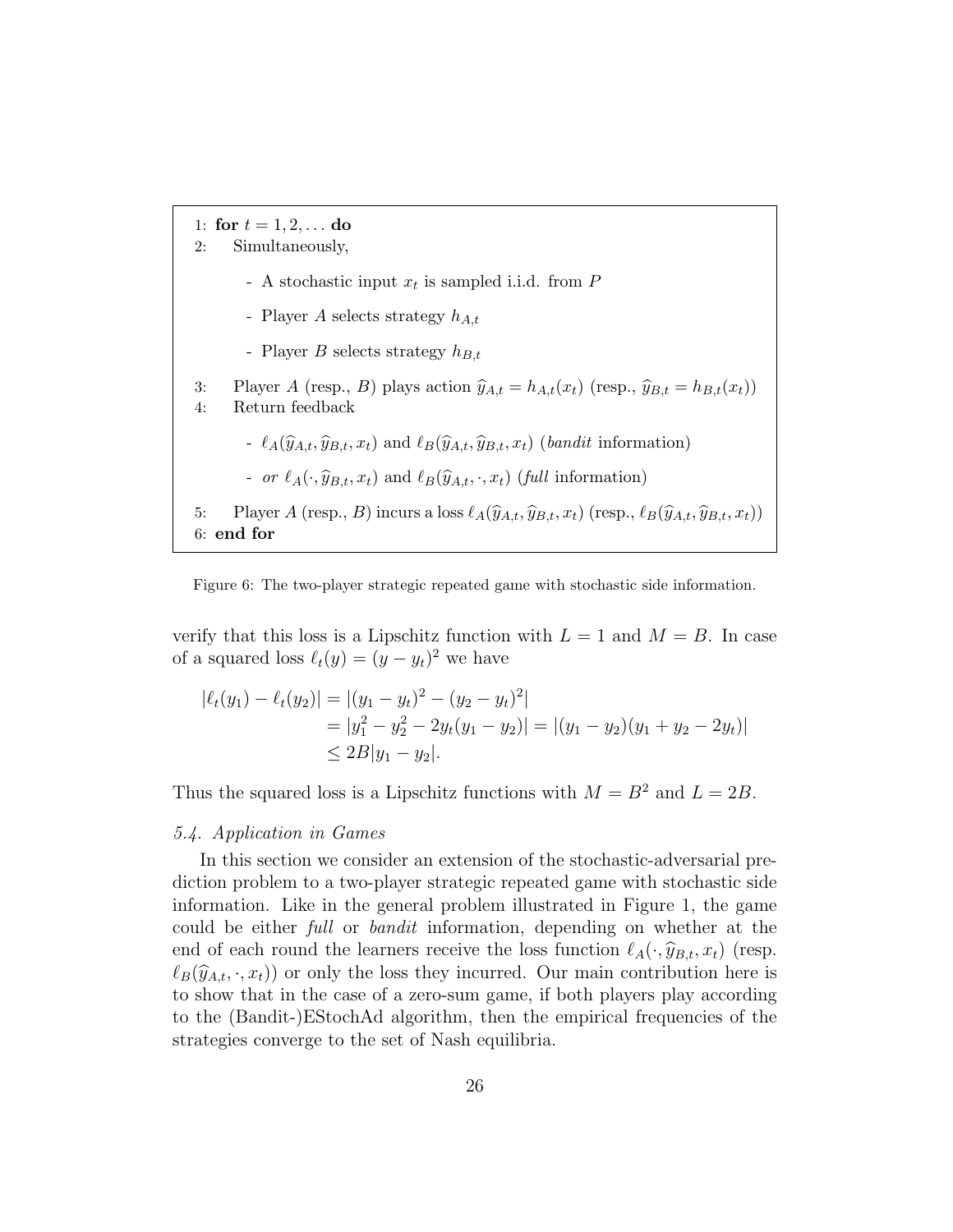For sake of simplicity we consider the same set of strategies for both players. Let A and B be two players and  $\mathcal{H}$  be the set of strategies h mapping an input  $x \in \mathcal{X}$  to an action in  $\mathcal{Y} = \{1, \ldots, m\}$ . The repeated game between player A and B is sketched in Figure 6. At each round t, an input  $x_t$  is drawn from P and, simultaneously, the players select strategies  $h_{A,t} \in \mathcal{H}$ and  $h_{B,t} \in \mathcal{H}$ . As a result, they incur losses  $\ell_A(h_{A,t}(x_t), h_{B,t}(x_t), x_t)$  and  $\ell_B(h_{A,t}(x_t), h_{B,t}(x_t), x_t)$  respectively  $(\ell_{A,t}(h_{A,t})$  and  $\ell_{B,t}(h_{B,t})$  for short in the following). We define the expected loss for player  $A$  with respect to the input distribution  $P$  as

$$
\overline{\ell}_A(h_A, h_B) = \mathbb{E}_{x \sim P} [\ell_A(h_A(x), h_B(x), x)].
$$

Let  $\mathcal{D}(\mathcal{H})$  be the set of distributions on the set of pure strategies H. Given mixed strategies  $\sigma_A$  and  $\sigma_B$  in  $\mathcal{D}(\mathcal{H})$  we define its corresponding expected  $\text{loss}$  (similarly for player B):

$$
\overline{\ell}_A(\sigma_A, \sigma_B) = \mathbb{E}_{h_A \sim \sigma_A, h_B \sim \sigma_B} \left[ \overline{\ell}_A(h_A, h_B) \right].
$$

We say that a pair of strategies  $(\sigma_A^*, \sigma_B^*)$  is a Nash equilibrium if

$$
\overline{\ell}_A(\sigma_A^*, \sigma_B^*) \leq \overline{\ell}_A(\sigma_A, \sigma_B^*), \ \forall \sigma_A \in \mathcal{D}(\mathcal{H}) \overline{\ell}_B(\sigma_A^*, \sigma_B^*) \leq \overline{\ell}_B(\sigma_A^*, \sigma_B), \ \forall \sigma_B \in \mathcal{D}(\mathcal{H}).
$$

Now we consider the problem of approximating a Nash equilibrium in the zero-sum case (i.e.,  $\overline{\ell}_A(\cdot, \cdot) = -\overline{\ell}_B(\cdot, \cdot)$ ). In order to define the value of the game and apply the minimax theorem we need  $\mathcal{D}(\mathcal{H})$  to be compact (Cesa-Bianchi & Lugosi, 2006). In the following, we assume that  $\mathcal H$  is a compact metric space, which is a sufficient condition for  $\mathcal{D}(\mathcal{H})$  to be compact (see e.g., Stoltz & Lugosi (2007)). Under this assumption, the minimax theorem (e.g., Cesa-Bianchi & Lugosi, 2006) holds

$$
V = \sup_{\sigma_B \in \mathcal{D}(\mathcal{H})} \inf_{\sigma_A \in \mathcal{D}(\mathcal{H})} \ell_A(\sigma_A, \sigma_B)
$$
  
= 
$$
\inf_{\sigma_A \in \mathcal{D}(\mathcal{H})} \sup_{\sigma_B \in \mathcal{D}(\mathcal{H})} \bar{\ell}_A(\sigma_A, \sigma_B),
$$
(19)

where  $V$  is the value of the game. The following theorem proves that if both players run either EStochAd or Bandit-EStochAd (in full information and bandit information respectively), then their performance converges to the value of the game and the empirical frequencies of their strategies converge to the set of Nash equilibria.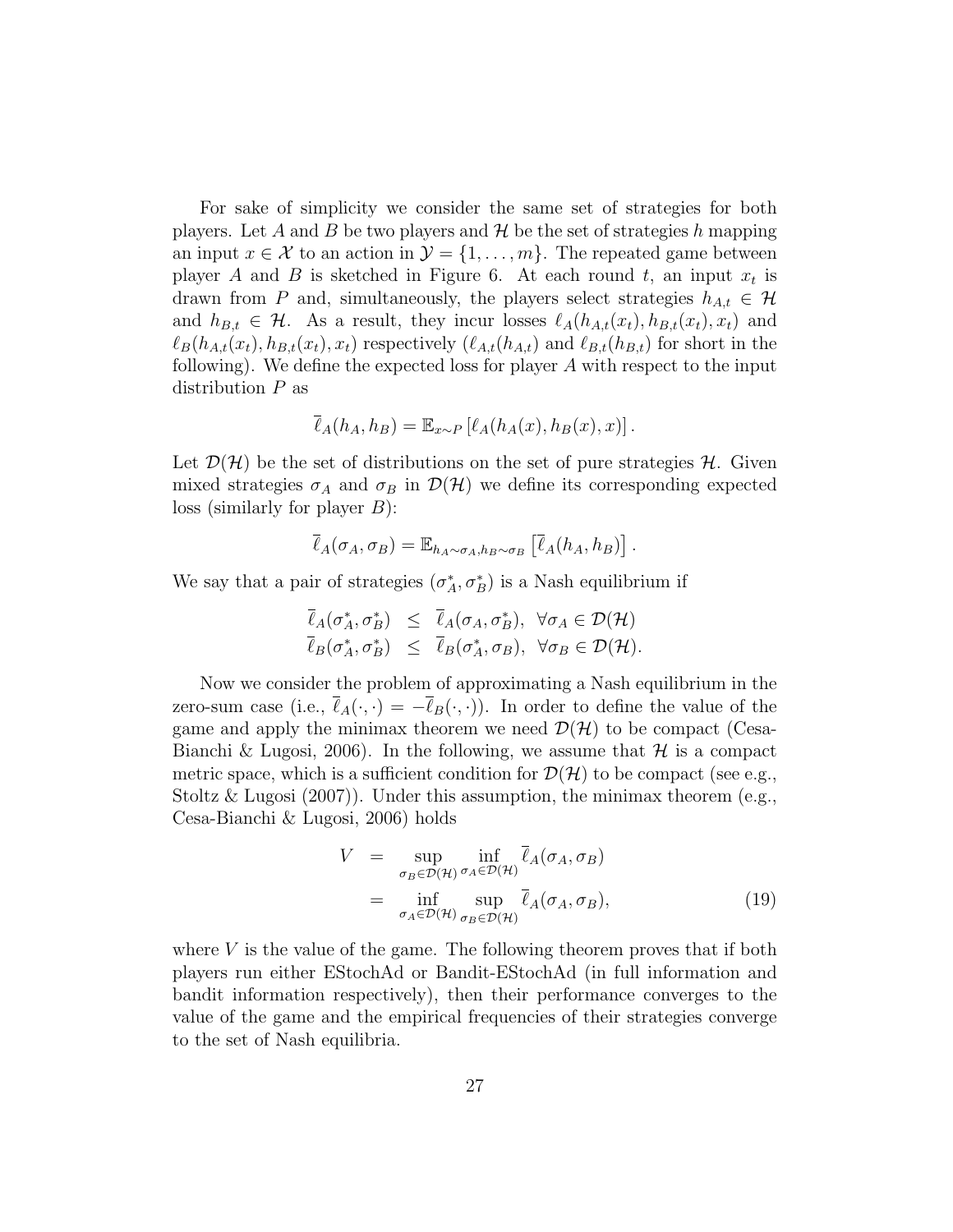**Theorem 7.** Let losses  $\ell_A$ ,  $\ell_B$  be bounded in [0, 1], H be a compact metric set. If both players run (Bandit-)EStochAd in a zero-sum game with stochastic side information as defined above, then

$$
\lim_{n \to \infty} \frac{1}{n} \sum_{t=1}^{n} \ell_A(h_{A,t}(x_t), h_{B,t}(x_t), x_t) = V
$$
\n(20)

almost surely.

Proof. The proof is similar to the convergence proof for Hannan consistent strategies in zero-sum games (Cesa-Bianchi & Lugosi, 2006). We first prove the following

$$
\lim_{n \to \infty} \frac{1}{n} \sum_{t=1}^{n} \ell_{A,t}(h_{A,t}) \le V. \tag{21}
$$

We note that the regret for both players can be bounded exactly as in  $(12)$ . In fact, losses  $\ell_A$  and  $\ell_B$  are a special case of the adversarial loss function considered in Section 5.2. As a result, we have

$$
\limsup_{n \to \infty} \left[ \frac{1}{n} \sum_{t=1}^{n} \ell_{A,t}(h_{A,t}) - \inf_{h_A \in \mathcal{H}} \frac{1}{n} \sum_{t=1}^{n} \ell_{A,t}(h_A) \right] \le 0,
$$
\n(22)

with probability  $1 - \alpha$ , where  $\ell_{A,t}(h_A) = \ell_A(h_A, h_{B,t}, x_t)$ . Let  $g_A(h_{B,t}) =$  $\ell_{A,t}(h_A) - \bar{\ell}_A(h_A, h_{B,t}).$  By definition of the expected loss and by noticing that the hypothesis  $h_{B,t}$  selected by the algorithm at time t does not depend on the input  $x_t$ , we have that  $g_A(h_{B,t})$  for any  $h_A \in \mathcal{H}$ 

$$
\mathbb{E}_{x_t \sim P} \left[ g_A(h_{B,t}) | \mathcal{F}_{t-1} \right] = 0,
$$

where  $\mathcal{F}_{t-1}$  is the  $\sigma$ -algebra generated by all random variables up to time  $t-1$  (i.e., past inputs and hypotheses for both players A and B). Thus,  $g_A(h_{B,1}), \dots, g_A(h_{B,n})$  is a martingale difference sequence and we can apply Lemma 8. Thus we obtain that with probability  $1 - \beta$  for any function  $g_A$ induced by  $h_A \in \mathcal{H}$ , the empirical average  $\frac{1}{n} \sum_{t=1}^n g_A(h_{B,t})$  asymptotically concentrates around 0. As a result, we have

$$
\limsup_{n \to \infty} \left[ \inf_{h_A \in \mathcal{H}} \frac{1}{n} \sum_{t=1}^n \ell_{A,t}(h_A) - \inf_{h_A \in \mathcal{H}} \frac{1}{n} \sum_{t=1}^n \overline{\ell}_A(h_A, h_{B,t}) \right] \le 0.
$$
 (23)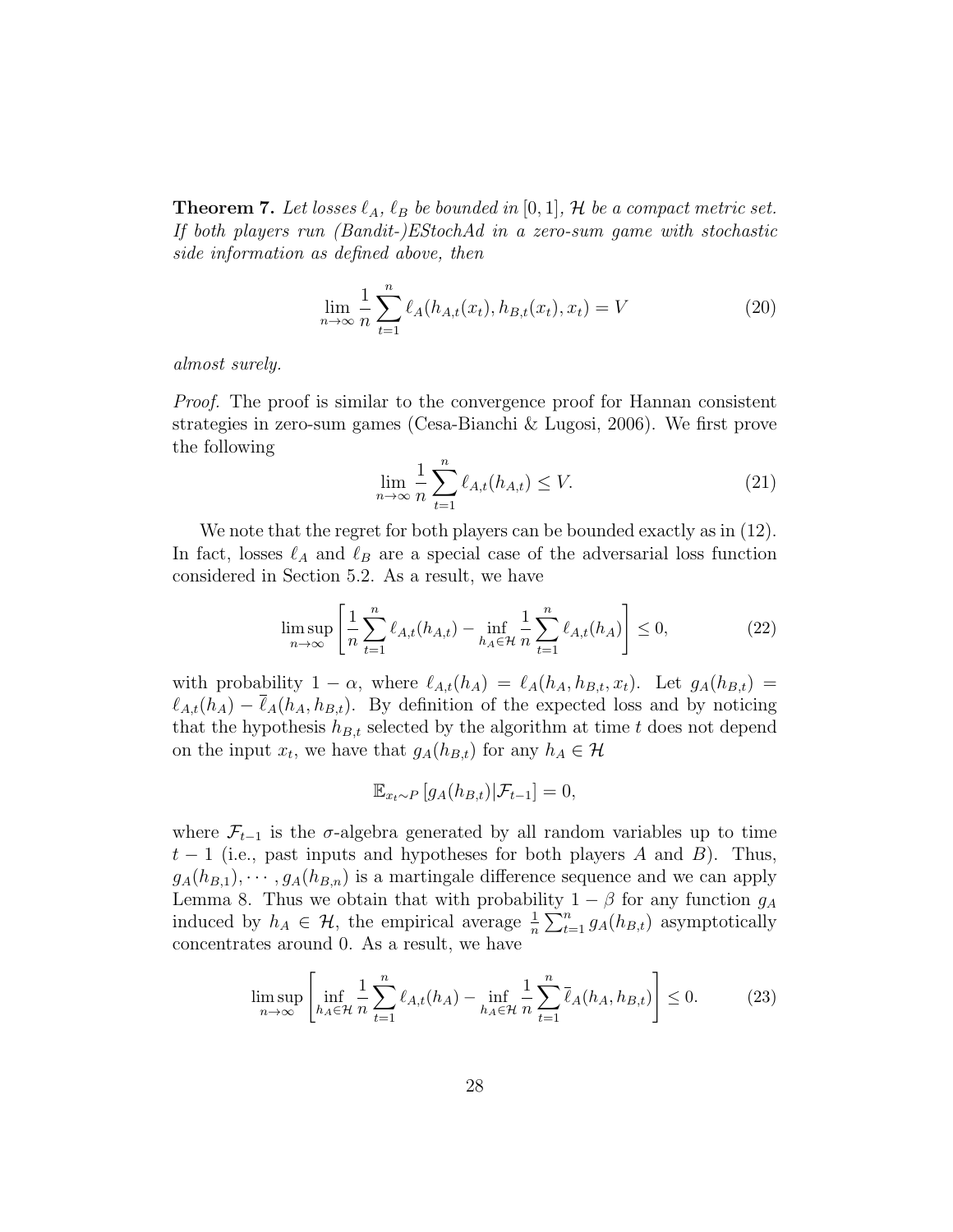Now, since the mapping  $\sigma_A \mapsto \bar{\ell}_A(\sigma_A, h_{B,t})$  is linear, this function admits a pure strategy as minimum, and we have

$$
\inf_{h_A \in \mathcal{H}} \frac{1}{n} \sum_{t=1}^n \overline{\ell}_A(h_A, h_{B,t}) = \inf_{\sigma_A \in \mathcal{D}(\mathcal{H})} \frac{1}{n} \sum_{t=1}^n \overline{\ell}_A(\sigma_A, h_{B,t})
$$

$$
= \inf_{\sigma_A \in \mathcal{D}(\mathcal{H})} \overline{\ell}_A(\sigma_A, \sigma_B^n)
$$

where  $\sigma_B^n(h) \in \mathcal{D}(\mathcal{H})$  is defined for any  $h \in \mathcal{H}$  as  $\sigma_B^n(h) = 1/n \sum_{t=1}^n \mathbb{I} \{h_{B,t} = h\}.$ Finally, we have

$$
\inf_{\sigma_A \in \mathcal{D}(\mathcal{H})} \bar{\ell}_A(\sigma_A, \sigma_B^n) \le \sup_{\sigma_B \in \mathcal{D}(\mathcal{H})} \inf_{\sigma_A \in \mathcal{D}(\mathcal{H})} \bar{\ell}_A(\sigma_A, \sigma_B),
$$
\n(24)

Putting together  $(22)$ ,  $(23)$ , and  $(24)$  we obtain  $(21)$ . The same result can be obtained for  $\ell_B$ . From the assumption  $\bar{\ell}_A(\cdot, \cdot) = -\bar{\ell}_B(\cdot, \cdot)$ , minimax theorem (19), and since this result holds for any  $\alpha$ , then we have (20) with probability 1.  $\Box$ 

From the previous theorem and the compactness property of  $\mathcal{D}(\mathcal{H})$  it also follows that the empirical frequencies of the mixed strategies  $\sigma_A^n$  and  $\sigma_B^n$ converge to the set of Nash strategies. Finally, it is interesting to notice that in the case of multi-label classification (in which the loss function  $\ell_t(h) =$  $\mathbb{I}\{h(x_t) \neq y_t\}$ , the convergence rate (i.e., the regret per round) to the set of Nash equilibria is of the order  $O(\sqrt{d/n \log (nm^2)})$  in the full information case, and  $O(\sqrt{(md)/n \log (nm^2)})$  in the bandit information case.

#### 6. Related Works

To the best of our knowledge this is the first work considering the online learning problem with stochastic inputs and adversarial labels. A similar setting is analyzed by Ryabko (2006) for batch supervised learning where the sequence of labels is adversarial and inputs are *conditionally* independent and identically distributed (i.e., inputs are drawn from distributions conditioned to labels). In particular, they show that in such a scenario many learning bounds (derived in the pure stochastic setting) remain unchanged. The main difference with the setting illustrated in this paper is that we considered the problem of online learning instead of batch learning and inputs are i.i.d. and not conditioned to labels.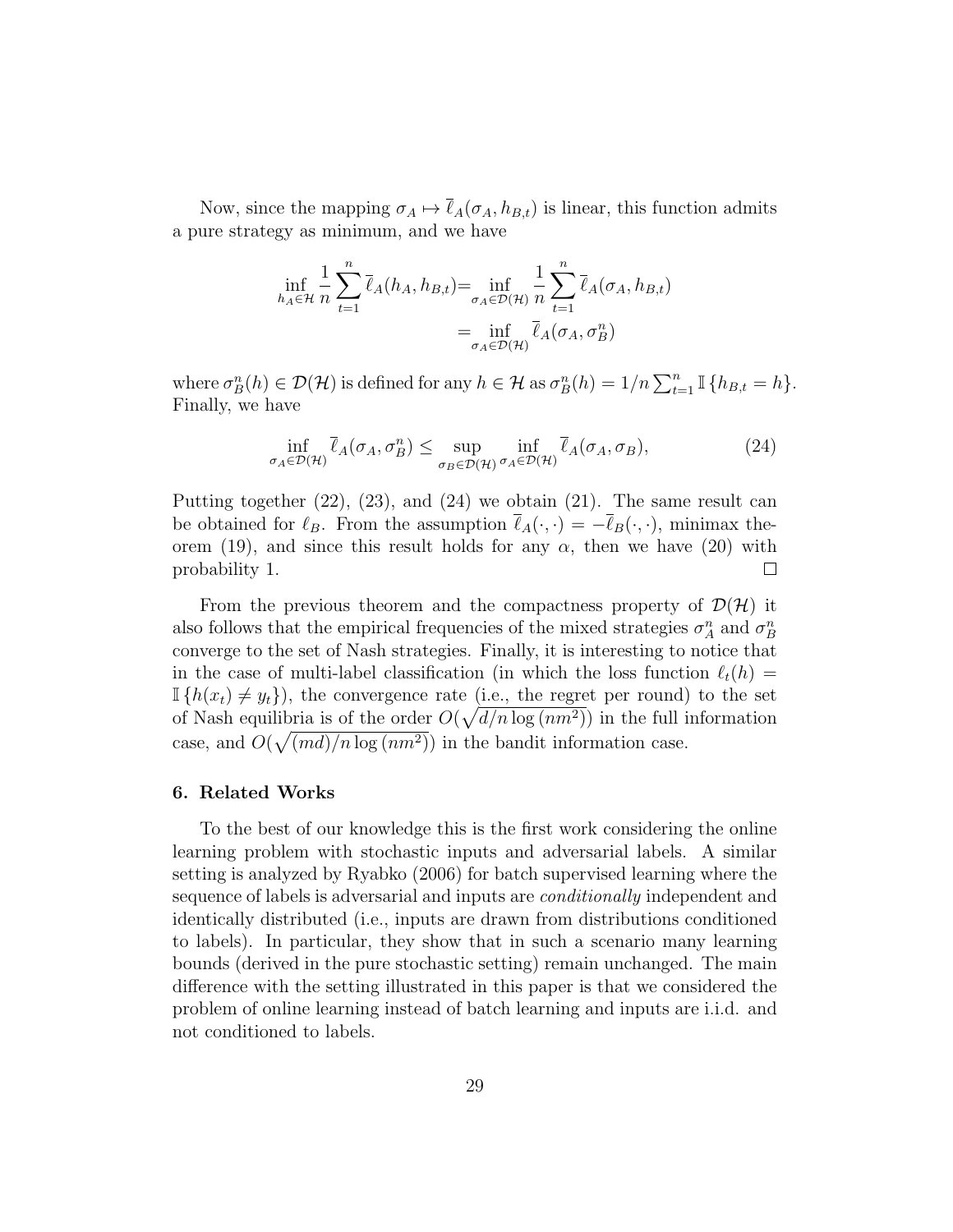| Algorithm                                                                | Setup | Hyp. space                   | Bound            | Performance                                                                                                             |
|--------------------------------------------------------------------------|-------|------------------------------|------------------|-------------------------------------------------------------------------------------------------------------------------|
| Empirical<br>Risk<br>Minimization                                        | S/S   | $VC(H)<\infty$               | $HP-$<br>Regret  | $\mathbb{E}_{(x,y)\sim P}\left[R_n\right] \leq \sqrt{nVC(\mathcal{H})\log n} + \sqrt{n\log\beta^{-1}}$                  |
| Exp.<br>Weighted<br>Forecaster (Cesa-<br>Bianchi & Lugosi,<br>2006)      | A/A   | $ \mathcal{H}  = N < \infty$ | $HP-$<br>Regret  | $R_n \leq \sqrt{n \log N} + \sqrt{n \log \beta^{-1}}$                                                                   |
| Perceptron (Rosen-<br>blatt, 1958)                                       | A/A   | Linear                       | Mistake          | $M_n \leq L + D + \sqrt{LD}$                                                                                            |
| Online<br>Agnostic<br>Learning<br>$(Ben-$<br>David et al., $2009$ )      | A/A   | $Ldim(\mathcal{H})<\infty$   | $Exp-$<br>Regret | $\mathbb{E}_{\mathcal{A}}[R_n] \leq Ldim(\mathcal{H}) + \sqrt{nLdim(\mathcal{H})\log n}$                                |
| Transductive<br>Online<br>Learn-<br>(Kakade)<br>&<br>ing<br>Kalai, 2005) | T     | $VC(H)<\infty$               | Mistake          | $M_n \leq L + n^{3/4} \sqrt{VC(\mathcal{H}) \log n}$                                                                    |
| Selective<br>Sam-<br>pling<br>$(Cesa-$<br>Bianchi<br>et al.,<br>2009)    | A/S   | Linear                       | $Exp-$<br>Regret | $\mathbb{E}[R_n] \leq \epsilon n_{\epsilon} + O\left(\frac{1}{\epsilon^{2}/\kappa} + \frac{d}{\epsilon^2}\log n\right)$ |
| [This]<br>EStockAd<br>paper                                              | S/A   | $VC(H)<\infty$               | $HP-$<br>Regret  | $R_n \leq \sqrt{nVC(\mathcal{H})\log n} + \sqrt{n}\log \beta^{-1}$                                                      |

Table 1: Performance of algorithms for different classification scenarios. All the bounds are reported up to constant factors. In the setting column, the two letters specify how inputs and labels are generated, where A stands for adversarial, S for stochastic, and T for transductive. In the bound column HP stands for high-probability bound and Exp stands for bound in expectation. In the perceptron bound  $M_n$  is the number of mistakes after  $n$  steps,  $L$  and  $D$  are the cumulative loss and the complexity of any weight matrix. In selective sampling  $0 \leq \kappa \leq 1$  is a parameter of the algorithm,  $n_{\epsilon}$  is the number of steps with a margin less than  $\epsilon$ , and the bound holds for any for any  $0 < \epsilon < 1$ .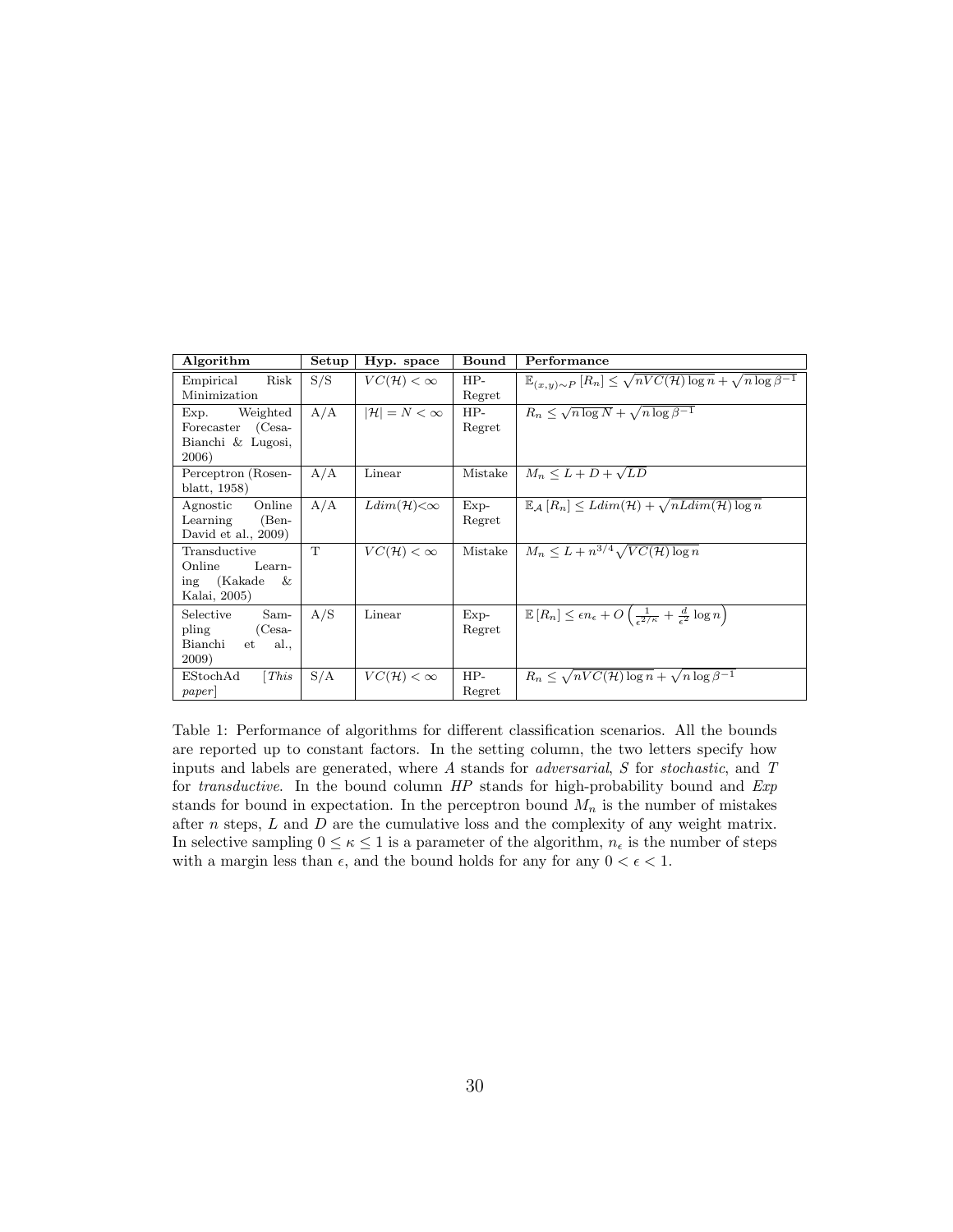Cesa-Bianchi et al. (2009) analyze a learning setting which is complementary to the hybrid setting introduced in this paper. They consider the selective sampling problem in which inputs are arbitrarily generated by an adversary while labels a noisy observations of a linear hypothesis. The main concern in this setting is to limit the number of queries, that is the number of times the algorithm asks for the true label corresponding to an input. In particular, they analyze a semi-supervised variant of regularized least squares which approaches the performance of a Bayes optimal classifier with a number of queries sublinear in the time horizon.

From an algorithmic point of view, the use of previous inputs to update the set of hypotheses at the beginning of each epoch resembles the use of unsupervised samples in semi-supervised learning. Similar to the analysis in Kaariainen (2005), we decomposed the regret in a learning performance term, which depends on the actual sequence of labels, and in the approximation of the structure of the inputs marginal distribution term, which just depends on unlabeled instances.

The possibility to convert batch algorithms for the fully stochastic into learning algorithm for the transductive online learning scenario is studied in Kakade & Kalai (2005). In transductive online learning the samples are adversarially generated and all the inputs are known to the learner beforehand. In this scenario, they prove that a batch algorithm can be efficiently translated into an online algorithm with a mistake bound of the order  $n^{3/4}\sqrt{d\log n}$ with  $d$  the VC-dimension of the hypothesis set. The transductive setting is very similar to the preliminary scenario we described in Section 3.2 in which we assume the sequence of inputs to be known in advance to the learner. In the rest of the paper we showed that in order to move from a transductive setting to a fully online problem and preserve similar results we need to assume the inputs to be drawn independently from some fixed distribution even if this distribution is not known.

Abernethy et al. (2009) compare adversarial on-line learning and statistical learning in online convex optimization. In particular, their analysis reveals that the optimal regret in online convex optimization can be written as the difference between a sum of minimal expected losses and the minimal empirical loss, where samples are generated by an adversarially chosen stochastic process. As a result, it is possible to derive upper and lower bounds for the optimal regret which exhibit several similarities to results for the fully stochastic setting. For instance, they derive an upper bound on the optimal regret in terms of the Rademacher averages of the space of loss functions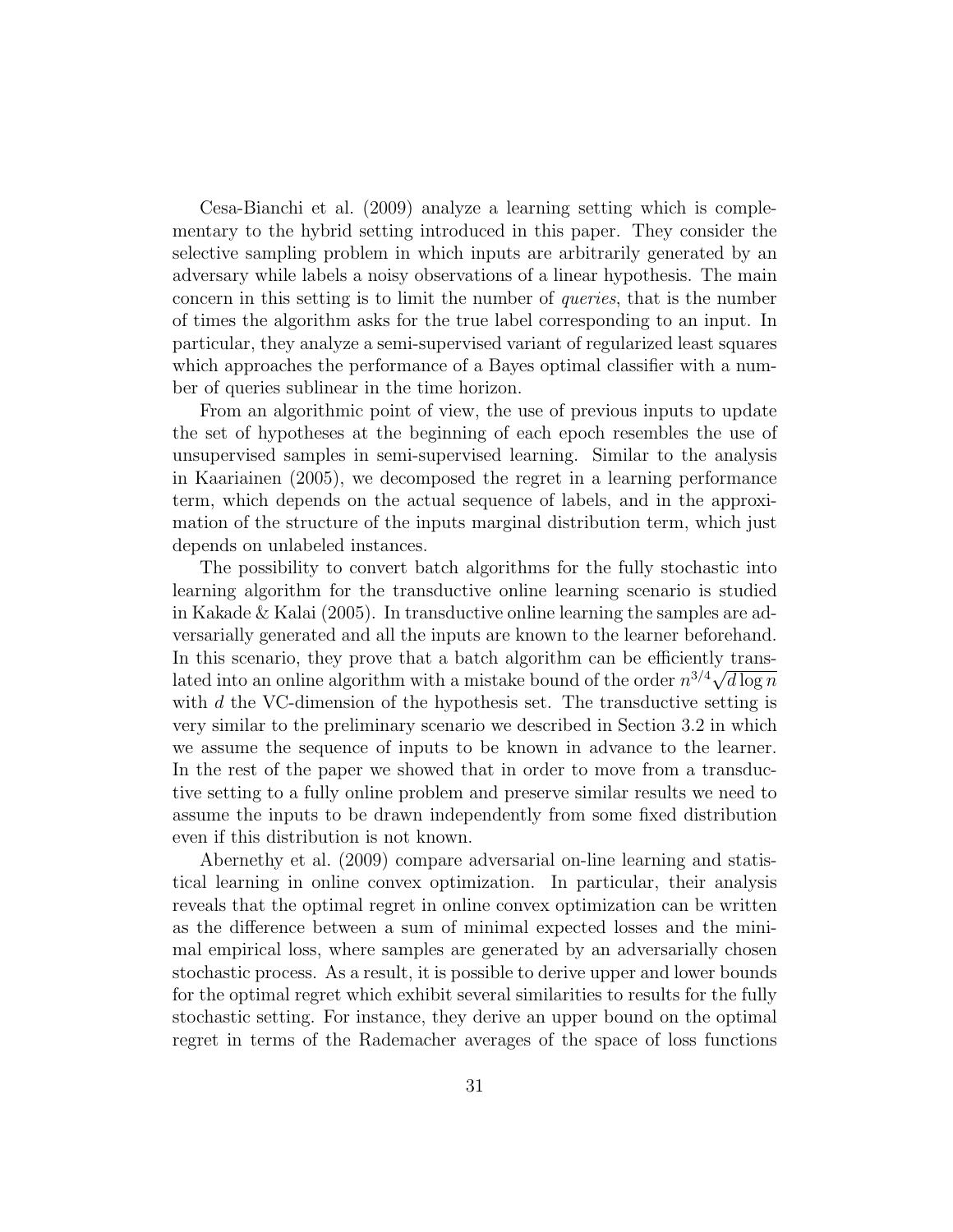induced by the space of functions  $\mathcal F$  used by the learner.

A direct comparison of the performance of EStochAd with other algorithms for either fully adversarial or fully stochastic settings is difficult because of the different assumptions. Nonetheless, in the following we discuss similarities and differences between EStochAd and other existing algorithms for online prediction. In Table 6, we summarize the main approaches to the classification problem in both stochastic and adversarial settings. Unfortunately not all the bounds are immediately comparable. Some of the regret bounds are in expectation (with respect to either the distribution P or the randomized algorithm  $\mathcal{A}$ , while others are high-probability bounds. Perceptron performance is stated in terms of mistake bound.

It is interesting to notice that EStochAd incurs exactly the same regret rate as an empirical risk minimization algorithm run online in the fully stochastic case (see Lemma 6). This means that under the assumption that inputs are i.i.d. from a fixed distribution  $P$ , the adversarial output does not cause any worsening in the performance with respect to a stochastic output. This result can be explained by the definition of the VC-dimension itself. In fact, while the definition of the VC-dimension requires samples to be generated from a distribution, no assumption is made on the way outputs are generated and any possible sequences of labels is considered. Therefore, it is not surprising that the VC-dimension can be used as a complexity measure for both the case of stochastic and adversarial classification. However, the situation is significantly different in the case of a fully adversarial setting where also inputs can be arbitrarily chosen by an adversary.

Both EStochAd and the Agnostic Online Learning (AOL) algorithm proposed by Ben-David et al. (2009) consider the problem of binary classification with adversarial outputs, an infinite number of hypotheses (experts), and they both build on the exponentially weighted forecaster (Cesa-Bianchi & Lugosi, 2006). On the other hand, the main difference is that while with adversarial inputs it is necessary to consider the Littlestone dimension of  $H$  (Littlestone, 1988), the stochastic assumption on the inputs allows EStochAd to refer to the VC-dimension which is a more natural measure of complexity of the hypothesis space. Moreover, the dependency of the two algorithms on the hypothesis space complexity is different (see Table 6). While AOL has a linear dependency on  $Ldim(\mathcal{H})$ , in EStochAd the regret grows as  $\sqrt{VC(\mathcal{H})}$ . Furthermore, as proved by Littlestone (1988), for any hypothesis space  $\mathcal{H}, VC(\mathcal{H}) \leq Ldim(\mathcal{H})$ . In the following we discuss an example showing how in some cases the difference between VC and Littlestone dimension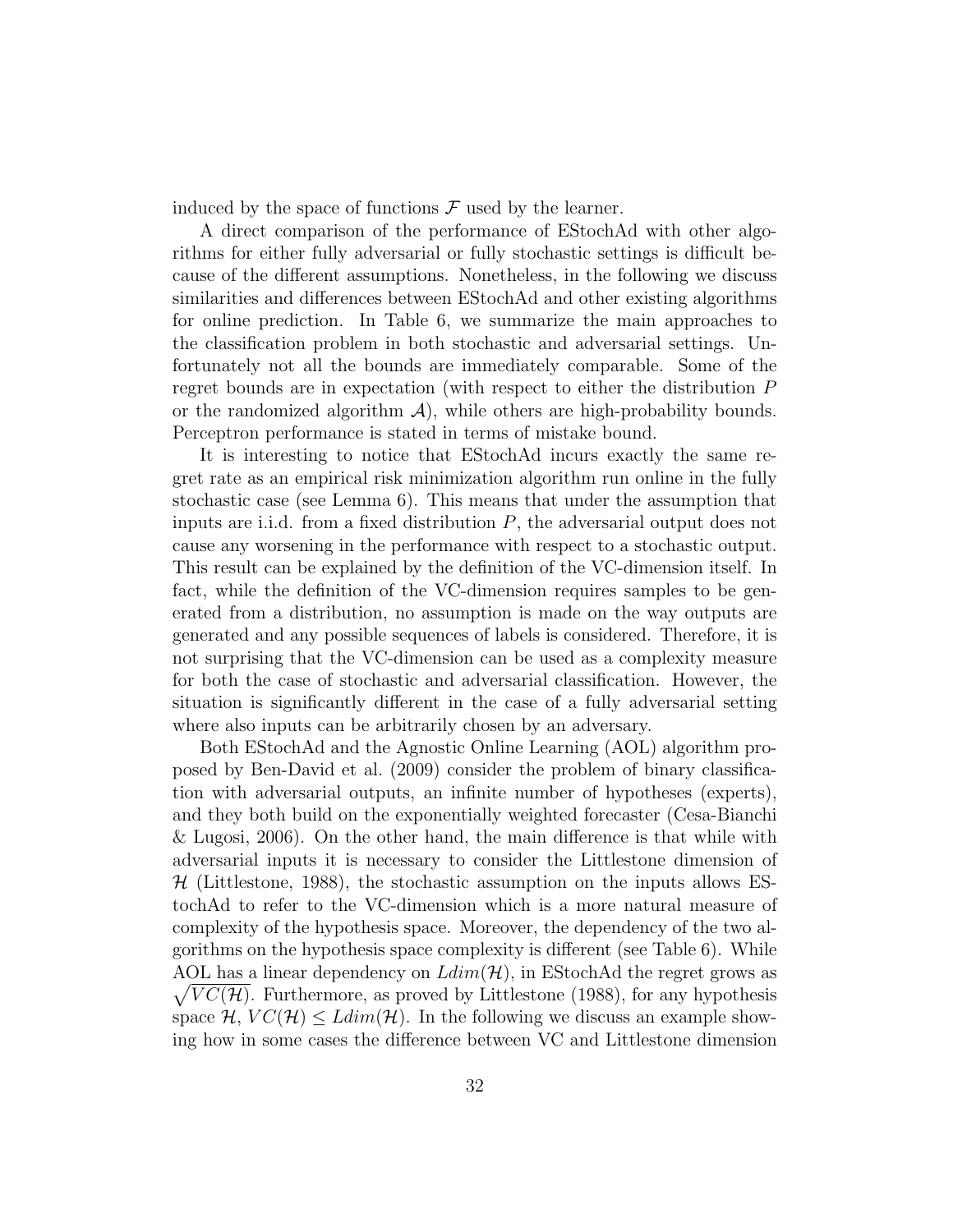

Figure 7: Example of a sequence of inputs and labels such that the adversary can force any learning algorithm to incur a mistake at each round. Circles represent the labels predicted by the learner and crosses the labels revealed by the adversary.  $h_{x_4}$  (in dotted-line) is an example of a hypothesis which perfectly classifies all the samples shown so far.

$$
\hat{y}_1 = 1/2 \quad \hat{y}_1 = 0
$$
\n
$$
\hat{y}_2 = 1/4 \quad \hat{y}_2 = 3/4 \quad \hat{y}_2 = 1/8 \quad v_5 = 3/8 \quad v_6 = 5/8 \quad v_7 = 7/8
$$

Figure 8: The mistake-tree is defined for any possible sequence of predictions. Double lines correspond to the example depicted in Figure 7.

may be arbitrarily large. Let consider a binary classification problem with  $X = [0, 1]$  and a hypothesis space H containing functions of the form

$$
h_{\vartheta}(x) = \begin{cases} 1 & \text{if } x \ge \vartheta \\ 0 & \text{otherwise,} \end{cases}
$$

with  $\vartheta \in [0, 1]$ .

In the fully adversarial case the regret of AOL is linear in the time horizon (i.e., in the worst case it can make a mistake at each time step). In fact, it can be shown that the Littlestone dimension of  $H$  is infinite. According to Littlestone (1988), the Littlestone dimension is the largest number of mistakes any learning algorithm could incur for any possible sequence of predictions in the realizable case when the adversary is allowed to choose the true label after observing the learner's prediction. Thus, the adversary selects inputs  $x_t$  and labels  $y_t$  so as to force the learner to make as many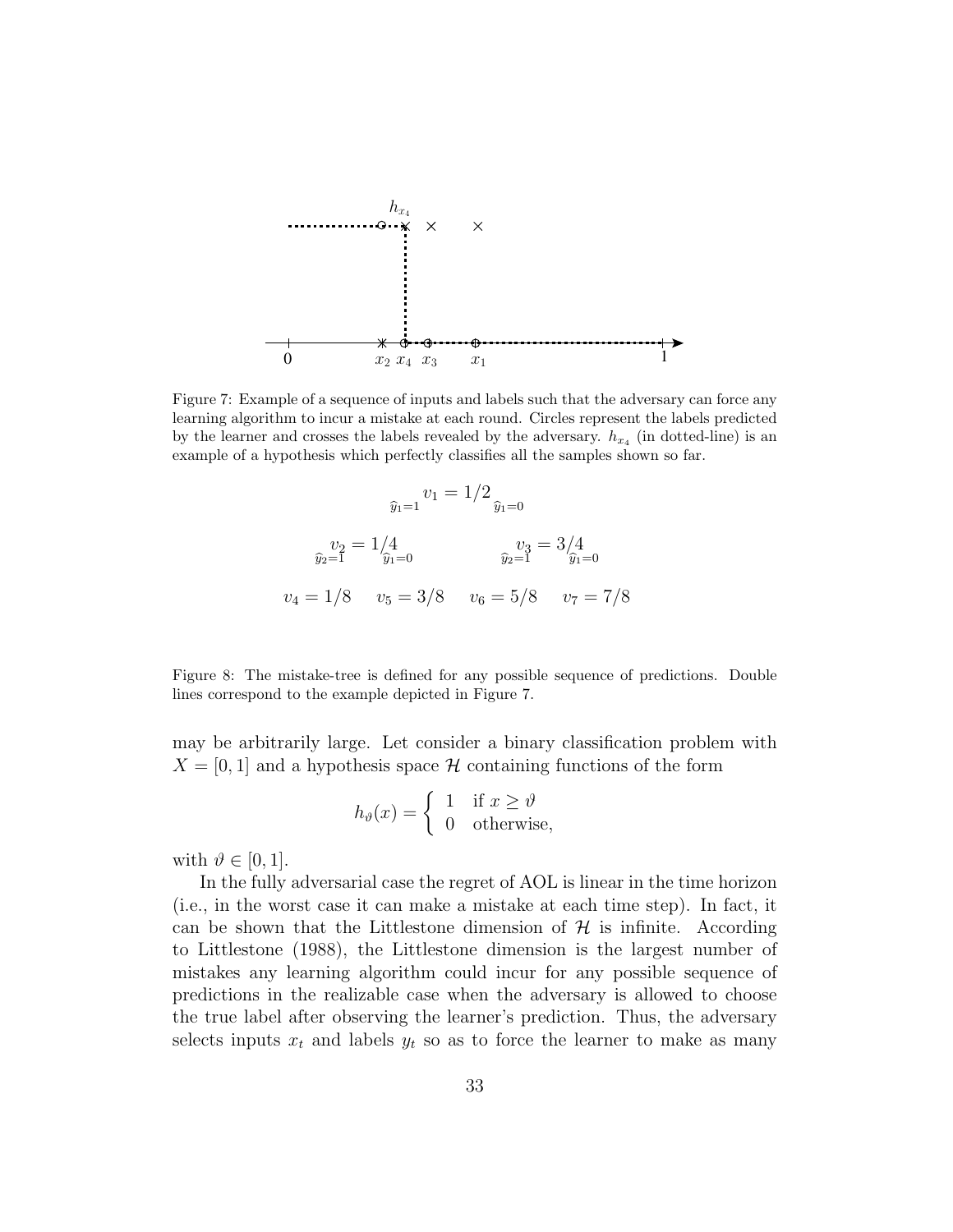mistakes as possible given the condition that there exists a hypothesis  $h^*$ in H such that  $h^*(x_t) = y_t$ ,  $\forall t \leq n$ . In order to determine the Littlestone dimension of H we sketch how to build a shattered mistake-tree of depth  $n$ , for any  $n > 0$  (see Figure 8). Nodes of the mistake-tree represent the inputs revealed by the adversary depending on the sequence of learner's predictions. Let  $v_1 = \frac{1}{2}$  $\frac{1}{2}$  be the root of the mistake-tree, that is the first input  $x_1$  revealed to the algorithm. Next, we label nodes  $v_2$  and  $v_3$  as the middle points of intervals  $[0, v_1]$  and  $[v_1, 1]$  respectively. The second input shown to the learner depends on the prediction at time  $t = 1$ . If the prediction is  $\hat{y}_1 = 1^5$ , then the adversary selects a label  $y_1 = 0$  and the next input point is set to  $x_2 = v_2$ . If the algorithm predicts  $\hat{y}_2 = 0$  in  $x_2$ , it is still possible to force the algorithm to incur a mistake by setting  $y_2 = 1$  without violating the realizability condition. In fact, any hypothesis with  $x_2 \leq \vartheta < x_1$  perfectly classifies both  $y_1$  and  $y_2$ . The next input  $x_3$  is the middle point of interval  $[x_2, x_1]$  and the algorithm is forced to make another mistake. The same process can be repeated at each round by choosing the next input to be the middle point of either the left or the right interval depending on the previous prediction and by revealing a label which is exactly the opposite of the one predicted by the learner. At each step the adversary can force the learner to make a mistake while guaranteeing that it is always possible to find a hypothesis in  $H$  that would make no mistakes (see Figure 7 for the sequence of inputs  $x_1, x_2, x_3, x_4$ ). As a result,  $Ldim(\mathcal{H}) = \infty$  and the AOL has a linear regret. On the other hand, when inputs cannot be arbitrarily chosen by an adversary but are sampled from a fixed distribution EStochAd can achieve a sub-linear regret. In fact, H could shatter at most one points, the VC-dimension of H is 1, thus leading a regret for EStochAd of order  $O(\sqrt{n \log n})$ .

Therefore, even in very simple problems the possibility for the adversary to select the inputs may lead to an arbitrarily bad performance, while drawing inputs from a distribution allows the learner to achieve a sub-linear regret even if outputs are adversarial.

### 7. Conclusions

In this paper we introduced the hybrid stochastic-adversarial online prediction problem in which inputs are independently and identically generated

<sup>&</sup>lt;sup>5</sup>The case  $\hat{y}_1 = 0$  is symmetric.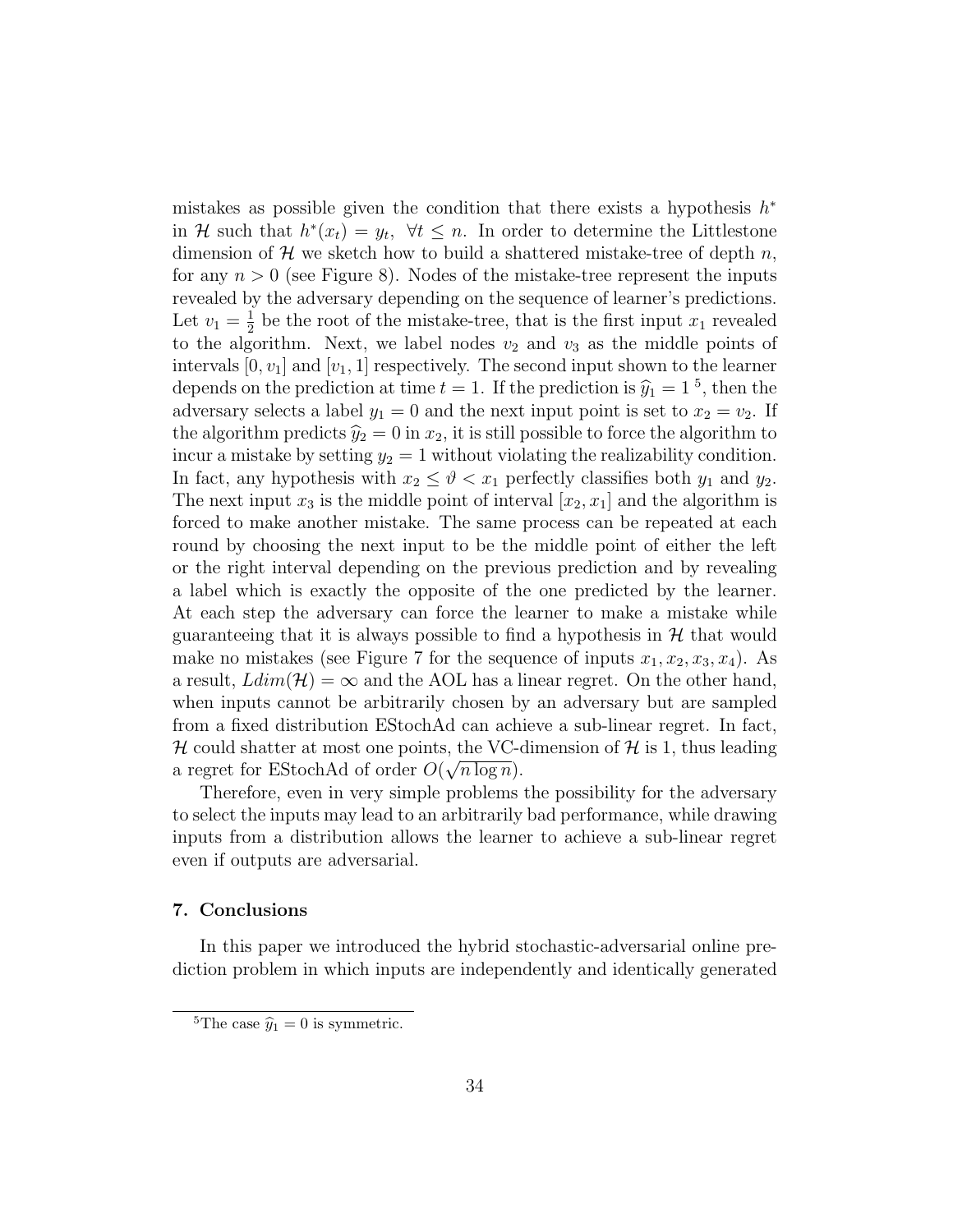and labels are arbitrarily chosen by an adversary. We devised an epochbased algorithm for the specific problem of binary classification with full information and analyzed its regret. In particular, we noticed that while the stochastic assumption on inputs allows to use the well-known VC-dimension as a measure of complexity for the hypothesis space, adversarial labels do not cause any worsening in the performance with respect to fully stochastic algorithms. We believe that this analysis, together with its relationship with the results for the fully adversarial case, sheds light on the similarities and differences between batch stochastic learning and adversarial online learning along the line of Kakade & Kalai (2005). Finally, we discussed extensions to multi-label classification, regression, learning from experts and bandits settings with stochastic side information, and approximation of Nash equilibria in games.

In the following we summarize some of the open questions that we plan to investigate in the future.

- VC-learnability. The main result of this paper is that any learning setting in which inputs are stochastic is learnable using finite VCdimension hypothesis spaces independently from the way labels are generated. As noticed in Kakade & Kalai (2005) and Abernethy et al. (2009), strong connections between adversarial online learning and statistical learning can be drawn also in other settings, such as online convex optimization and online transductive learning. On the other hand, the analysis in Ben-David et al. (2009) clearly shows that in the fully adversarial case, the class of learnable problems is smaller than the set of finite VC-dimension spaces. What is the most general online learning setting with the same learnability as fully stochastic problems it is still an open question.
- Smoothed analysis. Given an algorithm  $A$ , the adversarial online learning setting is a worst-case analysis of the regret over both inputs and labels, while in the hybrid setting introduced in this paper the performance is evaluated according to a worst-case analysis for the labels and average-case for the inputs<sup>6</sup>. Smoothed analysis (Spielman & Teng, 2004) is an alternative to the standard worst-case and averagecase analyses in which the smoothed complexity of an algorithm is the

 ${}^{6}$ More precisely we provide a high-probability analysis.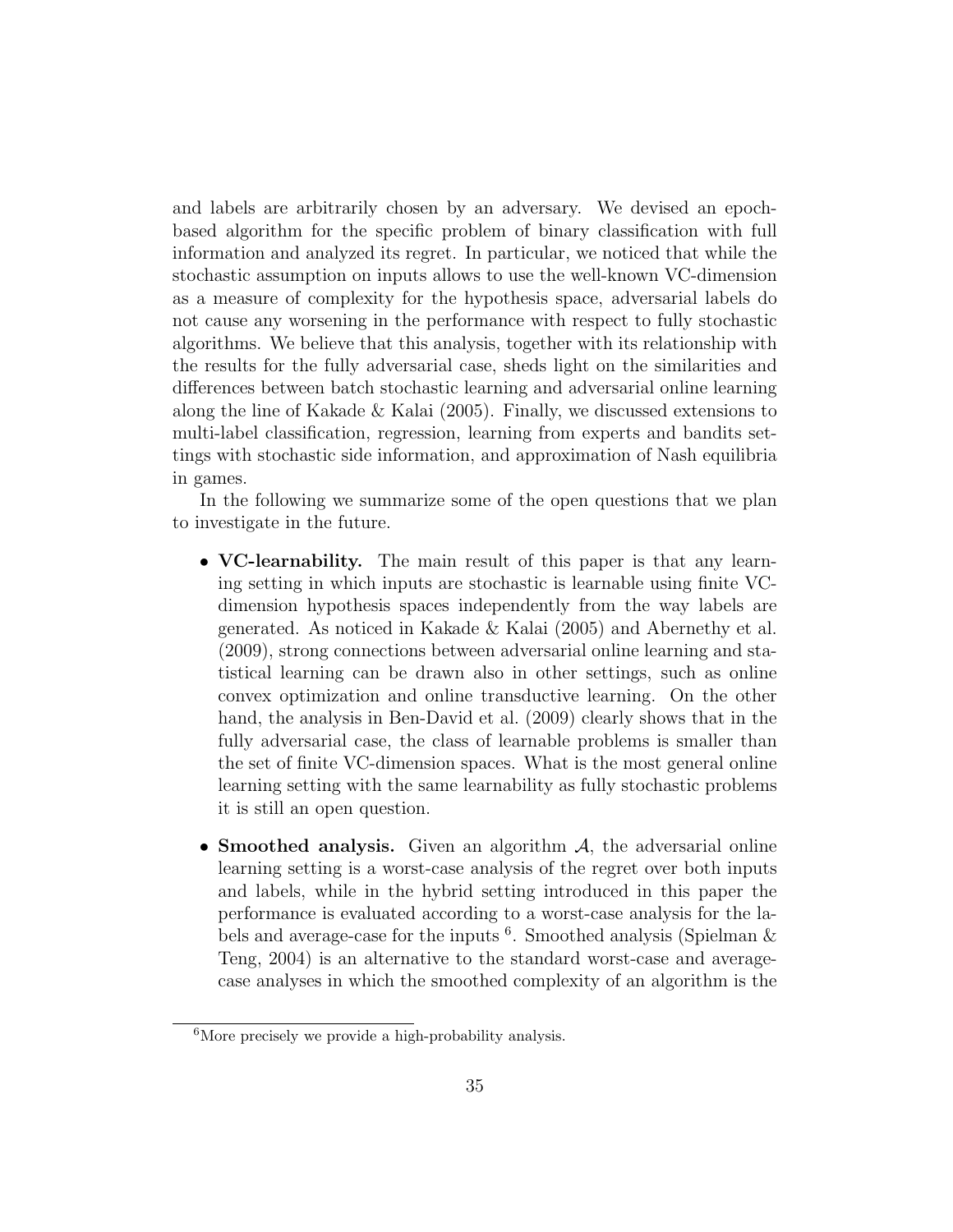maximum over its inputs of the expected performance under slight perturbations of that input. We plan to investigate the use of smoothedanalysis tools to derive a bound explaining both the hybrid and adversarial settings as extremes conditions on the perturbations on the inputs.

• Efficient algorithm. The analysis in Section 4 shows that, although polynomial in the time horizon, EStochAd has an exponential complexity w.r.t. the VC-dimension d. This dependency makes the algorithm inefficient both in terms of time and space complexity when the hypothesis space  $H$  has a high VC-dimension. Whether it is possible to obtain an efficient algorithm with the same regret is still an open question. We conjecture that a more numerically efficient algorithm may come at the cost of a worsening of the regret as in the transductive setting in Kakade & Kalai (2005).

Acknowledgments. This work has been supported by French National Research Agency (ANR) through COSINUS program (project EXPLO-RA nANR-08-COSI-004).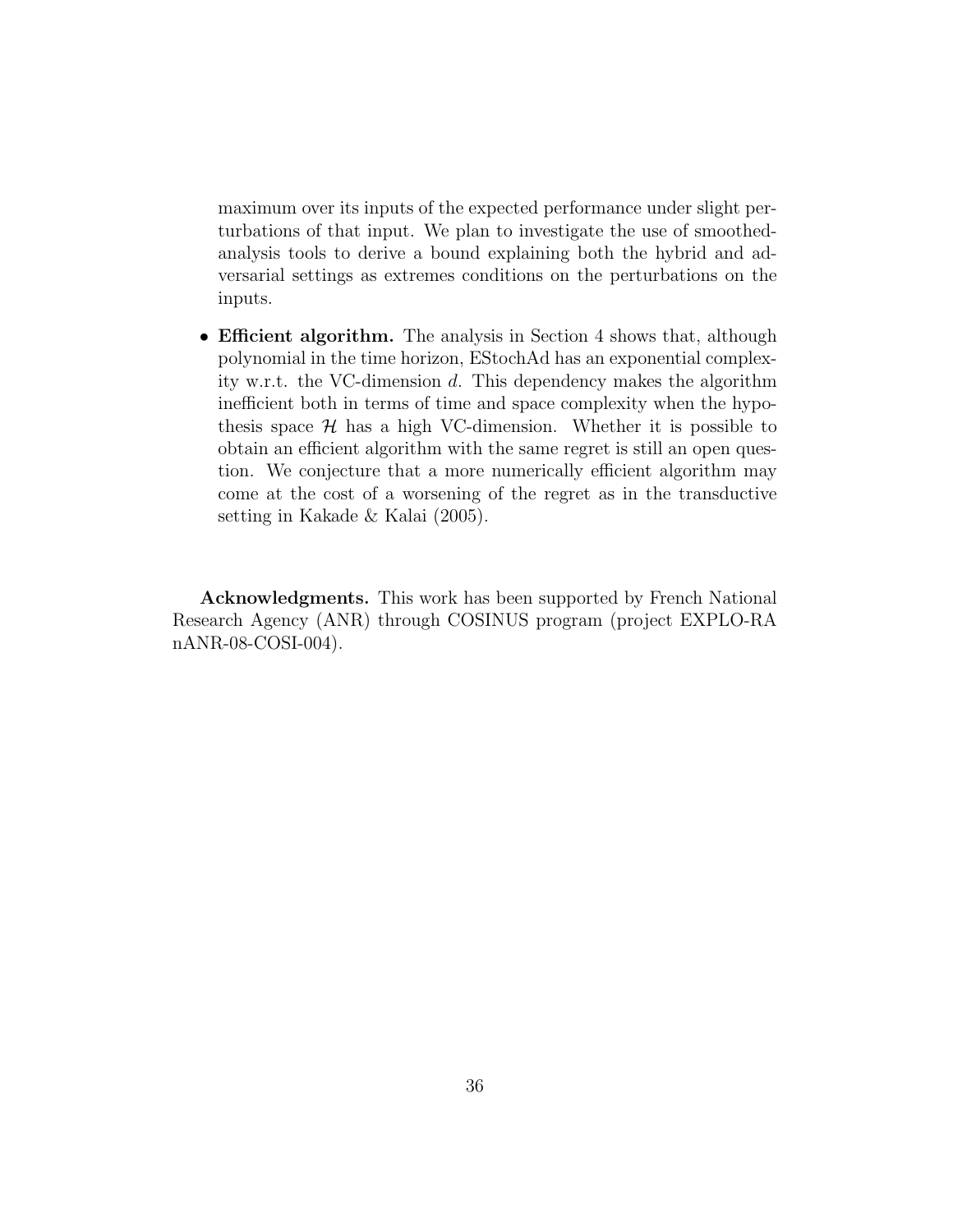#### Appendix A. Online Empirical Risk Minimizer

We report the lemma stating the regret of an empirical risk minimizer run online in the fully stochastic setting.

**Lemma 6.** Let  $\{x_t, y_t\}_{t=1}^n \stackrel{iid}{\sim} P$  be a sequence of i.i.d. input-label pairs drawn from a distribution P and H be a hypothesis space with finite VC-dimension  $d = VC(\mathcal{H}) < \infty$ . At each round t the learner returns the hypothesis minimizing the cumulative loss

$$
h_t = \arg\min_{h \in \mathcal{H}} \sum_{s=1}^{t-1} \ell(h_s(x_s), y_s),
$$

For any  $n > 0$ , the learner achieves a regret

$$
\mathbb{E}\left[R_n\right] \le 2\sqrt{2}\sqrt{nd\log\frac{2en}{d}} + 2\sqrt{2}\sqrt{n\log\frac{2n}{\beta}}
$$

with probability  $1 - \beta$ .

Proof. Let

$$
\bar{\ell}(h) = \mathbb{E}_{(x,y)\sim P} [\ell(h(x), y)]; \quad \hat{\ell}_t(h) = \frac{1}{t} \sum_{s=1}^t \ell(h(x_s), y_s).
$$

Let  $h^*$  be the expected loss minimizer, that is  $h^* = \arg\inf_{h \in \mathcal{H}} \overline{\ell}(h)$ . We prove the following sequence of inequalities.

$$
\mathbb{E}[R_n] = \sum_{t=1}^n (\bar{\ell}(h_t) - \bar{\ell}(h^*))
$$
\n
$$
\leq \sum_{t=1}^{(a)} (\bar{\ell}(h_t) - \hat{\ell}_{t-1}(h_t) + \hat{\ell}_{t-1}(h^*) - \bar{\ell}(h^*))
$$
\n
$$
\leq \sum_{t=1}^{(b)} 2 \sup_{h \in \mathcal{H}} |\bar{\ell}(h) - \hat{\ell}_{t-1}(h)|
$$
\n
$$
\leq 2\sqrt{2} \sum_{t=1}^n \left( \sqrt{\frac{d}{t-1} \log \frac{2e(t-1)}{d}} + \sqrt{\frac{1}{t-1} \log \frac{2}{\beta'}} \right) \text{ w.p.}1 - n\beta'
$$
\n
$$
\leq 2\sqrt{2} \sqrt{n} \log \frac{2en}{d} + 2\sqrt{2} \sqrt{n} \log \frac{2}{\beta'}.
$$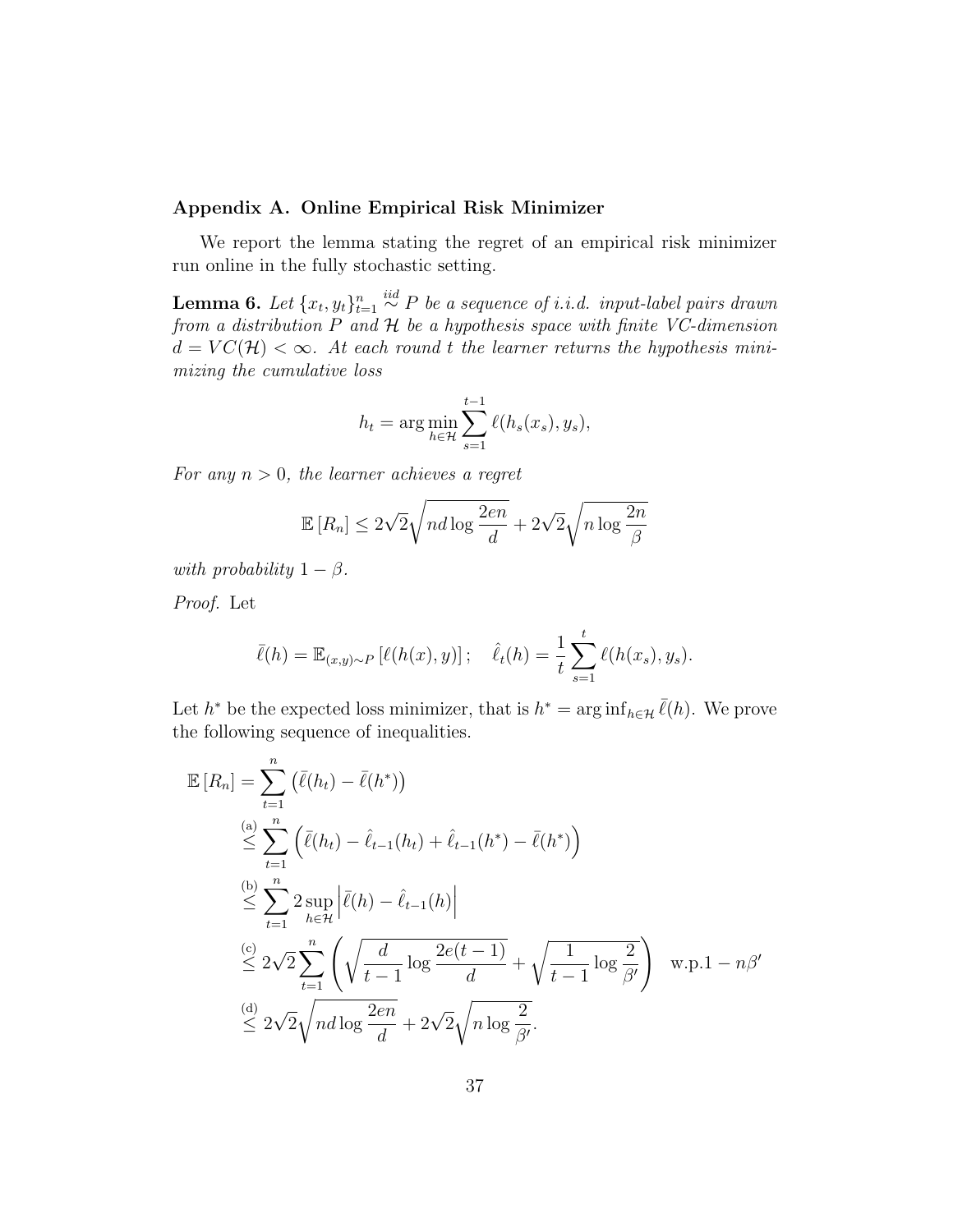(a) By definition of  $h_t$  it is the hypothesis minimizing the empirical loss, thus  $\hat{\ell}_{t-1}(h^*) - \hat{\ell}_{t-1}(h_t) \geq 0.$ 

(b) We take the supremum over all the hypotheses in  $H$ .

(c) An application of a VC-bound (Bousquet et al., 2004).

(d) Result of the sum over  $n$  rounds.

The statement follows by setting  $\beta = n\beta'$ .

 $\Box$ 

### Appendix B. Functional Azuma's Inequality

In this section we prove an extension of the Azuma's inequality to a hypothesis space  $H$ . First we recall the definition of martingale difference sequence and the Hoeffding-Azuma's inequality.

**Definition 3.** A sequence of random variables  $z_1, z_2, \ldots$  is a martingale difference sequence with respect to a sequence of random variables  $x_1, x_2, \ldots$ if

 $\mathbb{E} [z_{t+1} | x_1, \ldots, x_t] = 0,$ 

with probability 1 for any  $t > 0$ .

**Proposition 1.** Let  $z_1, z_2, \ldots$  be a martingale difference sequence with respect to a sequence  $x_1, x_2, \ldots$  Assume furthermore that there exists a sequence of nonnegative constants  $c_1, c_2, \ldots$  such that  $|z_t| \leq c_t$  for any  $t > 0$ . Then for any  $\epsilon > 0$  and n

$$
\mathbb{P}\left[\sum_{t=1}^{n} z_t \geq \epsilon\right] \leq \exp\left(-\frac{\epsilon^2}{2\sum_{t=1}^{n} c_t^2}\right).
$$

Now we extend the previous theorem to the functional case on a space of binary functions.

**Lemma 7.** Let H be a space of functions  $h : \mathcal{X} \to \{0,1\}$  with finite VCdimension  $VC(\mathcal{H}) = d < \infty$ . Assume that  $h(x_1), \ldots, h(x_n)$  is a martingale difference sequence with respect to  $x_1, \ldots, x_n$  for any  $h \in \mathcal{H}$ . Then for any  $\epsilon > 0$  and n

$$
\mathbb{P}\left[\sup_{h\in\mathcal{H}}\frac{1}{n}\sum_{t=1}^{n}h(x_t)\geq\epsilon\right]\leq\left(\frac{en}{d}\right)^{d}\exp\left(-\frac{n\epsilon^2}{2}\right).
$$
 (B.1)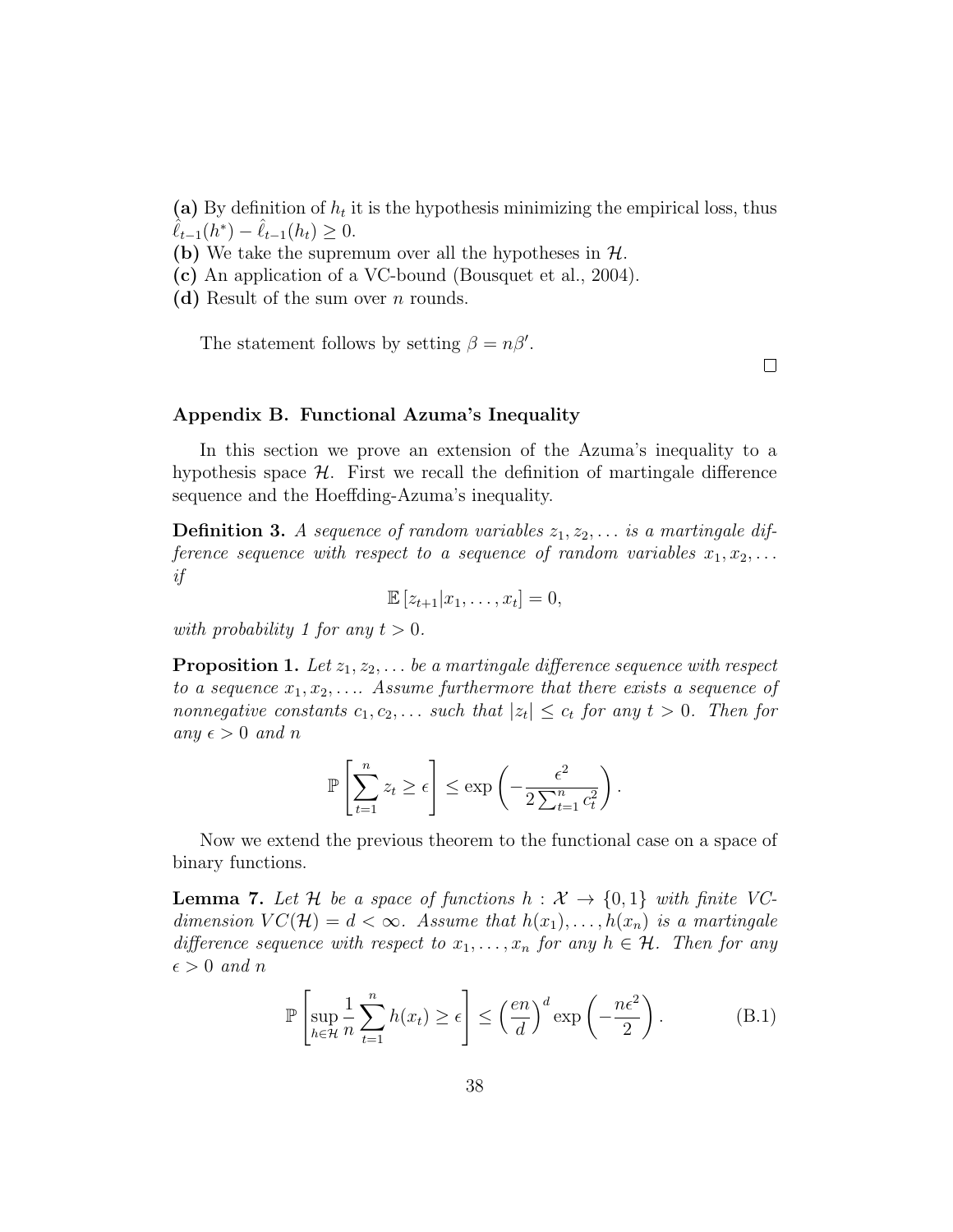Proof. The proof is a straightforward application of a union bound on the Azuma's inequality in Proposition 1. Let  $\mathcal{H}_{x_1,\dots,x_n}$  be the space of vectors obtained by evaluating all the functions  $h \in \mathcal{H}$  on points  $x_1, \ldots, x_n$ . By definition of VC-dimension of  $\mathcal H$  the cardinality of  $\mathcal H_{x_1,...,x_n}$  is bounded by  $\left(\frac{en}{1}\right)$  $\left(\frac{en}{d}\right)^d$  (Sauer, 1972). Thus, we obtain

$$
\mathbb{P}\left[\sup_{h\in\mathcal{H}}\frac{1}{n}\sum_{t=1}^{n}h(x_t)\geq\epsilon\right]\leq\mathbb{P}\left[\sup_{h\in\mathcal{H}_{x_1,\dots,x_n}}\frac{1}{n}\sum_{t=1}^{n}h(x_t)\geq\epsilon\right]
$$
(B.2)

$$
\leq \left(\frac{en}{d}\right)^d \mathbb{P}\left[\sum_{t=1}^n h(x_t) \geq n\epsilon\right]
$$
 (B.3)

$$
\leq \left(\frac{en}{d}\right)^d \exp\left(-\frac{n\epsilon^2}{2}\right),\tag{B.4}
$$

where in the last step we used the Azuma's inequality in Proposition 1.  $\Box$ 

**Lemma 8.** Let F be a space of functions  $f : \mathcal{X} \times \mathcal{Y} \rightarrow \{0,1\}$  with finite VC-dimension  $VC(\mathcal{F}) = d < \infty$ . Let  $x_1, \ldots, x_n$  be a sequence of i.i.d. samples from a distribution P and  $\bar{f}(y) = \mathbb{E}_{x \sim P} [f(x, y)]$ . Assume that the sequence  $y_1, \ldots, y_n$  is such that  $(f(x_1, y_1) - \bar{f}(y_1)), \ldots, (f(x_t, y_t) - \bar{f}(y_t))$  is a martingale difference sequence with respect to  $x_1, \ldots, x_n, y_1, \ldots, y_n$  for any  $f \in \mathcal{F}$ . Then for any  $\epsilon > 0$  and n

$$
\mathbb{P}\left[\sup_{f\in\mathcal{F}}\frac{1}{n}\sum_{t=1}^{n}\left(\bar{f}(y_t) - f(x_t, y_t)\right) \ge \epsilon\right] \le 2\left(\frac{en}{d}\right)^d \exp\left(-\frac{n\epsilon^2}{2}\right). \tag{B.5}
$$

Proof. We divide the proof in two steps.

Step (i): Symmetrization

Let  $x'_1, \ldots, x'_n$  be a sequence of ghost samples i.i.d. from P. We use symmetrization to replace the average of the expectation  $\bar{f}(y_t)$  with an empirical version over the ghost sample. Let  $f^* \in \mathcal{F}$  a function such that

$$
\frac{1}{n}\sum_{t=1}^{n} \bar{f}^*(y_t) - f^*(x_t, y_t) \ge \epsilon.
$$
 (B.6)

Notice that  $f^*$  is a random variable depending of samples  $x_1, \ldots, x_n, y_1, \ldots, y_n$ . The following sequence of inequalities leads to the symmetrization result: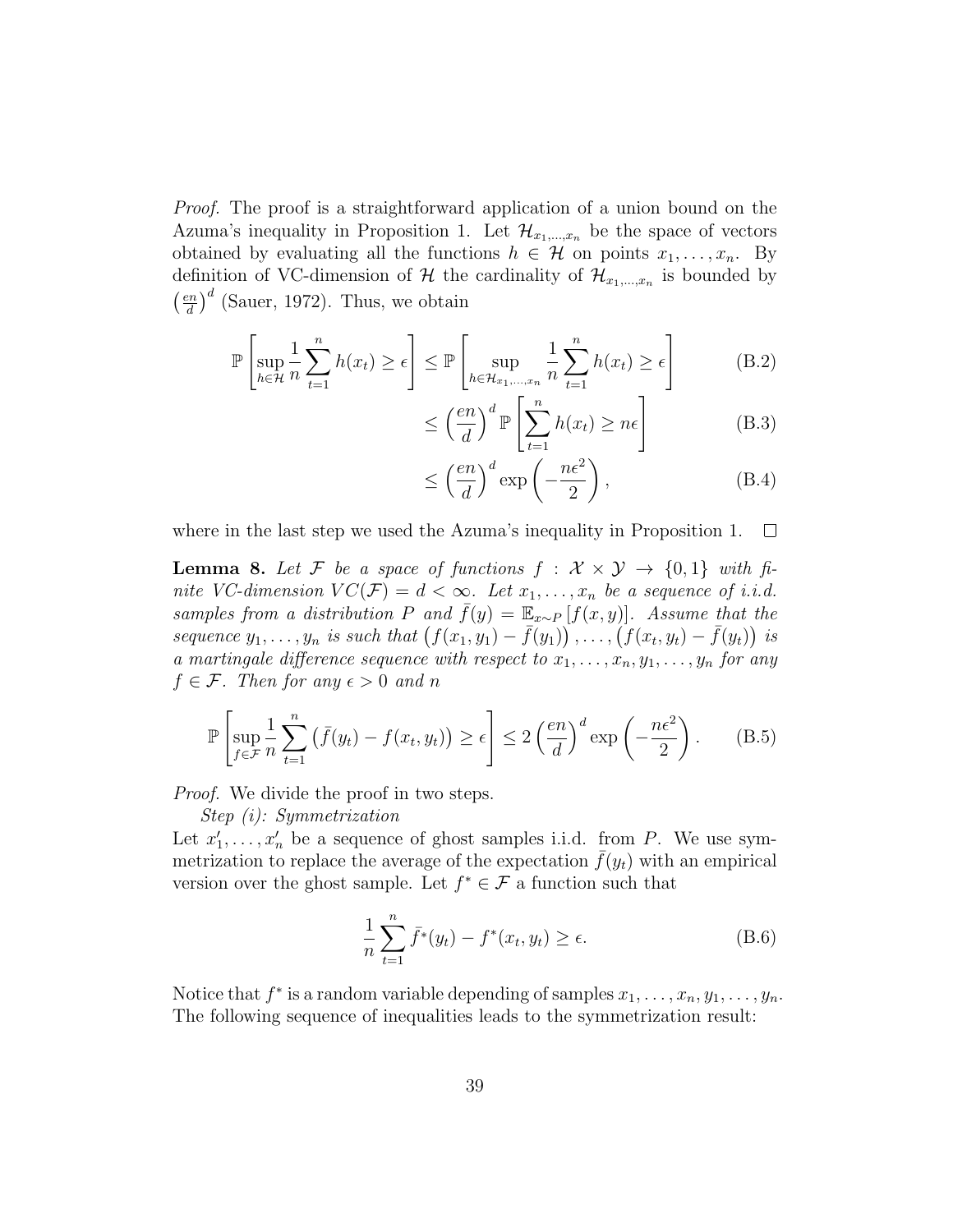$$
\mathbb{P}\left[\sup_{f\in\mathcal{F}}\frac{1}{n}\sum_{t=1}^{n}\left(f(x'_t, y_t) - f(x_t, y_t)\right) \geq \epsilon\right] \stackrel{(a)}{\geq} \mathbb{P}\left[\frac{1}{n}\sum_{t=1}^{n}\left(f^*(x'_t, y_t) - f^*(x_t, y_t)\right) \geq \epsilon\right]
$$
\n
$$
\stackrel{(b)}{\geq} \mathbb{P}\left[\frac{1}{n}\sum_{t=1}^{n}\left(\bar{f}^*(y_t) - f^*(x_t, y_t)\right) \geq \epsilon \wedge \frac{1}{n}\sum_{t=1}^{n}\left(f^*(x'_t, y_t) - \bar{f}^*(y_t)\right)\right) \geq -\frac{\epsilon}{2}\right]
$$
\n
$$
\stackrel{(c)}{=} \mathbb{E}\left[\mathbb{I}\left\{\frac{1}{n}\sum_{t=1}^{n}\left(\bar{f}^*(y_t) - f^*(x_t, y_t)\right) \geq \epsilon\right\} \mathbb{P}\left[\frac{1}{n}\sum_{t=1}^{n}\left(\bar{f}^*(y_t) - f^*(x'_t, y_t)\right)\right) \leq \frac{\epsilon}{2}\left|x_1^n y_1^n\right|\right]
$$
\n
$$
\stackrel{(d)}{\geq} \mathbb{P}\left[\frac{1}{n}\sum_{t=1}^{n}\left(\bar{f}^*(y_t) - f^*(x_t, y_t)\right) \geq \epsilon\right] \frac{1}{2}.
$$

(a) We restrict the space of functions from  $\mathcal F$  to the set of functions satisfying condition (B.6).

(b) We introduce the ghost sample.

(c) We write the joint probability as the expectation of the first event times the probability of the second even conditioned on the original sample  $x_1, \ldots, x_n, y_1, \ldots, y_n$ .

(d) The conditional probability can be lower-bounded as follows

$$
\mathbb{P}\left[\frac{1}{n}\sum_{t=1}^{n}\left(\bar{f}^*(y_t) - f^*(x'_t, y_t)\right)\right] \geq \frac{\epsilon}{2}\left|x_1^n y_1^n\right]
$$
\n
$$
= \mathbb{P}\left[\mathbb{E}\left[\sum_{t=1}^{n} f^*(x'_t, y_t)\right] - \sum_{t=1}^{n} f^*(x'_t, y_t) \geq \frac{n\epsilon}{2}\left|x_1^n y_1^n\right.\right]
$$
\n
$$
\leq \frac{4}{n^2 \epsilon^2} \text{Var}\left[\sum_{t=1}^{n} f^*(x'_t, y_t)\left|x_1^n y_1^n\right.\right]
$$
\n
$$
\leq \frac{4}{n^2 \epsilon^2} \frac{1}{4}n = \frac{1}{n\epsilon^2} \leq \frac{1}{2},
$$

where we used Chebyshev's inequality and the condition  $n\epsilon^2 > 2$ . Thus we obtain

$$
\mathbb{P}\left[\frac{1}{n}\sum_{t=1}^{n}\left(\bar{f}^*(y_t) - f^*(x_t, y_t)\right) \ge \epsilon\right] \le 2\mathbb{P}\left[\sup_{f \in \mathcal{F}} \frac{1}{n}\sum_{t=1}^{n}\left(f(x'_t, y_t) - f(x_t, y_t)\right) \ge \epsilon\right]
$$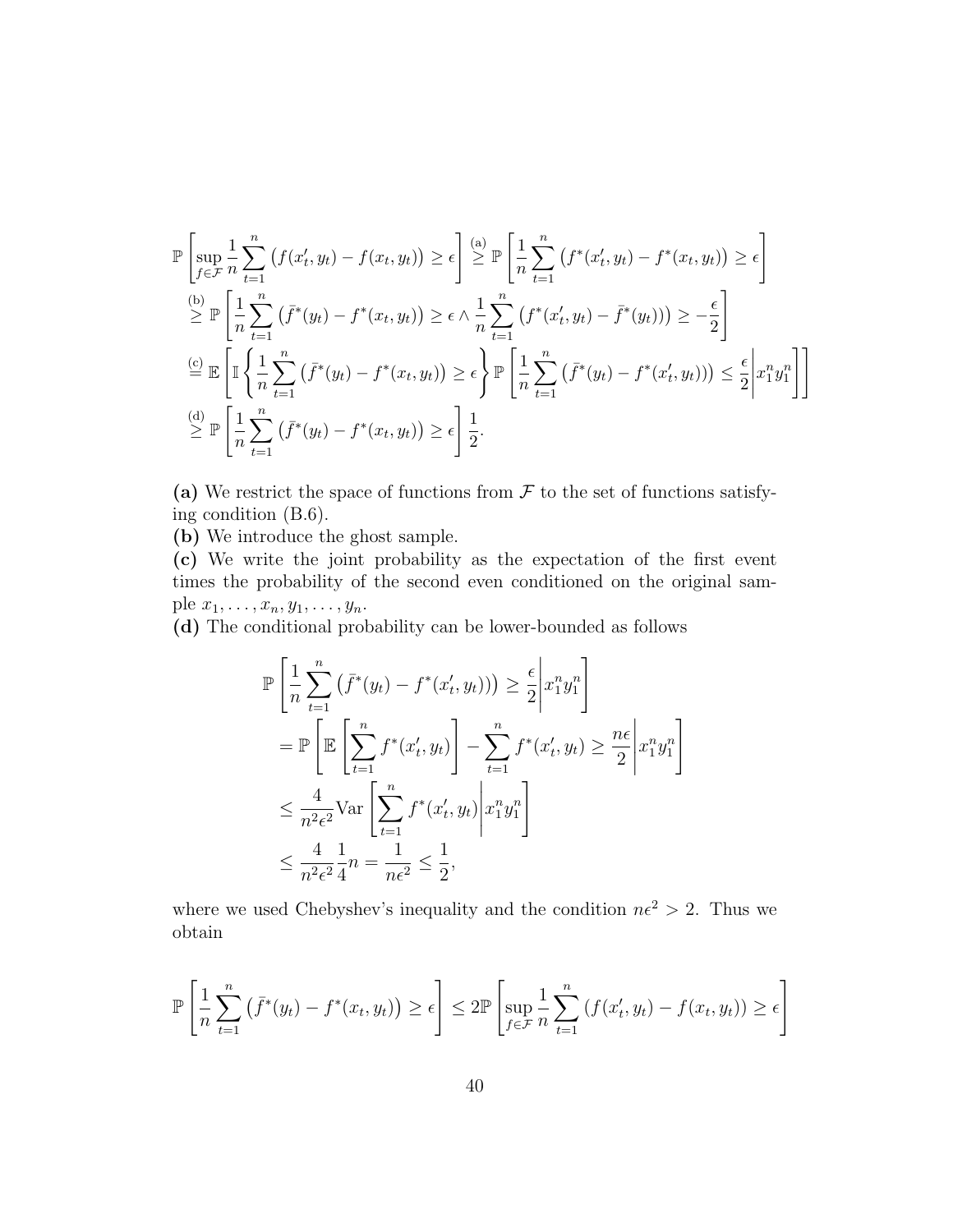Step (ii): Azuma's inequality

We now use the functional Azuma's inequality in Lemma 7 to bound the last term. In fact, it easy to notice that

$$
(f(x'_t, y_t) - \bar{f}(y_t)) - (f(x_t, y_t) - \bar{f}(y_t))
$$
 (B.7)

is a martingale difference sequence  $((f(x_t, y_t) - \bar{f}(y_t))$  is martingale difference sequence by assumption). Thus, we obtain

$$
\mathbb{P}\left[\sup_{f \in \mathcal{F}} \frac{1}{n} \sum_{t=1}^{n} \left(f(x'_t, y_t) - f(x_t, y_t)\right) \ge \epsilon\right] \le \left(\frac{en}{d}\right)^d \exp\left(-\frac{n\epsilon^2}{2}\right) \tag{B.8}
$$

The final statement follows by putting together the two steps.

 $\Box$ 

# References

- Abernethy, J., Agarwal, A., Bartlett, P. L., & Rakhlin, A. (2009). A stochastic view of optimal regret through minimax duality. In Proceedings of the 22nd Annual Conference on Learning Theory (COLT-09). Montreal, Canada.
- Auer, P., Cesa-Bianchi, N., Freund, Y., & Schapire, R. E. (2003). The nonstochastic multiarmed bandit problem. SIAM J. Comput., 32, 48–77.
- Ben-David, S., Cesa-Bianchi, N., Haussler, D., & Long, P. M. (1995). Characterizations of learnability for classes of {0...n}-valued functions. Journal of Computer and System Sciences, 50 , 74–86.
- Ben-David, S., Pal, D., & Shalev-Shwartz, S. (2009). Agnostic online learning. In Proceedings of the 22nd Annual Conference on Learning Theory (COLT-09). Montreal, Canada.
- Bousquet, O., Boucheron, S., & Lugosi, G. (2004). Introduction to statistical learning theory. Advanced Lectures on Machine Learning Lecture Notes in Artificial Intelligence, 3176 , 169–207.
- Cesa-Bianchi, N., Freund, Y., Haussler, D., Helmbold, D. P., Shapire, R., & Warmuth, M. (1997). How to use expert advice. Journal of the  $ACM$ ,  $44$ , 427–485.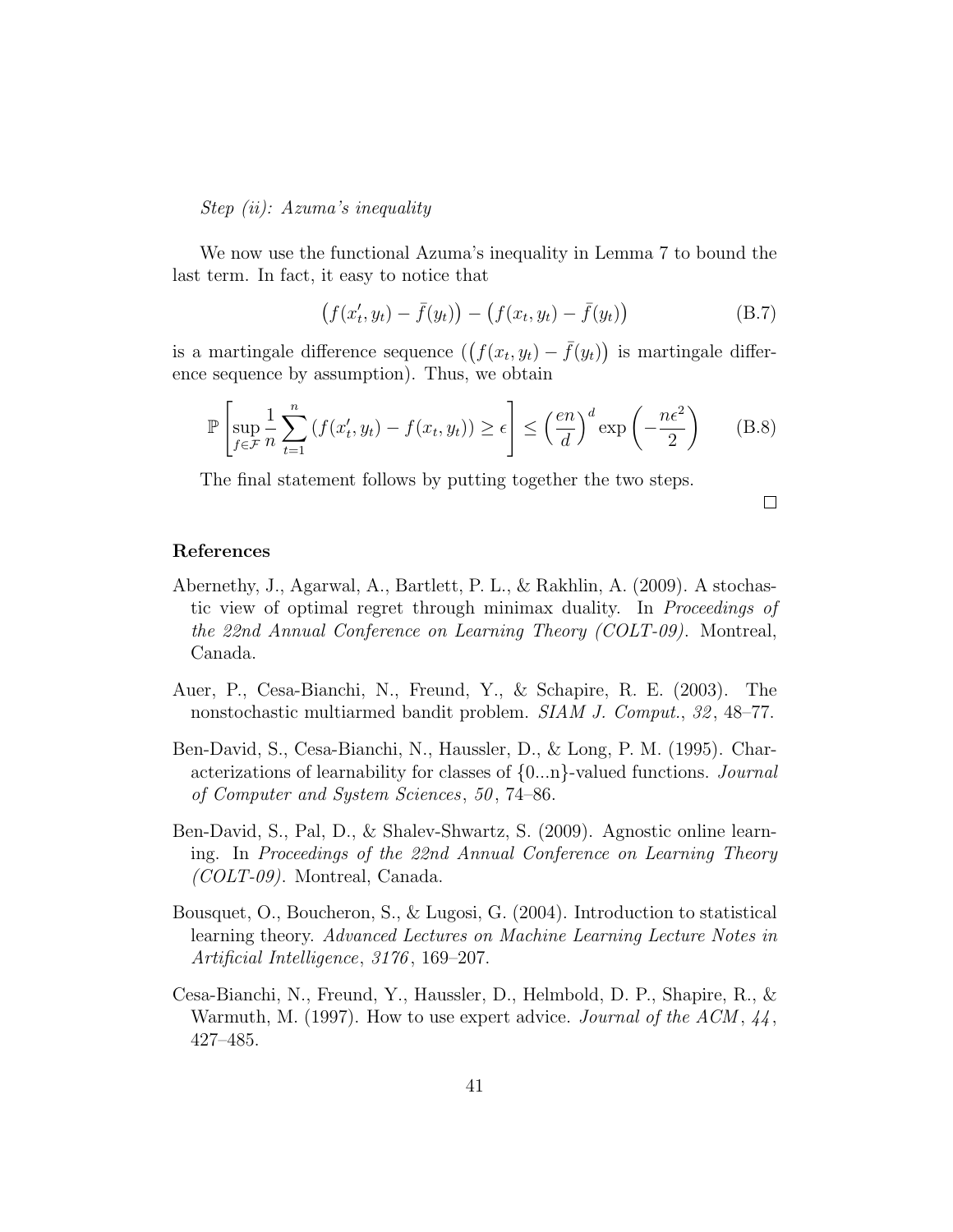- Cesa-Bianchi, N., Gentile, C., & Orabona, F. (2009). Robust bounds for classification via selective sampling. In *Proceedings of the 26th International* Conference on Machine Learning (ICML-09) (pp. 121–128). Montreal, Canada.
- Cesa-Bianchi, N., & Lugosi, G. (2006). Prediction, Learning, and Games. Cambridge University Press.
- Crammer, K., & Singer, Y. (2003). Ultraconservative online algorithms for multiclass problems. *Journal of Machine Learning Research*, 3, 951–991.
- Haussler, D. (1992). Decision theoretic generalizations of the pac model for neural net and other learning applications. Inf. Comput., 100, 78–150.
- Kaariainen, M. (2005). Generalization error bounds using unlabeled data. In Proceedings of the 18th Annual Conference on Learning Theory (COLT-05) (pp. 127–142). Bertinoro, Italy.
- Kakade, S. M., & Kalai, A. (2005). From batch to transductive online learning. In Advances in Neural Information Processing Systems (NIPS-05). Vancouver, Canada.
- Kakade, S. M., Shalev-Shwartz, S., & Tewari, A. (2008). Efficient bandit algorithms for online multiclass prediction. In Proceedings of the 25th International Conference on Machine Learning (ICML-08) (pp. 440–447). Helsinki, Finland.
- Langford, J., & Zhang, T. (2007). The epoch greedy algorithm for contextual multi-armed bandits. In Advances in Neural Information Processing Systems (NIPS-07). Vancouver, Canada.
- Littlestone, N. (1988). Learning quickly when irrelevant attributes abound: A new linear-threshold algorithm. *Machine Learning*, 2, 285–318.
- Littlestone, N., & Warmuth, M. (1994). The weighted majority algorithm. Information and Computation, 108, 212–261.
- Natarajan, B. K. (1989). On larning sets and functions. Machine Learning,  $4,67-97.$
- Pollard, D. (1984). Convergence of Stochastic Processes. Springer Verlag, New York.